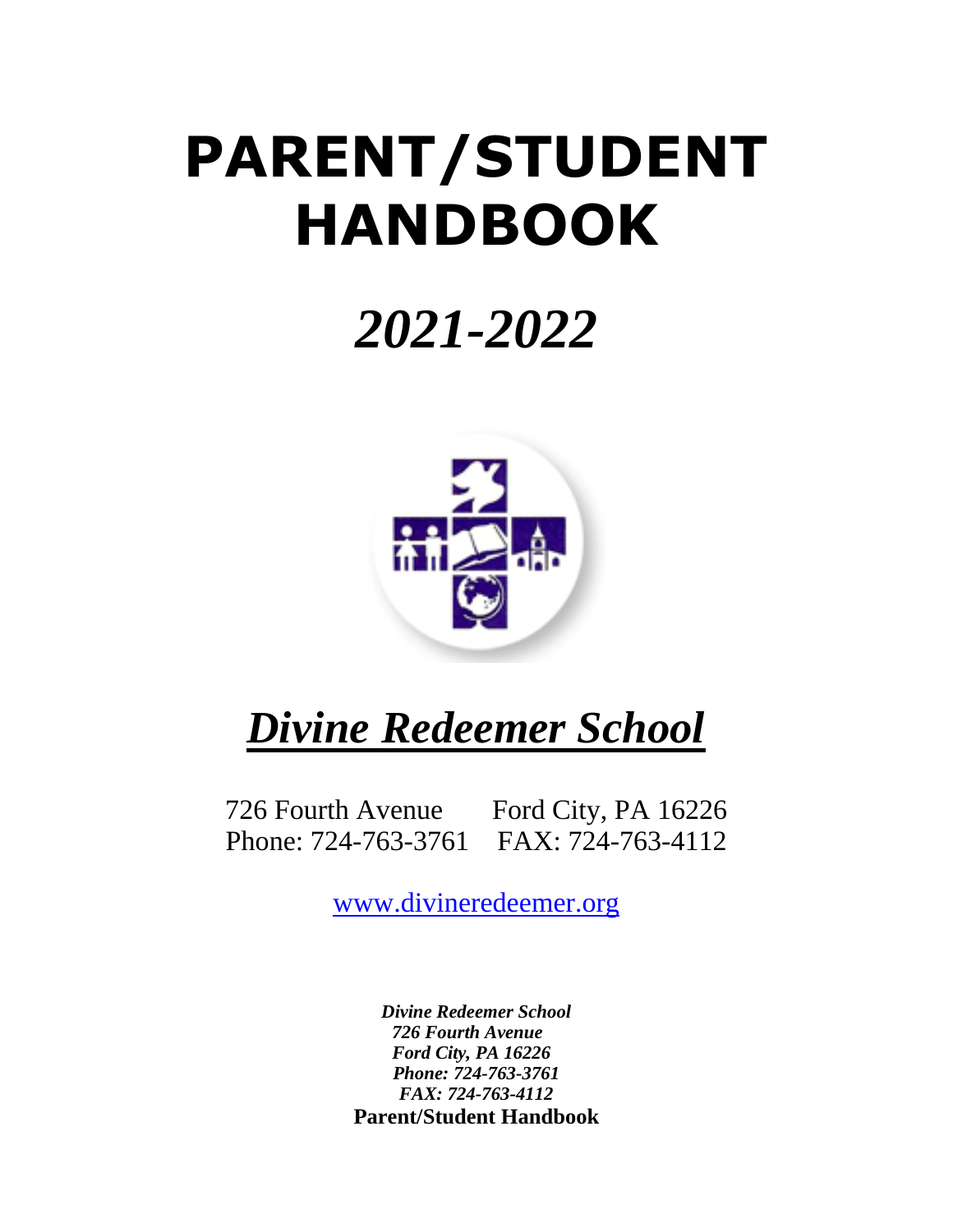## **Table of Contents**

Welcome from the Principal

| <b>Mission Statement</b>                   | 5  |
|--------------------------------------------|----|
| <b>Academic Information</b>                | 5  |
| Academic Plan                              | 5  |
| <b>Acceptable Use Policy</b>               | 5  |
| Accidents and Injury                       | 6  |
| <b>Admission Information</b>               | 6  |
| <b>Advisory Council</b>                    | 9  |
| Food Allergy Policy                        | 9  |
| <b>Athletic Program</b>                    | 9  |
| Attendance                                 | 10 |
| <b>Board of Trust Administrators</b>       | 14 |
| <b>Books and Supplies</b>                  | 14 |
| <b>Buckley Admendment (FERPA)</b>          | 14 |
| <b>Bullying and Cyberbulling</b>           | 15 |
| Car Pool                                   | 21 |
| <b>Cell Phones</b>                         | 21 |
| Child Abuse and Immunity Laws              | 21 |
| Cheating                                   | 24 |
| <b>Communication with Home</b>             | 24 |
| <b>Communication with School</b>           | 24 |
| Crisis Plan                                | 24 |
| Dicipline                                  | 25 |
| Drug and Alcohol                           | 29 |
| <b>Emergency Cards</b>                     | 31 |
| <b>ESAP</b>                                | 32 |
| <b>Field Trips</b>                         | 33 |
| <b>Food Service</b>                        | 33 |
| <b>Fund Raising</b>                        | 35 |
| Gifted                                     | 35 |
| Gifts                                      | 35 |
| Governance                                 | 35 |
| <b>Government Programs</b>                 | 35 |
| <b>Grading Scale</b>                       | 36 |
| Gum                                        | 37 |
| Homework                                   | 37 |
| Homework Due to Vacations/Planned Absences | 37 |
| Immunizations                              | 37 |
| Items Brought to School                    | 38 |
| Liturgy                                    | 38 |
| Lost and Found                             | 38 |
| Lunch Program                              | 38 |
| Medication                                 | 39 |
| <b>Off-Campus Conduct</b>                  | 43 |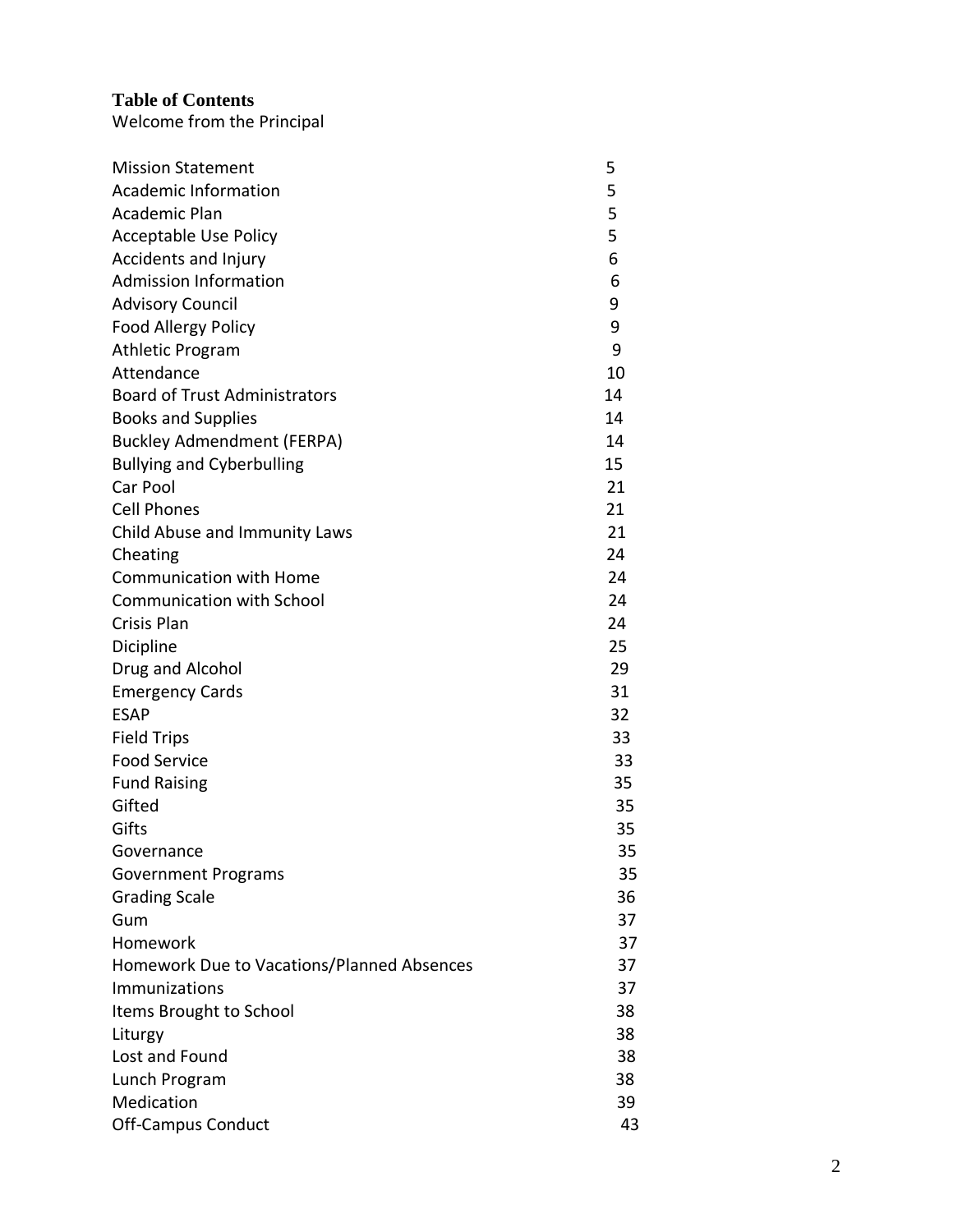| <b>Office Records</b>                   | 43 |
|-----------------------------------------|----|
| Parents as Partners                     | 44 |
| Parent's Role in Education              | 44 |
| <b>Parent Teacher Organization</b>      | 45 |
| <b>Classroom Parties</b>                | 45 |
| Playground/Recess                       | 46 |
| Power School Student Information System | 46 |
| Promotion Policy and Retention Policy   | 46 |
| <b>School Calendar</b>                  | 46 |
| <b>School Hours</b>                     | 47 |
| <b>School Office Telephone</b>          | 47 |
| <b>School Property</b>                  | 47 |
| Search                                  | 47 |
| Sexting                                 | 47 |
| <b>Student Records</b>                  | 47 |
| Testing                                 | 48 |
| <b>Transfers</b>                        | 48 |
| Transportation                          | 48 |
| Tuition                                 | 49 |
| <b>Uniforms and Dress Code</b>          | 51 |
| <b>Universal Precautions</b>            | 53 |
| <b>Visitors</b>                         | 54 |
| Volunteers                              | 54 |
| Weather Emergencies and School Closings | 54 |
| Weapons                                 | 54 |
| <b>Wellness Policy</b>                  | 56 |
| <b>Right to Amend</b>                   | 56 |
| Parent Signature Page                   | 57 |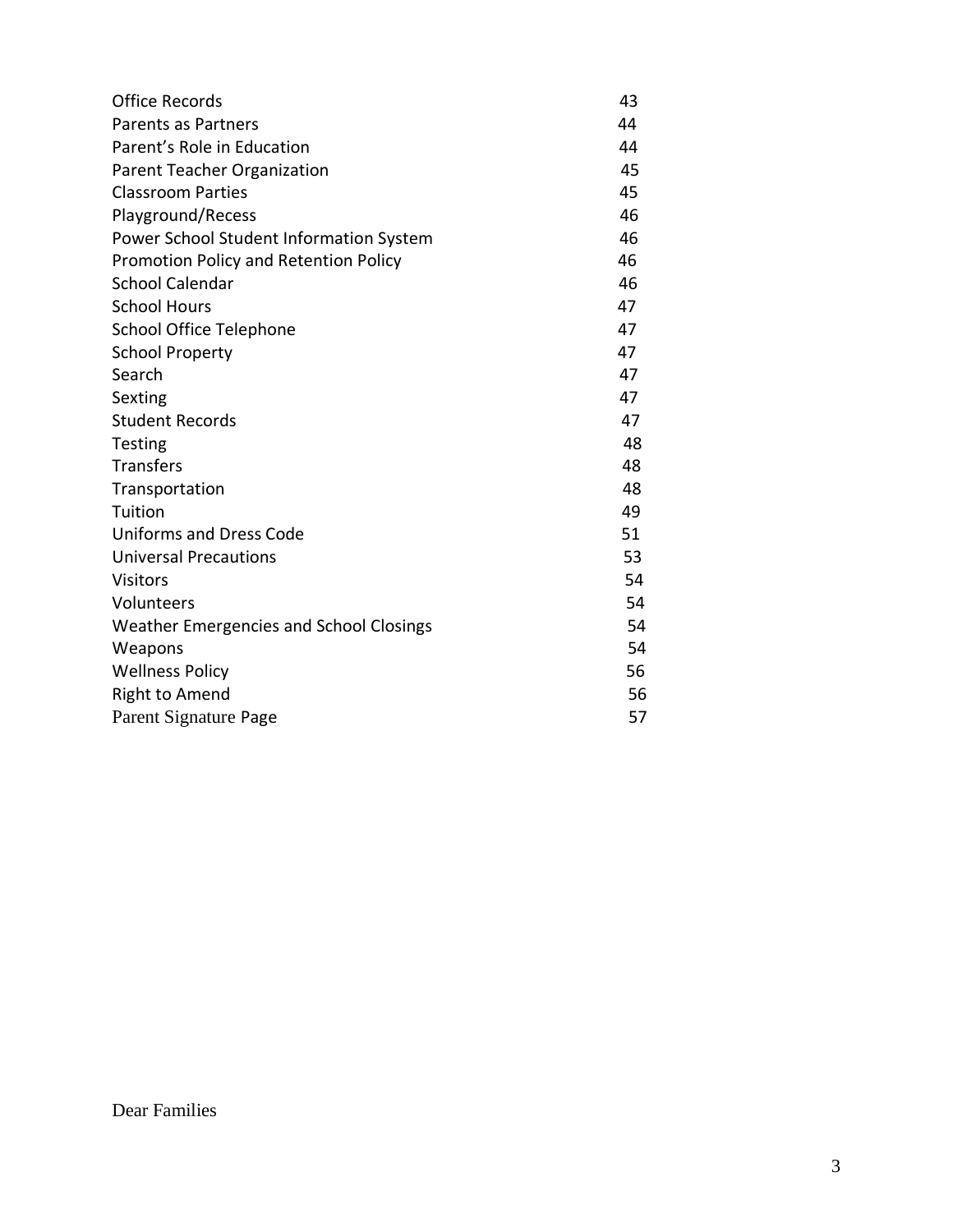#### *"What greater work is there than training the mind and forming the habits of the young?" St. John Chrysostom*

Welcome to Divine Redeemer Regional Catholic School! In choosing Divine Redeemer School, you have demonstrated a commitment to the values and philosophy of a Catholic education.

The Parent/Student Handbook reflects the policies of Divine Redeemer School for the 2021-2022 school year. Please read this document carefully and sign the attached agreement. This agreement states that you intend to abide by the policies of Divine Redeemer School during the 2021-2022 school year.

This handbook is designed to be a helpful booklet for home and school as we work together to make Divine Redeemer School a quality student - centered school. Should you have a question or concern about any area, please call school to discuss the item. Families should keep the handbook handy as a reference for when those "What do I do" questions come along.

Together let us pray that God, who has begun this good work in us, may carry it through to completion.

Throughout this document policy of the Diocese of Greensburg is referenced and has been adopted by Divine Redeemer School.

God bless you,

Mr. Thomas Dinga Principal

The Divine Redeemer School is a vital part of the mission of the Diocese of Greensburg. Divine Redeemer School will provide a Christ-centered Catholic education, with a focus on academic excellence, and the development of each individual child.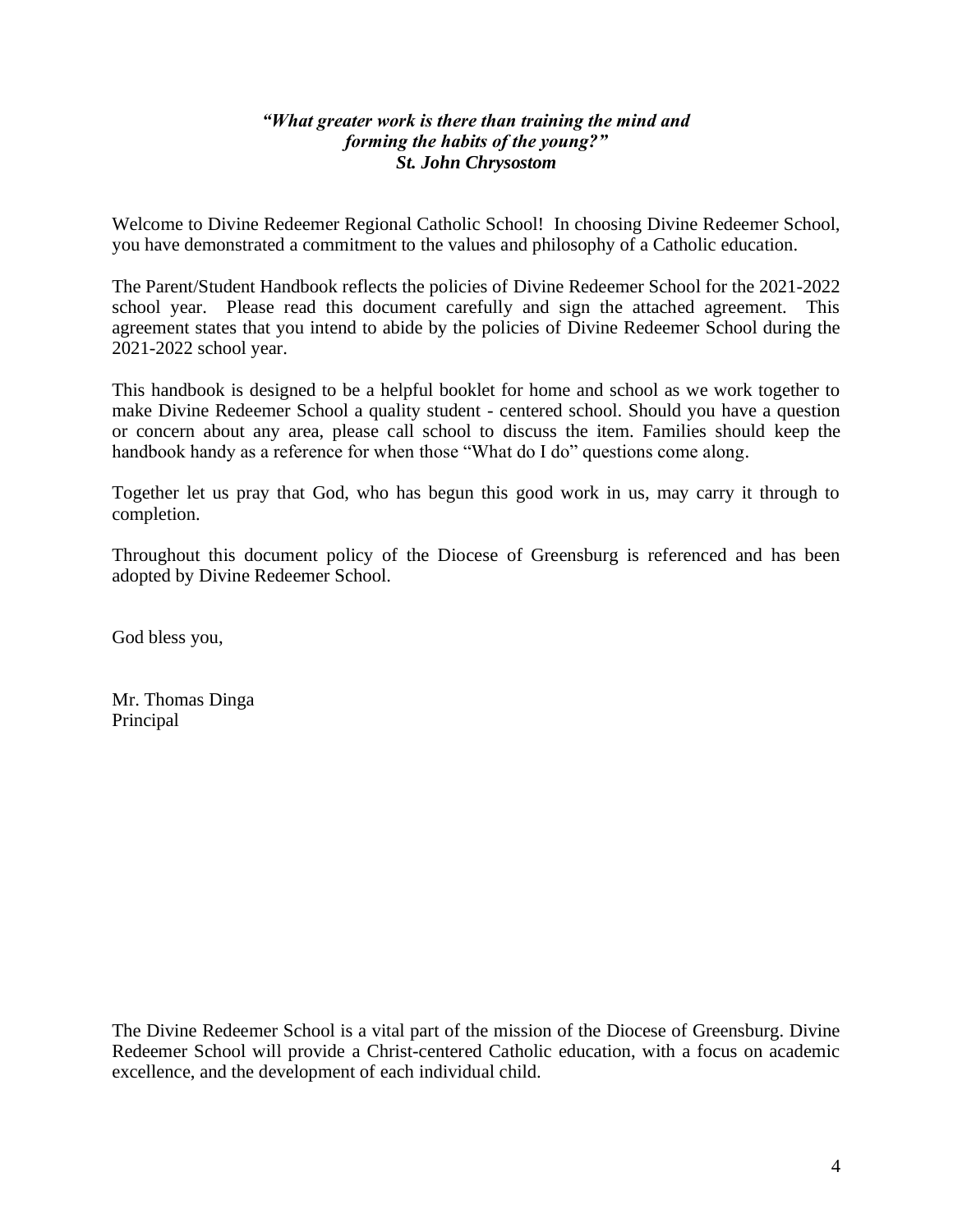#### *MISSION STATEMENT*

The mission of The Divine Redeemer School is to maintain a healthy environment that encompasses the intellectual, spiritual, and moral development of all students. Fostering a cooperative learning environment and empowering students to be compassionate leaders, we will prepare and motivate students for academic achievement, application, and critical thinking skills needed to be successful contributors to society

#### *ACCREDITITION*

The Divine Redeemer School is accredited through the Middle States Association of Colleges and Schools.

#### *ACADEMIC INFORMATION*

The curriculum of the Diocese of Greensburg is a living document, which is continually updated and reviewed. Our rigorous curriculum is infused with the Catholic faith and aligned with Pennsylvania state and national standards. Parents may receive a copy by contacting the school office*.*

#### *ACADEMIC PLAN*

A student whose academic performance indicates serious deficiencies may be placed on academic improvement plan. The plan will be developed with support of the parent, teacher and administration. The plan will be reviewed periodically during the grading period.

#### *ACCEPTABLE USE POLICY*

The purpose of this policy is to outline the acceptable use of computer equipment and systems at the diocese. These rules are in place to protect the employee and the organization. Inappropriate use exposes all of us to risks including virus attacks, compromise of network systems and services, and legal issues.

The Diocese of Greensburg Office of Catholic Schools has developed General Technology and Internet Policies to guide schools in enforcing appropriate use of available technology. The purposes of these policies are to ensure the equitable and optimal use of all technology-related equipment at the schools and to encourage the use of technology as a valuable learning tool. It is the policy of the Diocese of Greensburg Office of Catholic Schools to maintain an environment that promotes ethical and responsible technology use. It shall be a violation of this policy for any student, employee or guest to engage in any activity that does not conform to the established purpose and general rules set forth in this policy.

#### *ACCIDENTS AND INJURY*

In case of an emergency concerning the health of a student, the school nurse and/or school principal or designee shall be immediately notified. The school nurse shall be primarily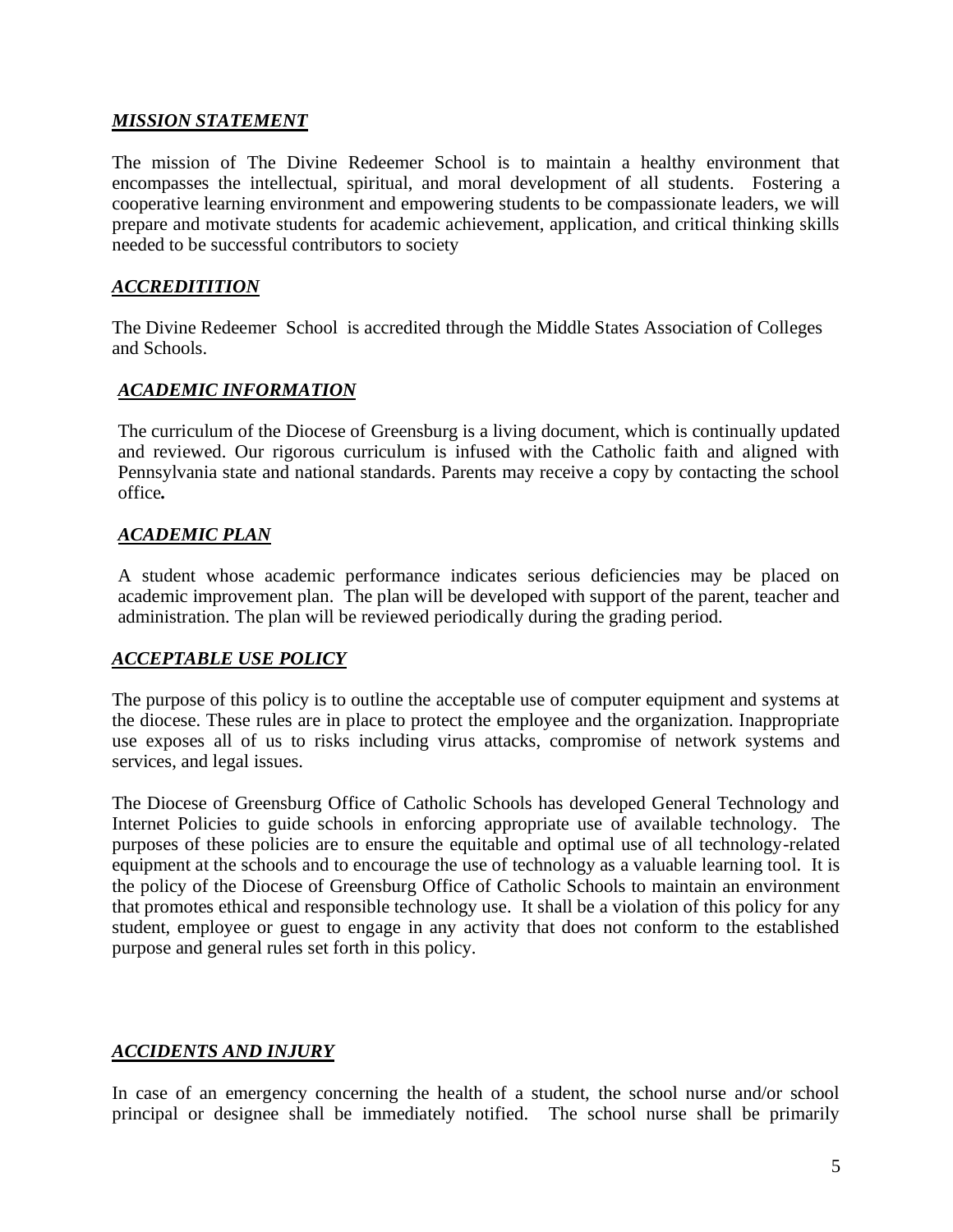responsible for rendering medical assistance. If the parent, guardian, or person designated on the student's emergency card cannot be timely reached, the school nurse or school principal or designee shall decide whether hospitalization or further treatment at a medical facility is necessary.

The school office will maintain a Family Emergency/Illness Card for each student. The Family Emergency/Illness Card will be sent home in the first family envelope. It should be printed neatly and returned to school within the first three days of school. It is important for your child's safety and comfort, as well as the effective operation of the office, that emergency information needed to locate parents is available for each child and that this information is kept up-to-date by parents.

In the case of illness during school hours, the principal or designee may send a child home after a parent or guardian has been notified and transportation arrangements have been made. Children are not permitted to call their parent/guardian or dismiss themselves. A parent/guardian must pick up the child in the school office and sign him/her out.

Parents of children who have any type of physical disorder should contact the principal, school nurse, or teachers to make them aware of the problem. All cases of head lice should be reported at once.

#### *ADMISSION INFORMATION*

In order to insure equal educational opportunities in all Catholic educational programs, particularly schools of the Diocese, the following uniform guidelines are to be used in the formulation of admissions policies:

- Catholic schools, having been established and maintained out of the contributions and personal sacrifices of the Catholic citizenry, may justly give preference in admissions to Catholic children. This principle not only accords with justice but constitutes a proper accommodation to religious conscience.
- All applicants must file with the school the admission application, and when accepted, the registration materials.
- Non-Catholic students shall be admitted to a Catholic school as school circumstances permit.
- Non-Catholic school students attending a Catholic school shall be expected to attend religious activities during the school day.
- Priority in admissions shall be: Parishioners, Catholic non-parishioners, and non-Catholics.
- Children of any race, color, handicap, or national origin are eligible for admission to any Catholic school. Children of any religion are likewise eligible for admission to any Catholic school subject to the rights of Catholic children stated above.
- No Catholic school should accept pupils whose parent/guardian seeks to have them admitted in order to avoid racial integration or to avoid situations involving racial tension.
- The legal name of the student shall be used on school records and documents which are deemed official. Changes in the child's name cannot be affected by an act of the parent, but must be authorized only through official court documents. Custody arrangements or a change in the marital status of the parent has no bearing whatsoever on the legal name of the child. Requests by the parent to have the child called by a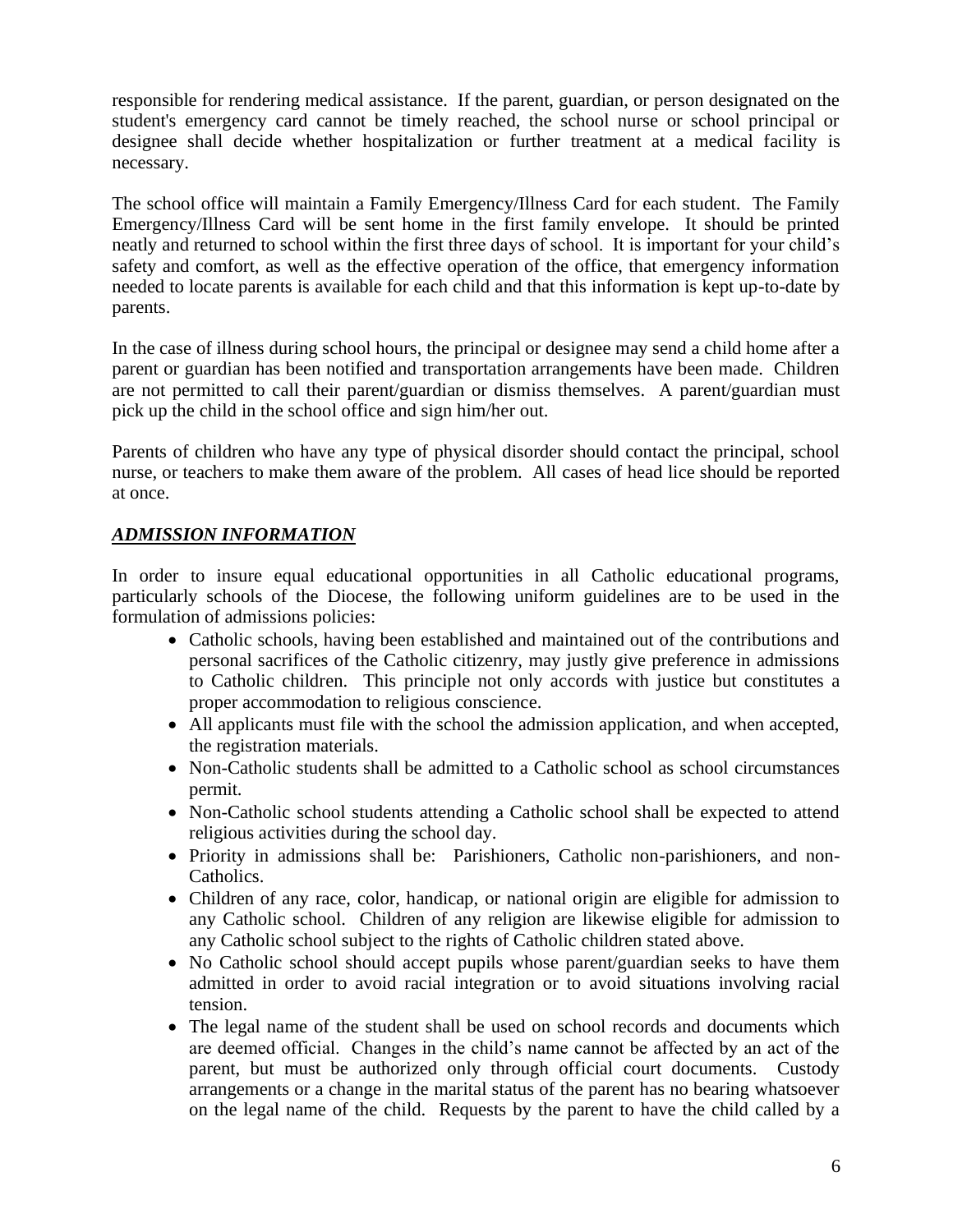name other than the legal surname or to have that name placed on official school papers cannot be considered.

- Parents and/or guardians should be advised that they must accompany the child to school for the purpose of registration and verification of residency.
- On the date of registration to formal schooling, normally kindergarten, the following documents must be presented prior to admittance:
	- Birth certificate or copy
	- Immunization record
	- If living with a guardian, residency and responsibility papers are needed, plus a conference with the home and school visitor for verification of residence.

When a student transfers to a diocesan school, a certified copy of the student's disciplinary record shall be obtained from the school from which the student is transferring. This record shall be maintained as part of the student's disciplinary record and shall be available for inspection as required by law.

Upon registration and prior to admission to the school, the parent, guardian, or person having control or charge of the student shall provide a sworn statement or affirmation stating whether the student previously was suspended or expelled from any public or private school of the Commonwealth or any other state for an offense involving weapons, alcohol or drugs; for the willful infliction of injury to another person; or for any act of violence committed on school property.

Parents and guardians shall be informed that any willful false statements concerning this registration shall be a misdemeanor of the third degree. This registration statement shall be maintained as part of the student's disciplinary record.

A Memorandum of Understanding must be signed by parents or guardians prior to admission and at the beginning of each school year. This Memorandum of Understanding pledges support for the Catholic identity and mission of the school and holds parents accountable for following the principles and policies of the school and the Catholic faith.

The following documents are needed for admission:

#### **Preschool, Kindergarten and First Grade**

- Application
- Home Language Survey
- Memorandum of Understanding
- Parent Permission to Request and/or Release School Records (if applicable)
- Tuition Payment Agreement
- Copy of Birth Certificate
- Immunization Records
- Residency and Responsibility Papers (if living with a guardian)
- Family Survey

#### **After First Grade**

- Application
- Home Language Survey
- Memorandum of Understanding
- Parent Permission to Request and/or Release School Records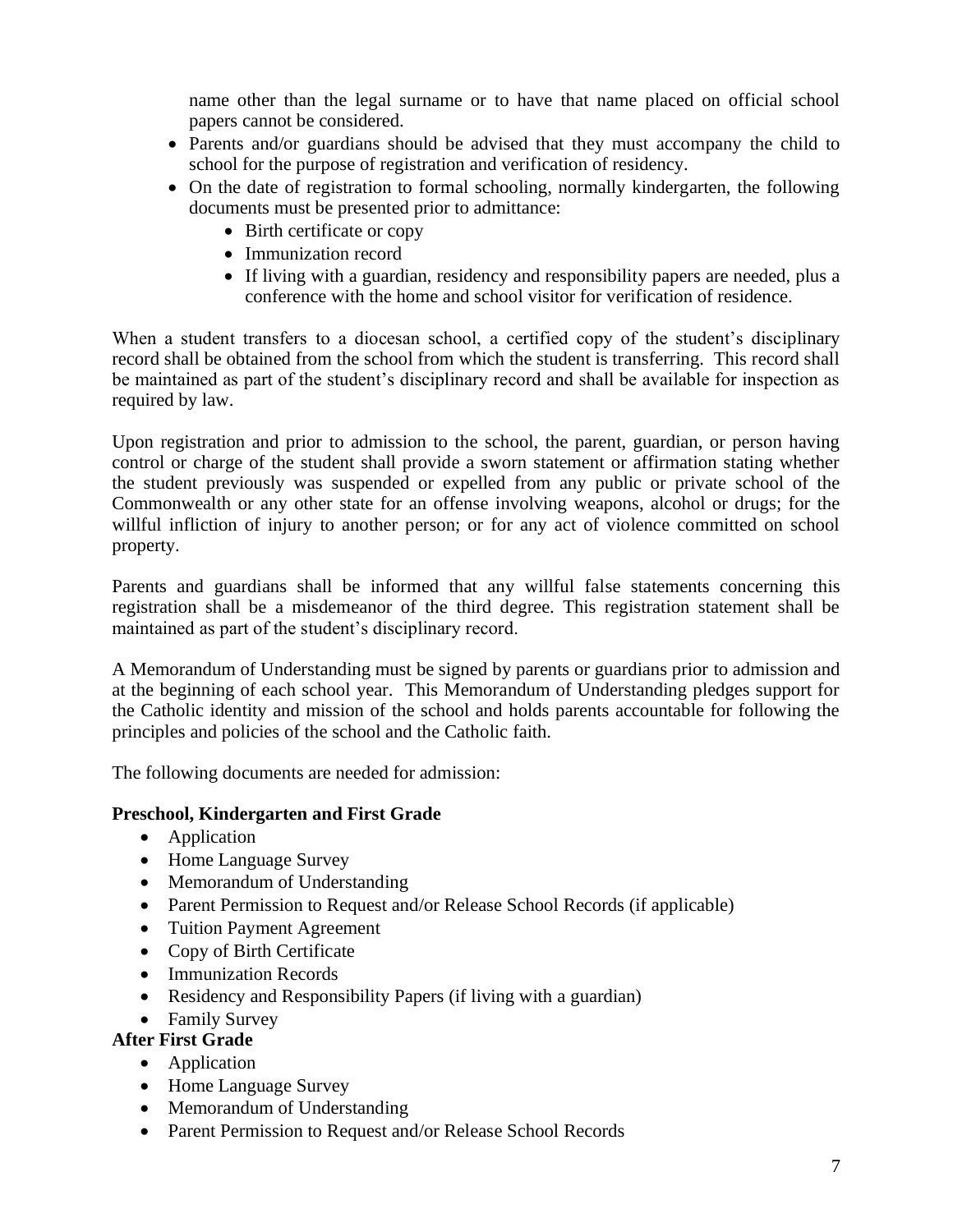- Sworn Statement Pertaining to the Prior Conduct of a Pupil Seeking Admission
- Tuition Payment Agreement
- Academic, personal, and health records (category A and B) from previous school
- Immunization and Health Record
- Residency and Responsibility Papers (if living with a guardian)
- Copy of Disciplinary Records from previous school
- Family Survey

#### **The following documents are needed yearly:**

- Registration or intent to return
- Family Survey
- Memorandum of Understanding
- Tuition Payment Agreement
- FACTS Agreement entered into the system

#### **Kindergarten**

Any child who reaches the age of five (5) by October 1 of the current school year, may be admitted to kindergarten unless there is evidence that the child is not ready to begin.

#### **First Grade**

Any child who reaches the age of six (6) by October 1 of the current school year, may be admitted to the first grade unless there is evidence that the child is not ready to begin.

#### **Other Grades**

Pupils who have attended another school and wish to transfer to a school in the diocese of Greensburg will be accepted and placed according to their previous school records. The final placement decision rests with the school principal.

#### **Students with Disabilities**

The Catholic schools in the Diocese of Greensburg desire to be as inclusive as possible in welcoming all students for whom they can provide an appropriate program.

Steps taken when a student with disabilities wishes to attend a Catholic school:

- The principal must review all previous school records (academic, social, medical, etc.).
- The principal interviews the parent(s)/guardian(s) and the child to assess the child's potential for success in the school environment.
- The principal consults with other knowledgeable persons to determine whether the school is an appropriate placement for the child.
- If the principal determines the school is an appropriate placement, the parent(s)/guardian(s) are notified and they can fill out an application form.

#### **During Public School Strikes**

During a strike or shutdown in the public school district, parent(s)/guardian(s) with children attending such a public school may make application for their children.

If the application is approved according to the admissions policy of the Diocese and the standards set forth by school administration, the children are admitted to the school. In most cases, all financial aid will have already been distributed, so the availability of financial aid is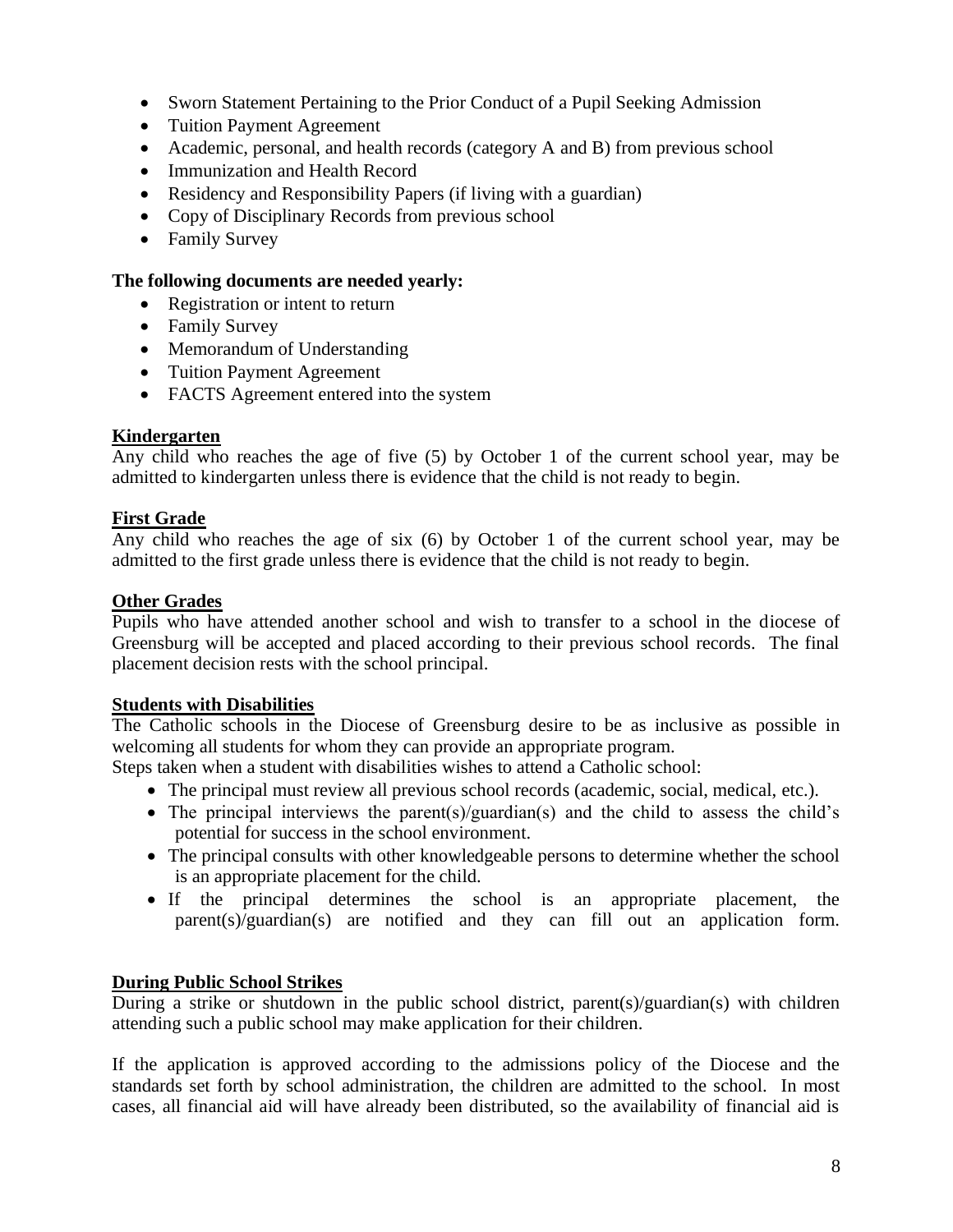extremely limited. Parents are required to pay 2 months of tuition in advance before students will be admitted.

## *ADVISORY COUNCIL*

The School Advisory Council is made up of members (both parents and parishioners) appointed by the Bishop to serve the school along with the school Principal and Board of Trust Administrators to enhance our ability to market the school, increase the school enrollment, provide support for the School's development functions, and assist with the school's financial planning.

## *FOOD ALLERGY POLICY*

The Divine Redeemer School recognizes that life threatening food allergies are an important condition affecting many school children and positively welcomes all pupils with food allergies. In order to minimize the incidence of life threatening allergic reactions, Divine Redeemer School will maintain a system-wide procedure for addressing life threatening allergic reactions and maintain an Emergency Action Plan for any student(s) whose parent/guardian, and physicians have informed the school in writing that the student(s) has a potentially life threatening allergy.

## *ATHLETIC PROGRAM*

The Divine Redeemer School Athletic Program provides extra-curricular activities for students to participate at a competitive level under the Diocesan CYO guidelines and W.P.I.A.L. Middle School through Greensburg Central Catholic. The student will be expected to maintain acceptable academic achievement in relationship to his/her ability. The student will be expected to maintain standard behavior throughout the school day. Serious offenses, as described in this Handbook will be handled on an individual basis at the discretion of the principal. Any student absent from school on a particular day may not attend practice or play in a game that day. Parents will be contacted if students do not meet the above expectations. Divine Redeemer School will follow all Diocesan and W.P.I.A.L. policies pertaining to the athletic program.

ATHLETIC PROGRAMS OFFERED AT DIVINE REDEEMER SCHOOL

Winter - Diocesan Basketball -- Grades  $3-8$ 

#### *ATTENDANCE*

The Diocese of Greensburg, Office for Catholic Schools requires that school aged pupils enrolled in the schools of the Diocese attend school regularly in accordance with the laws of the Commonwealth of Pennsylvania. The educational program offered by the diocese is predicated upon the presence of the pupil and requires continuity of instruction and classroom participation.

Our philosophy is one that stresses to teachers, pupils and parents the importance of regular school attendance. It is the Diocese of Greensburg, Office for Catholic Schools' belief that only through regular school attendance can students progress academically at a successful rate.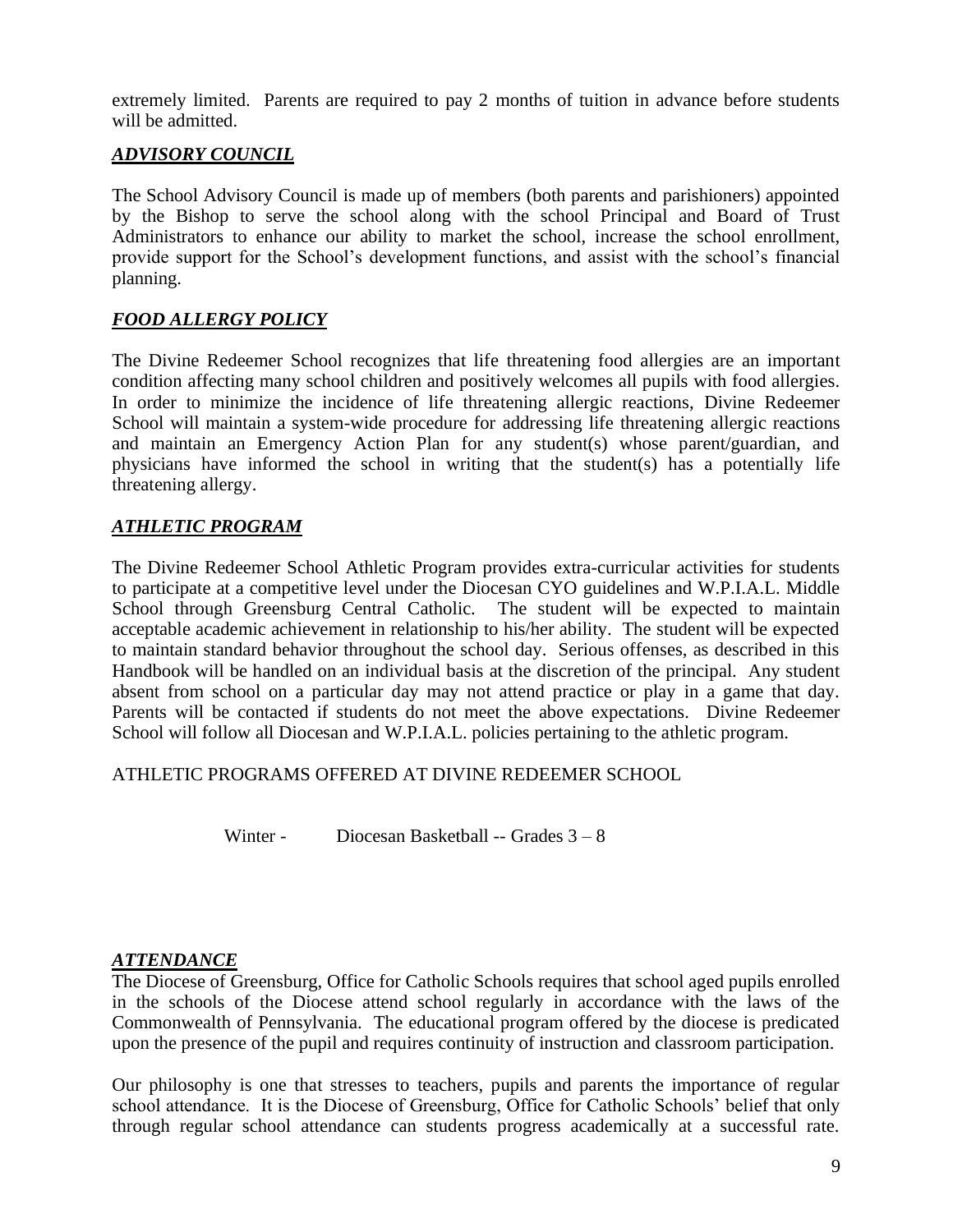Furthermore, since attendance is part of a pupil's cumulative record, it is important that good school attendance habits be established for later years when pupils seek employment. When employers seek reference materials on past students who are prospective employees, attendance information is requested on a high-priority basis. A good record of attendance and punctuality is an excellent recommendation for future school and career endeavors.

In addition, the Diocese of Greensburg, Office for Catholic Schools recognizes that a strong relationship exists between good school attendance and academic achievement. The learning experiences that occur in the classroom environment are considered to be the most meaningful and essential components of the instructional process. Class absences disrupt instructional continuity and decrease direct teacher-student contact time. Absences limit opportunities for classroom interaction and direct participation with teacher and student.

Therefore, it is the underlying purpose of this policy to:

- Provide an educational program, predicated upon the presence of the pupil, which requires continuity of instruction and classroom participation.
- Help students develop a sense of responsibility, discipline and good work habits.
- Maintain close communication and cooperation between home and school to encourage and sustain regular school attendance.
- Improve students' opportunities for academic and social accomplishment.

## **School Responsibility**

In order to meet their responsibility for maintaining attendance rolls and accounting for absences, the principal and her/his staff will be responsible for the following procedures:

- Keeping an accurate record of all students assigned at the beginning of the school year, new entrants, withdrawals, and reentry's.
- Ensuring a school session which conforms to the State Board of Regulations.
- Daily recording and reporting of absences by homeroom and/or class period.
- Maintaining cumulative records of each student's absences.
- Informing parents of students' absences. The principal or her/his designed shall report student absences at ten-day (10) cumulative periods to parents by phone contact or written notification.
- Issuing written notice to a parent or guardian who fails to comply with the compulsory attendance statute that such infraction of the law will be prosecuted.
- Identifying and counseling students with irregular attendance patterns.
- Ensuring that students returning from an absence have an opportunity to make up the work they missed.
- Making provisions for cumulation of class cuts or excessive tardiness into equivalent days of absence.
- Taking disciplinary measures in cases of excessive tardiness and absences from school or class.
- Developing a positive incentive program appropriate to student age and maturity levels to foster a positive attitude toward school attendance.

#### **Parent Responsibility**

The Compulsory Attendance holds parents or guardians legally responsible for the regular school attendance of their child. In addition to the legal ramifications, the Diocese of Greensburg,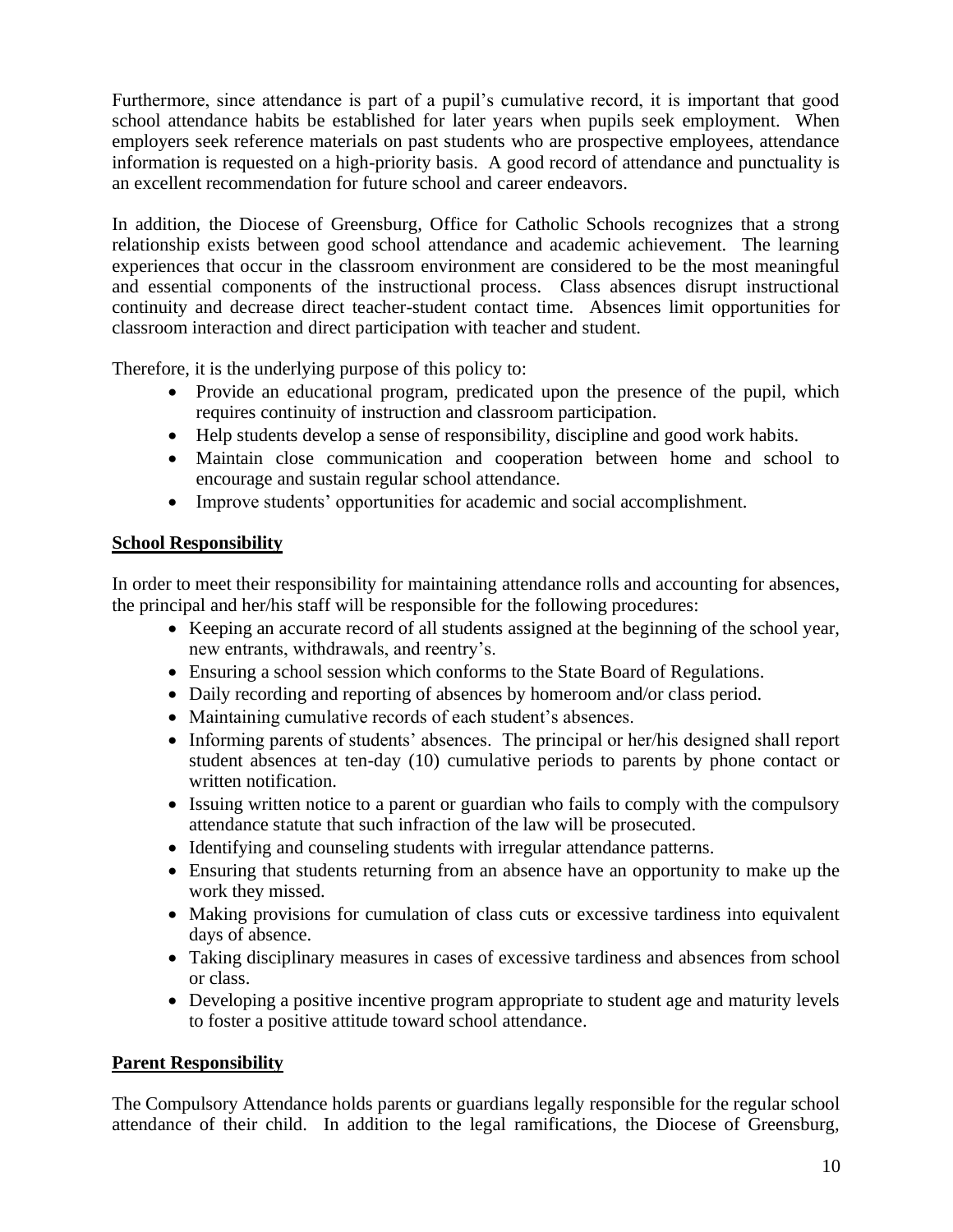Office for Catholic Schools recognizes that parental attitude is a factor which influences the regularity of school attendance. As part of their responsibility, parents are expected to provide the school with a written excuse for their child's absence. After five (5) days of continuous absence or after 15 days of cumulative absence, the principal or her/his designee may require the parent to verify the student's illness by a written statement from a physician for the purpose of issuing an excused temporary absence.

#### **Student Responsibility**

Students are expected to report to school each day on time. In the event of an absence, students must bring an excuse from their parent or guardian upon returning to school the first day after an absence. All excuses from parents or guardians concerning absences or tardiness should contain the following information:

- Date note is written
- Name and grade of the student
- Date of absence or tardiness
- Signature of parent or guardian

The student is responsible for making up all assignments and tests missed during an absence from school. The student is normally permitted a week (one day for each day missed) to make up work missed. It is the student's responsibility to obtain the assignments and return them to the individual teacher at the time designated.

#### **Excusals from Instruction**

Certain children may be excused from attendance in accordance with diocesan policy. The following cases of out-of-school instructions are permitted upon the approval of the Superintendent for Catholic Schools.

- Homebound instruction for enrolled pupils who are temporarily unable to attend school for medical reasons.
- Individualized out-of-school instruction for students unable to attend regularly. Tutoring and programs for exceptional students may be types of individualized instruction..
- Educational, school sponsored experiences held at other sites which are extensions of classroom instruction (i.e., field trips and school sponsored educational travel/study programs).

Students who have received the Superintendent's permission to participate in such programs are considered to be in attendance.

#### **Excused Temporary Absences**

The Diocese of Greensburg, Office for Catholic Schools recognizes a number of specific reasons for which a child may be excused from school for all or part of a school day. These include:

- Observance of religious holidays.
- Religious Instruction-This is restricted by law to a maximum of 36 hours per school year.
- Educational trips, not school sponsored.

Upon receipt of a written request from the parents of the pupils involved, pupils may be granted excused temporary absences from school to participate in an educational trip during the school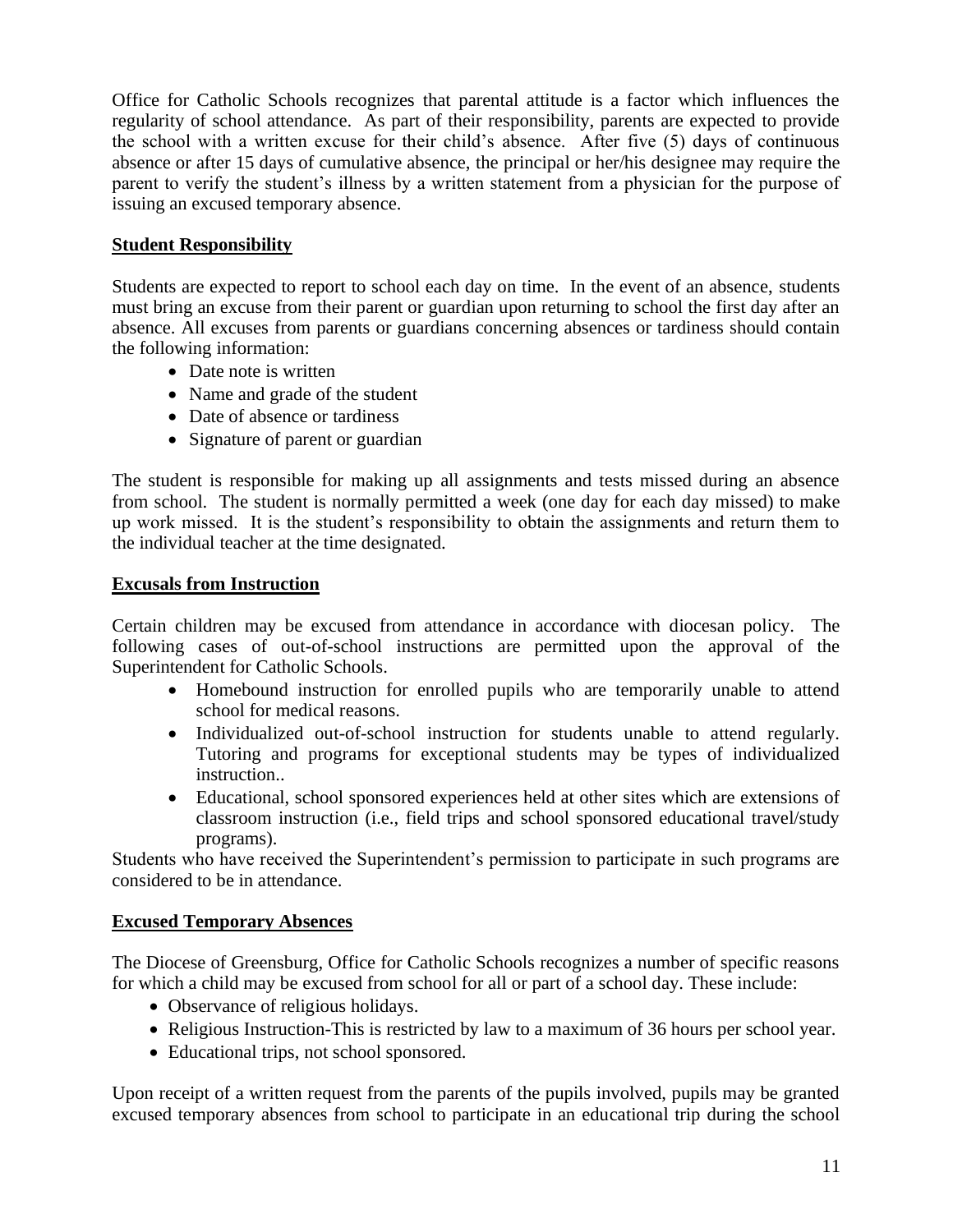term when such trip is so determined by the school principal to service an educational purpose. The following conditions must be followed:

- Educational trips will be considered for approval if the school principal determines that such a trip will be of educational significance to the student. In order for the school principal to make such a determination, the parent shall provide a written request for excusal which shall indicate the days to be missed, the destination of the trip, the reason why the trip could not be taken on days when school is not in session, and an outline of the educational value of the trip.
- The total number of days granted for an educational trip, not school sponsored, will be based upon the student's attendance and academic record.
- Unless some emergency arises, such requests shall be made at least two  $(2)$  weeks prior to the date of the trip.
- Unless some unusual family circumstances exist, such trips shall not be approved during the final two (2) weeks of the school term.
- If more than one child in a family will be taking the trip, the request for all the children shall be included in the request made to the school principal.
- Students are granted the privilege of making up all assignments and tests missed during the excused absence. However, the responsibility for making up this work lies with the student. Appointments should be made with the teachers to find out what work is to be made up. The student assumes the responsibility for completing this work within two (2) weeks after her/his return.
- Health Care: Absence for a portion of the school day may be excused for medical or dental appointments which cannot be arranged after school hours.
- College Visitations/Job Interviews: The student must have written verification of the visitation or interview and must have prior written approval of the principal. Approval will be granted only in those instances when visitations and interviews cannot be scheduled during a time when school is not in session. College visitations are not to exceed five (5) school days per year. Upon return from a college visit, a letter from the college visited should be verified with the date of visit.
- Illness and other urgent reasons: This is the most common reason, or set of reasons, for temporary absence from schools. In general, absences for the following reasons should be excused:
	- o Illness or recovery from an accident
	- o Quarantine of the home
	- o Death in the family
	- o Court appearance
	- o Family emergency (unavoidable)

#### **Unexcused or Unlawful Absences**

The Diocese of Greensburg, Office for Catholic Schools defines an unexcused absence as the absence of a pupil due to parental neglect, illegal employment, or truancy. Unlawful absence is unexcused absence for all pupils under seventeen (17) years if age, the present time in the compulsory attendance age law.

#### First Offense

A first offense consists of three or more days of absence without lawful excuse.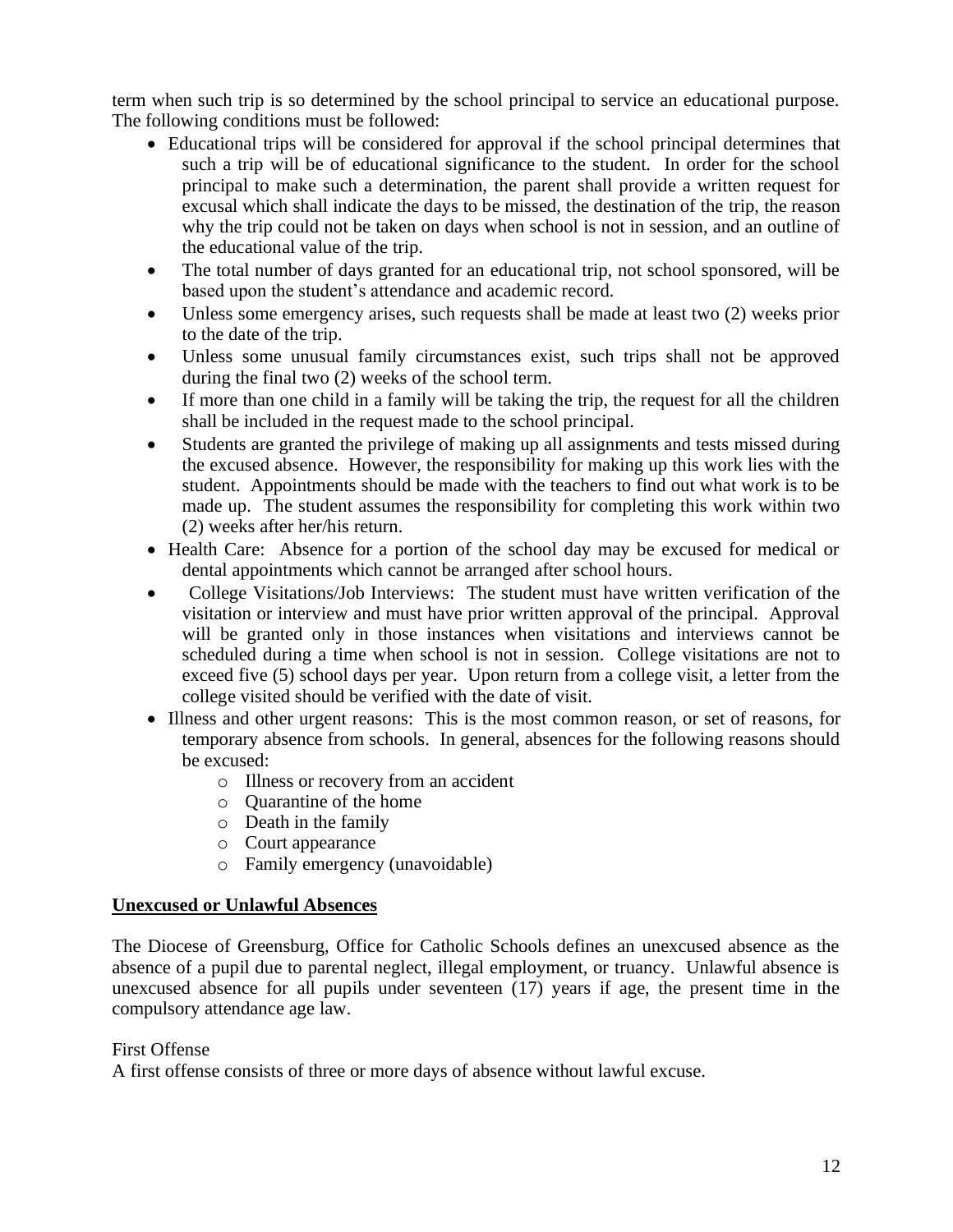• Written Notice to Parents: The school's official notice of absence to parents shall be served in person or by certified, registered or regular mail to the parent's home as soon as a pupil has three (3) days, or their equivalent, of unlawful absence.

Closing of first offense: The first offense is closed at the end of three calendar days after the serving of the notice or upon the return of the pupil to school within the three days following the serving of the notice.

#### Second Offense

After the first offense is closed, the next session during the school year that the student is unlawfully absent becomes a second offense and requires the serving of a warrant on the parent through the office of a magistrate. The serving of the warrant closes the second offense. Each succeeding session of unlawful absences by the same pupil becomes another second offense and the same procedure is repeated. The Diocese of Greensburg, Office for Catholic Schools official notice of absence to parents is not serviced in second offense cases. The notice served after the first three (3) days of unlawful absence is adequate for the school year.

The following list includes, but is not limited to, examples of unexcused or unlawful absences:

- Truancy
- Parental neglect
- Illegal employment
- Pupils who run away from home
- Shopping
- Trips not approved in advance

Corrective measures for excessive absence or truancy may include counseling, parental conference, internal or external suspension. When student attendance behavior is not modified by less severe disciplinary measures, repeat offenses can result in enforced withdrawal from a course or expulsion from school.

#### **Early Dismissal**

All students are expected to be in school every day for the entire day. A student may be dismissed from school early only with the approval of the principal or her/his designee. Each principal shall set up procedures to validate requests for early dismissal to assure that children are released only for proper reasons and into proper hands. No student may be released into the care of a person who is not known or on the basis of an invalidated telephone call. Medical and dental appointments during school hours are discouraged. Children of estranged

parents may be released only upon the request of the parent whom the court holds directly responsible for the child and who is the parent or guardian registered on the school record.

#### **Tardiness**

Students are expected to be punctual in reporting to school. Students who arrive late to school are to report to the office with an excuse for their tardiness. Chronic unexcused tardiness may be converted into the equivalent days of unlawful absence. Principals should bring to the attention of the parents, these cases of frequent tardies to school. All tardies are to be recorded in the student's attendance record.

#### **Compulsory School Age**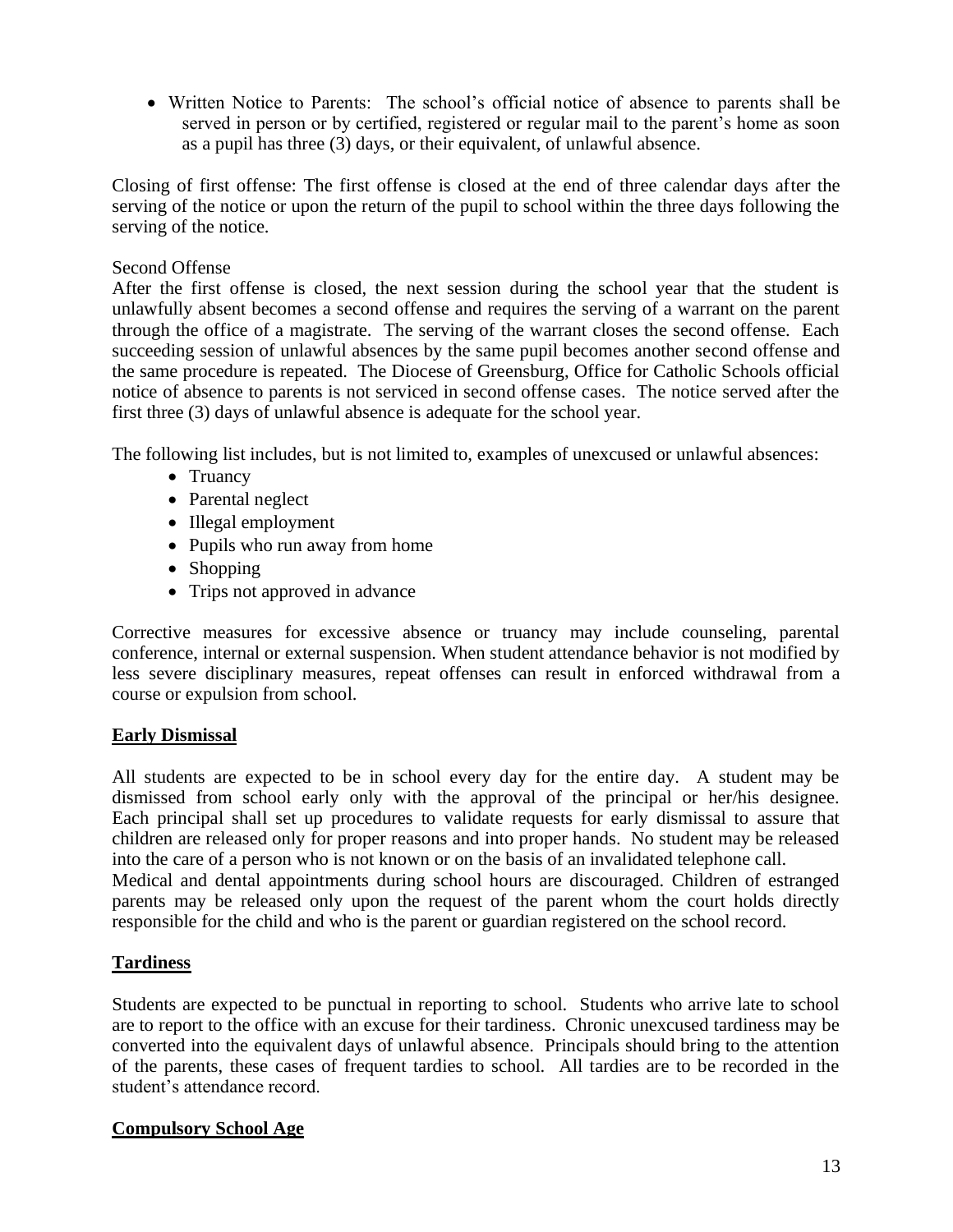"Compulsory school age" shall mean the period of a child's life from the time the child enters school, which may be no later than at the age of eight (8) years, until the age of 17 years or graduation from high school, whichever occurs first.

## *BOARD OF TRUST ADMINISTRATORS*

The Board of Trust Administrators is comprised of all, or a subset of the pastors of parishes that are in proximity to an elementary school. The members of the Board of Trust Administrators select one of the members to be the Chairman.

Board members consider the effects of any action upon students, employees, suppliers, families, and parishioners of the Trust and communities in which offices or other establishments of the Trust or an affiliated Trust are located, and all other pertinent factors.

## *BOOKS AND SUPPLIES*

Textbooks and workbooks are loaned to the students for their use. Hardback books are to be covered and used with care. Parents will pay for books that are lost or damaged so that books will be available for students the following year. Students are required to use book bags or backpacks in order to protect textbooks. Students are responsible for providing their own school supplies.

## *BUCKLEY ADMENDMENT [FERPA]*

The Divine Redeemer School adheres to the Buckley Amendment (Family Education Rights and Privacy Act) in regard to student records and the rights of non-custodial parents. It is the responsibility of the parents to share any official custodial information determined through the courts. Official custodial agreements will be kept in a confidential file in the office of the principal. In the absence of any court document, the school will view each parent as having full legal custody of his/her child. In the absence of a court order to the contrary, non-custodial parents have the right to receive records about their child's academic progress or lack thereof.

A non-custodial parent is that parent who does not have primary custody as determined by a court of law.

#### *BULLYING AND CYBERBULLYING*

#### **Prohibiting Harassment, Intimidation, Hazing, or Bullying**

The Office for Catholic Schools of the Diocese of Greensburg is committed to providing a caring, friendly, safe, and respectful environment for all students, employees, volunteers, and visitors of our schools. A safe, secure, and respectful educational environment is necessary for students to learn and achieve high academic standards and build appropriate relationships with others. Acts of harassment, hazing, intimidation, and bullying (including cyberbullying) are unacceptable behaviors and are prohibited in our schools.

The purpose of this policy is to assist the schools of the Diocese of Greensburg in our goal of preventing and responding to acts of bullying, intimidation, violence and other similar disruptive behavior. Administration, faculty, staff, and volunteers are to demonstrate appropriate behavior by treating others with civility and respect, and being aware of and not tolerating harassment,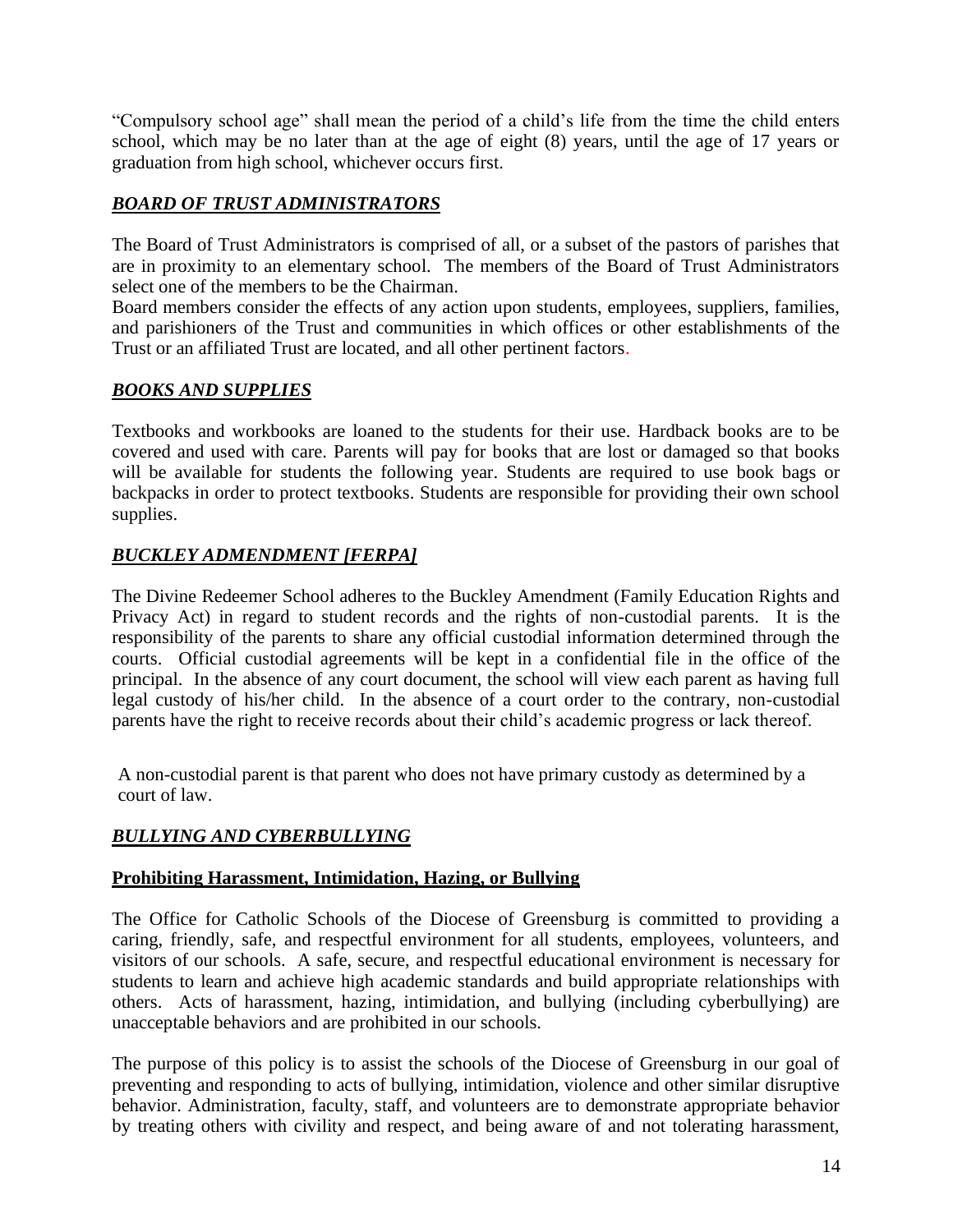intimidation, hazing, and bullying. If incidents do occur, students should be able to report and know that the inappropriate behavior will be dealt with promptly and effectively.

#### **General Statement of Policy**

- An act of harassment, intimidation, hazing or bullying (which collectively shall be referred to in this document as "bullying") by either an individual student or group of students is expressly prohibited on school property; at a school-sponsored activity or event off school property; on a school bus; on the way to and/or from school; or off school grounds if these actions are intended to and/or do adversely affect the safety and well-being of students while in school (including cyberbullying). This policy applies not only to students who directly engage in such an act but also to students who, by their indirect behavior, condone or support another student's unacceptable behavior.
- No teacher, administrator, volunteer, contractor, or other employee of the schools of the Diocese of Greensburg shall permit, condone, or tolerate such acts.
- Apparent permission or consent by a student being bullied does not lessen the prohibitions contained in this policy.
- Retaliation against a victim, good faith reporter, or a witness of bullying is prohibited.
- The principal (or designee) will act to investigate all complaints of bullying and will discipline or take appropriate action against any individual who is found to have violated this policy.

## **Definitions**

- Bullying involves conduct by a person, including verbal conduct, that creates a hostile educational environment by substantially interfering with a student's educational benefits, opportunities, or performance, or with a student's physical or psychological well-being.
- Harassment, hazing, intimidation, and bullying are any acts, words or other behaviors, by an individual or group against another individual or group, characterized by:
	- o Intent to harm
	- o Intensity and duration over a period of time
	- o An interpersonal relationship where there is an imbalance of power, not mutual or intentional provocation by the victim
	- o Inflicting physical or emotional harm or discomfort or damage to the person's reputation and/or relationships; and
	- o A level so severe, persistent, or pervasive that an intimidating or threatening educational environment is created or the orderly operation of the school is substantially disrupted.

Bullying can take many forms including but not limited to: slurs, rumors, jokes, innuendo, demeaning comments, cartoon drawing, graffiti, pranks, gestures, staring/leering, physical attacks, flashing a weapon, physical restraining, threats, taunting/ridiculing, stalking, malicious teasing, name calling, relationship undermining, social isolation or exclusion, other written, verbal and/or published items including cyberbullying, destroying/damaging property, or other physical actions.

#### **Responsibilities of Administrators, Supervisors, Teachers and Others**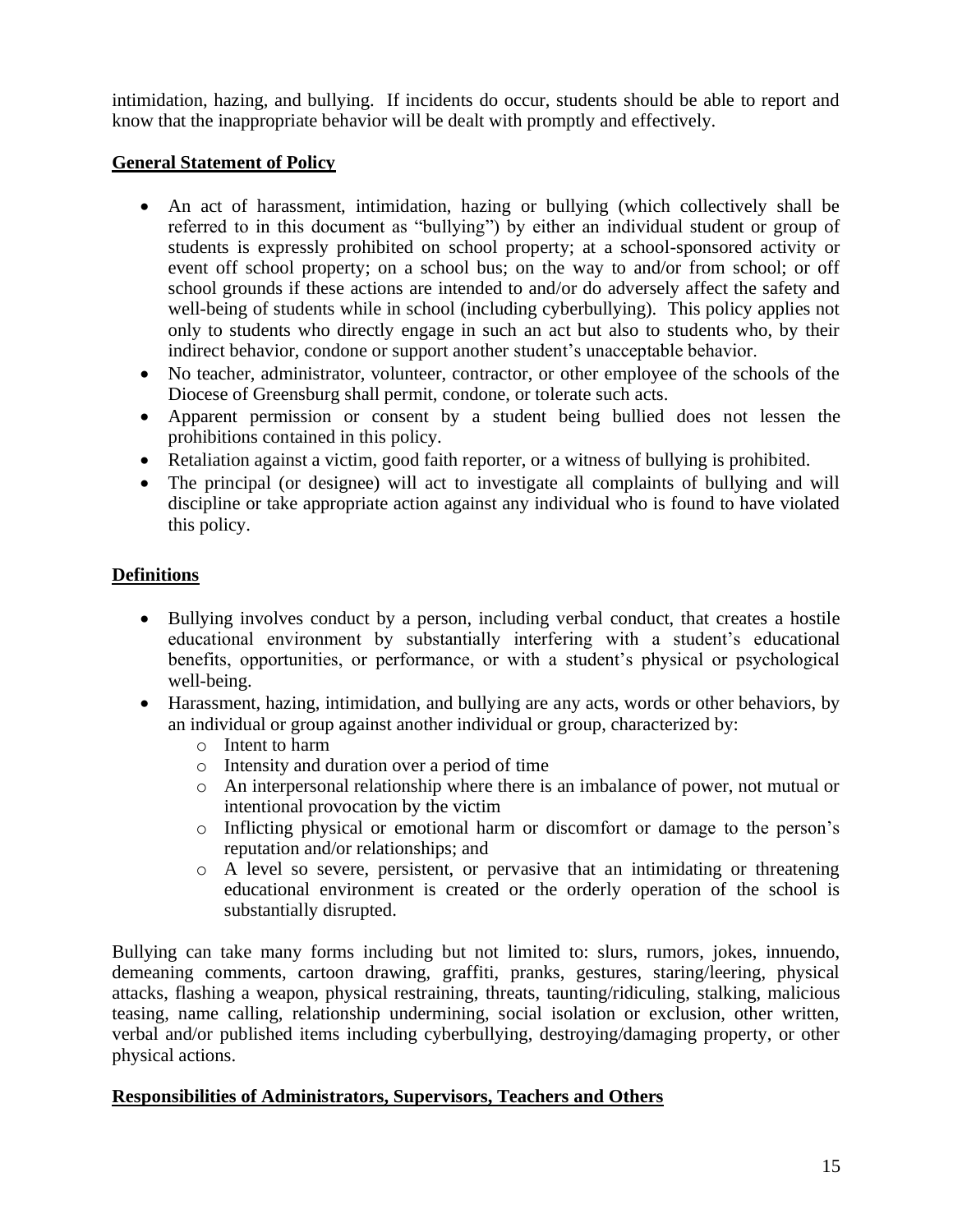To the extent that a person has supervision of other persons, activities and environments, each administrator, principal, teacher, aide or volunteer shall:

- Have the responsibility for maintaining a work place, work area, learning area and/or activity area free of harassment, intimidation, hazing, and bullying. Teachers should establish a positive, friendly, and trusting relationship with the class and each individual student. The best results are obtained through a combination of generous verbal praise or other social reinforcements for positive activities and consistent negative consequences for aggressive, rule-violating behavior.
- Have the responsibility to ensure that all information concerning the policy prohibiting harassment, intimidation, hazing, or bullying is disseminated to all subordinates, to all families, and to all students. This information may be in the form of rules, regulations, orders, procedures, policies, or other written or oral directives. All parties are to be instructed as to the full meaning and application of all such directives.
- Have the responsibility to be particularly alert to possible situations, circumstances, or events that may lead to or constitute bullying and immediately report to his or her immediate supervisor: any actions viewed by him or her which, in his or her opinion, may be construed as falling within the definition of bullying as contained within the policy; and/or any instances, reports or allegations of bullying which come to his or her attention.
- Have the responsibility, upon receiving an allegation of bullying, to complete the Bullying, Harassment, or Intimidation school investigating form.
- Document incidents in the Diocesan PowerSchool student management system for the purpose of program evaluation and planning, as directed by the Superintendent and the Office for Catholic Schools.

#### **Responsibilities of Students**

To the extent that students have influence with other persons, their own words and actions, and school activities and environments, each student shall:

- Respect and obey all teachers, staff, and volunteers
- Speak and act appropriately
- Respect other students in word and action
- Respect the school property and the property of others
- Not harass, intimidate, haze, or bully others
- Recognize peer conflict, report problems, and work to resolve conflict
- Be responsible for protecting the rights of others
- Accept responsibility for her/his own actions as well as the actions of a group when participating in such behavior
- Be truthful and candid if observing behaviors that could be a form of bullying
- Be courageous to report behaviors to a teacher or administrator
- Make it a point to include all students who are easily left out.

#### **Reporting Procedures**

Any student, employee, staff member, aide or volunteer who believes he or she has been the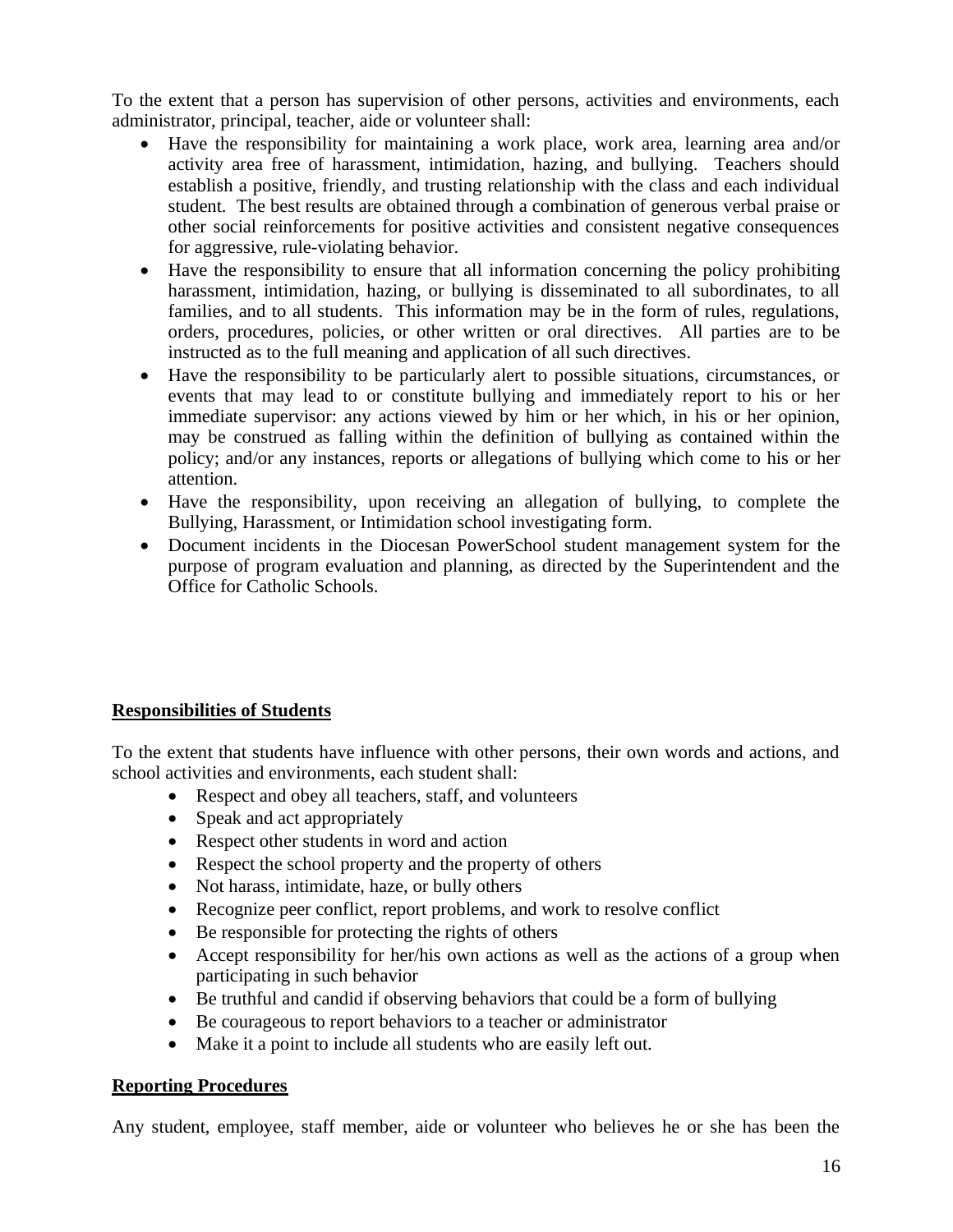victim of bullying or any such person with knowledge or belief of conduct that may constitute bullying shall report the alleged act(s) immediately to the building principal (or designee). A student may report bullying anonymously. The Office for Catholic Schools encourages the reporting party or complainant to use the reporting form available from the building principal. An oral report shall be considered an official report and must be documented.

- The building principal (or designee) is the person responsible for receiving oral or written reports of bullying at the building level. If the report is given verbally, the principal (or designee) shall reduce it into written form using the Bullying, Harassment, or Intimidation school investigation form.
- All other members of the school community, including parents/guardians, students, volunteers, and visitors, are encouraged to report any act that may be a violation of this policy to a school employee. While submission of the report form is not required, it is encouraged. The Bullying, Harassment, or Intimidation reporting form is used for reporting and is found in the appendix of this document.
- Submission of a good faith complaint or report of bullying will not affect the complainant's or reporter's: grades, educational environment, future employment, work assignments or work environment. The school and the Office for Catholic Schools respect the privacy of the complainant(s), the individual(s) against whom the complaint is filed, and the witness(es) as much as possible, consistent with the school's obligation to investigate, take appropriate action, and comply with any legal disclosure obligations.
- Reports of bullying are classified as private educational and/or personnel data and/or as confidential investigative data, and will not be disclosed except as required by law.
- Reports may be made anonymously, but formal disciplinary action may not be based solely on an anonymous report, but only when validated.
- If the complaint concerns alleged conduct by the Principal, the report form shall be delivered to the Superintendent.

#### **Investigation Procedures**

- Upon receipt of a report or complaint that alleges harassment, intimidation, hazing or bullying, the building principal (or designee) shall undertake a prompt, thorough and complete investigation of the alleged incident in as confidential a manner as possible. The investigation may consist of personal interviews with the complainant, individual(s) against whom the complaint is filed, and others who may have knowledge of the alleged incident(s) or circumstances giving rise to the complaint. The investigation shall be documented using the Bullying, Harassment, or Intimidation school investigation form and may include other methods and documents deemed pertinent by the investigator. The building principal (or designee) may take immediate steps, at her/his discretion, to protect the complainant, student(s), or others, pending completion of an investigation of bullying, consistent with applicable law.
- Whether a particular action(s) or incident(s) constitutes a violation of this policy requires a determination based on all the facts and the surrounding circumstances.
- The building principal (or designee) is not obligated to disclose to a victim any educational or personnel data, including any disciplinary action taken against an alleged perpetrator. To the extent permitted by law, the principal will notify the parent(s) or guardian(s) of the student(s) involved in a bullying incident and the remedial action taken, based on a substantiated report.
- A full written report shall be completed by the principal or the principal's designee upon completion of the investigation. Such report may include, but shall not be limited to: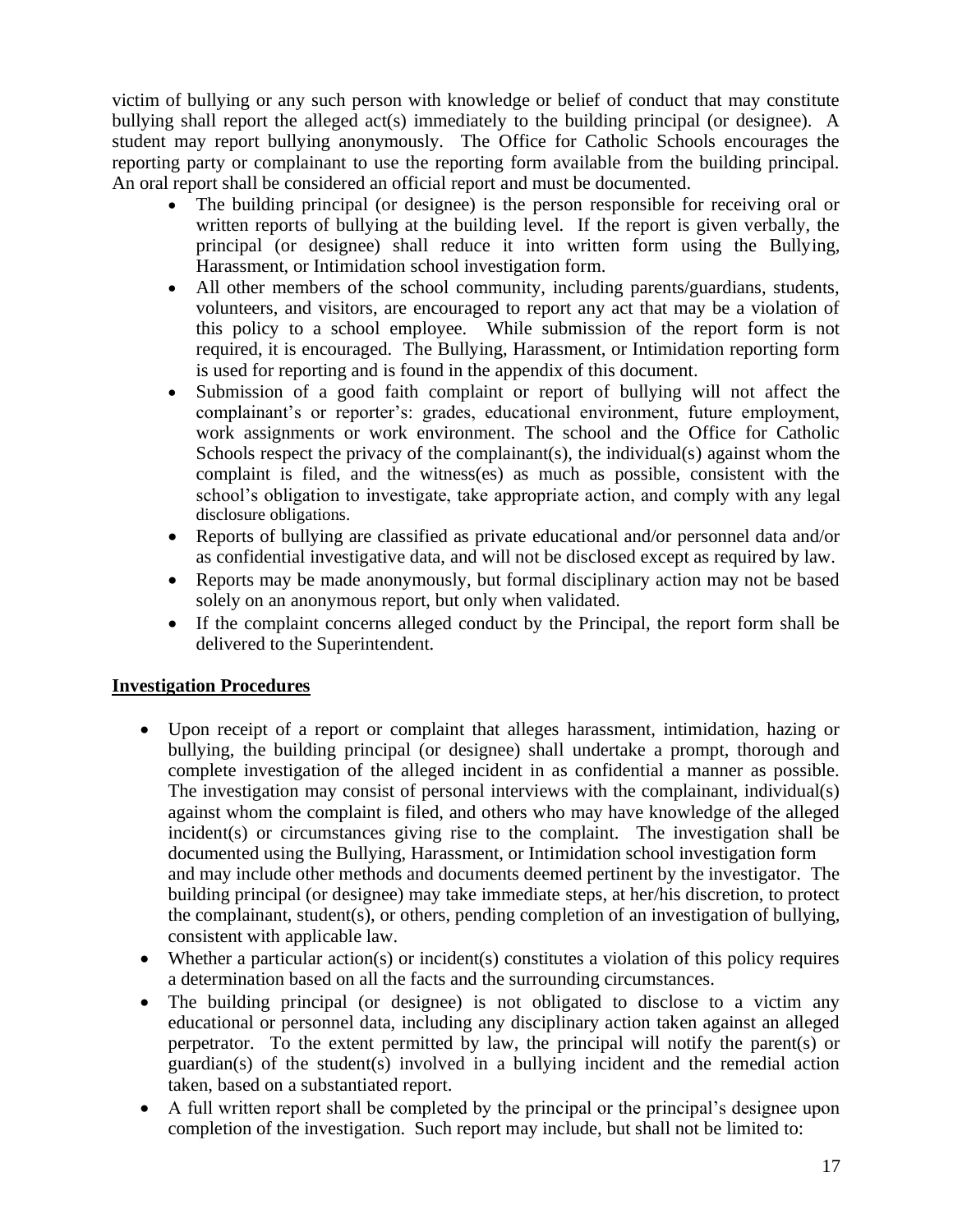- o Written and/or transcribed verbal statement(s) of the reporting or aggrieved party.
- o Written and/or transcribed verbal statement(s) of the accused party.
- o Written and/or transcribed verbal statement(s) of all witnesses.
- o Diocese of Greensburg Schools Harassment, Intimidation, Hazing, and Bullying Investigation Form
- o Factual findings and recommendations.
- o All written and/or transcribed verbal statement(s) shall be signed by the person offering such statements.

#### **Discipline and Remedial Action**

The response to students who commit one or more acts of bullying should be determined based on the totality of the circumstances. In all cases, the school should attempt to actively involve parents/guardians in the remediation of the behavior(s) concerned.

- Initiate immediate talks with the bully or bullies to include:
	- o Documenting involvement of participation
	- o Sending a clear, strong message that the behavior is not acceptable
	- o Warning that future behavior will be closely monitored
	- o Warning that additional negative consequences will be administered if the behavior does not stop
	- o Immediate consequences may be warranted for inappropriate actions in their first occurrence
- Talk with the victim and his/her parents/guardians to include
	- o Documenting specifics of the incident
	- o Providing information about the plan of action to be taken by school personnel and parents/guardians to deal with the behavior
	- o Encouraging the immediate reporting of any new episodes or attempts to school personnel
- In determining the appropriate response to students who commit one or more acts of bullying, school administrators should consider the following factors:

oThe development, maturity levels, and/or special learning needs of the parties involved oThe levels of harm

- oThe surrounding circumstances
- oThe nature of the behaviors
- oPast incidences or past or continuing patterns of behavior
- oThe relationship between the parties involved
- oThe context in which the alleged incidents occurred

It is only after meaningful consideration of these factors that an appropriate consequence should be determined, consistent with the diocesan policies and school procedures.

• Upon completion of the investigation, the building principal (or designee) will take appropriate action. Disciplinary consequences will be sufficiently severe to try to deter violations and to appropriately discipline prohibited behavior. Consequences and appropriate remedial action for students who commit acts of bullying may range from positive behavioral interventions, referral to school and outside resources, detentions, up to and including suspension or expulsion. In summary, action taken for violation of this policy will be consistent with the applicable statutory authority, and the school and diocesan policies and regulations.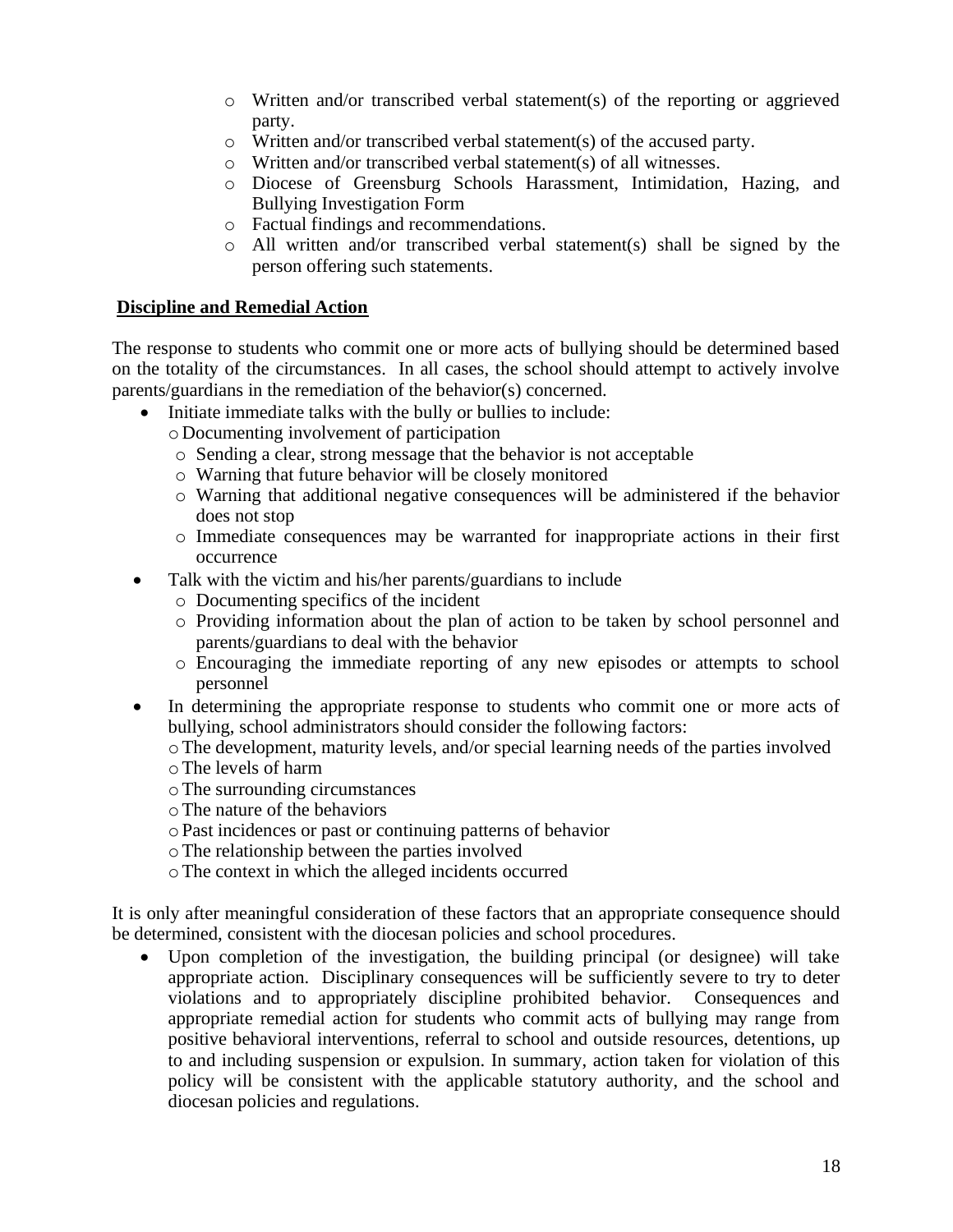• The parents/guardians concerned should be contacted. Depending on the situation, meetings can be held together with parents/guardians of both sides, or to minimize tensions, meetings can be held with each family separately. To support the teacher convening this meeting, the school psychologist, guidance counselor, principal or assistant principal may be invited to attend.

#### **Protection for those Reporting Incidents**

The Diocese of Greensburg, Office for Catholic Schools prohibits intimidation, harassment, or intentional disparate treatment against any person who makes a good faith report of alleged bullying, any person who testifies, assists, or participates in an investigation; or any person who testifies, assists, or participates in a proceeding or hearing relating to such bullying. Counseling, corrective discipline, and/or referral to law enforcement may be used to change the behavior of the perpetrator and remediate the impact on the person who reported the incident. Disciplinary action will be in accordance with diocesan policies, procedures, and agreements, and may range from positive behavior intervention up to and including suspension, expulsion and/or reports to appropriate law enforcement officials.

#### **False Accusations**

Students, school employees, visitors or volunteers who are found to have falsely accused another of bullying shall receive consequences in accordance with diocesan policies, procedures, and agreements. Counseling, corrective discipline, and/or referral to law enforcement may be used to change the behavior of the perpetrator and remediate the impact on the person who was falsely accused. Consequences shall be determined by the school administrator after consideration of the nature and circumstances of the act, and may range from positive behavior intervention up to and including suspension, expulsion and/or reports to appropriate law enforcement officials.

#### **Cyberbulling**

Cyberbullying is when someone is tormented, threatened, harassed, humiliated, embarrassed or otherwise targeted by a peer using information and communication technologies.

The policies and procedures herein related to other forms of bullying, and in the Diocese of Greensburg Schools Technology Resource Acceptable Use Policy, also apply to cyberbullying. However, because the motives, methods, profile, and demographics of cyberbullies are varied and sometimes different from the traditional bully, the solutions and prevention messages must address their special issues.

The schools have a valid concern and legal obligation to maintain discipline and protect their students while in their care in the classroom, on school grounds, and at school-sponsored activities. However, if cyberbullying originates or occurs off school grounds and outside of school hours and does not directly impact the school itself, schools have limited authority to react to cyberbullying. Each school's Technology Resource Acceptable Use Policy, signed by the student and parent, must include a provision reserving the school's right to discipline the student for actions taken off school grounds if these actions are intended to and/or do adversely affect the safety and well-being of students while in school. Documentation on how the incidents affect the school should be kept.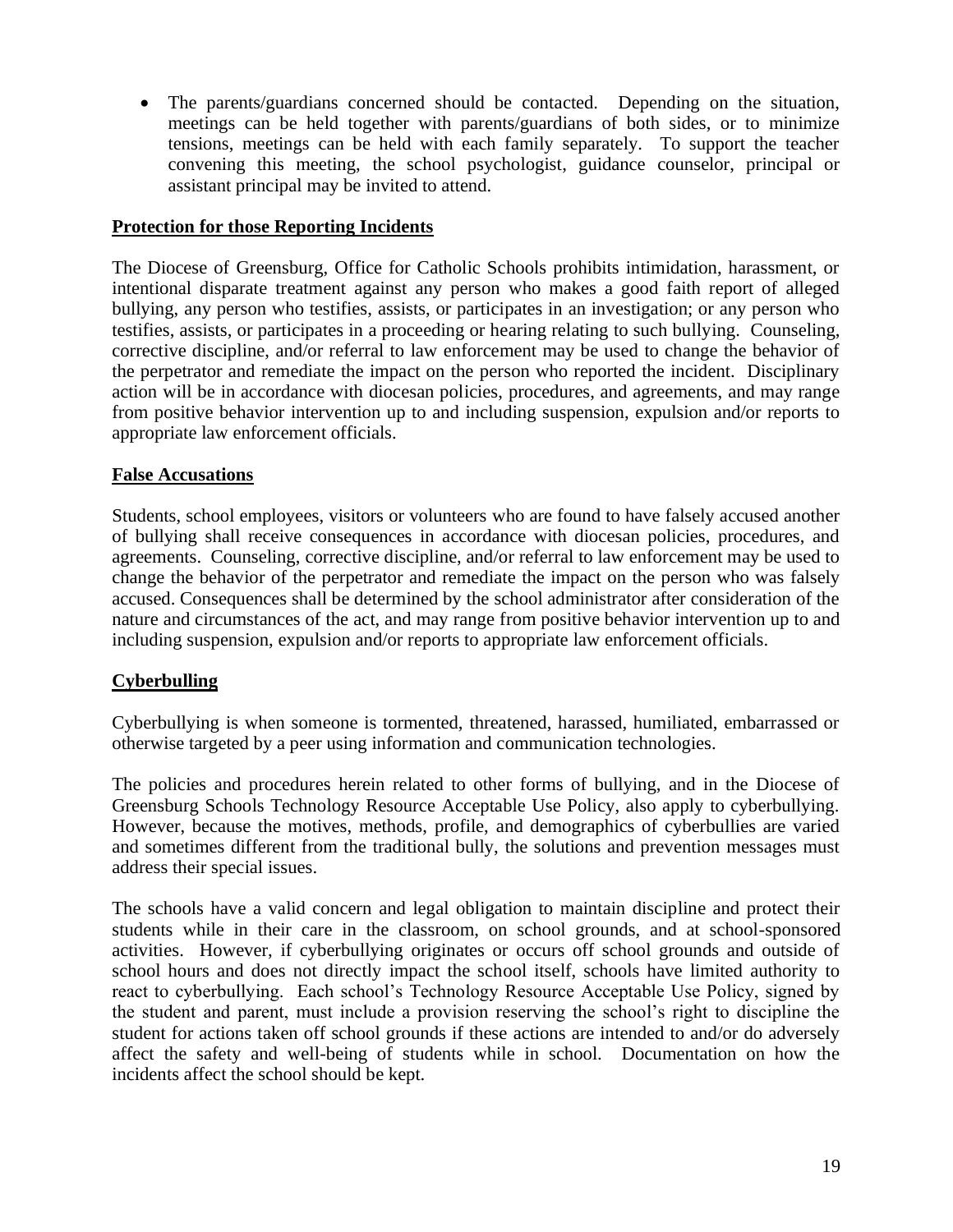Children should be counseled to immediately tell a responsible adult. Depending on what they are doing, how they are doing it, and if repeated, cyberbullies' actions might escalate from annoyance, to bullying, or to the school's disciplinary code, to criminal acts.

If the cyberbullying is repeated and threatening, the victim and the parents/guardians should contact the school so the situation can be monitored in school for the safety of all. School authorities must respond to allegations of cyberbullying:

- By gathering information using the Bullying, Harassment, or Intimidation school investigation form and procedures detailed in this policy, including the telecommunication method used and the effect of the threat at school. Collecting and preserving electronic evidence is important to facilitate the investigation and any eventual prosecution. Do not: 1) install or allow to be installed any programs; 2) remove or allow to be removed any programs; or 3) take or allow other remedial action on the involved computer or communication device during this process. These actions may adversely affect the investigation and any eventual prosecution.
- In one or more of the following ways:
	- o Contact law enforcement if the victim is in danger of physical harm
	- o Contact both sets of parents/guardians and try to mediate the situation and reiterate applicable policy
	- o Institute an educational and awareness program to help stop further cyberbullying by students, and to help educate parents/guardians about the problem

#### **Policy Dissemination, Prevention Programs, and Curriculum**

Information regarding the policy against bullying shall be incorporated into the school's employee in-service program and policies.

It is the responsibility of the administration and staff to ensure that each child is made aware and understands definitions, conditions, and examples of bullying. The schools will provide annual education and information to students and parents/guardians regarding bullying, including information regarding the Office for Catholic Schools' policy prohibiting bullying.

Intervention programs may also be delivered by Intervention Specialists, Guidance Counselors, SAP Liaisons, and/or professional school personnel.

## *CAR POOL*

Any person volunteering to provide private passenger transportation must submit a signed volunteer driver information sheet to the principal for each vehicle used. (See Appendix) NOTE: Be sure your policy states that 2 adults must be in a vehicle when transporting minors

#### *CELL PHONES*

Unauthorized use of radios, CD players, telephones, cell phones, beepers, laser pointers, or video toys are NOT permitted by students in school or on a bus at any time. If it is necessary for a student to bring a radio, tape recorder, tape player or cell phone to school for activities, such as choir practice, bell choir, etc. and prior approval has been given by the Principal; it must be taken to the office as soon as the student arrives at school. It may be obtained at the time it is needed for the activity. Use of these items during school without permission will be cause for their confiscation. Cell phones will be returned to parents or legal guardian. In addition, a student found using cell phones during school will face in-school suspension.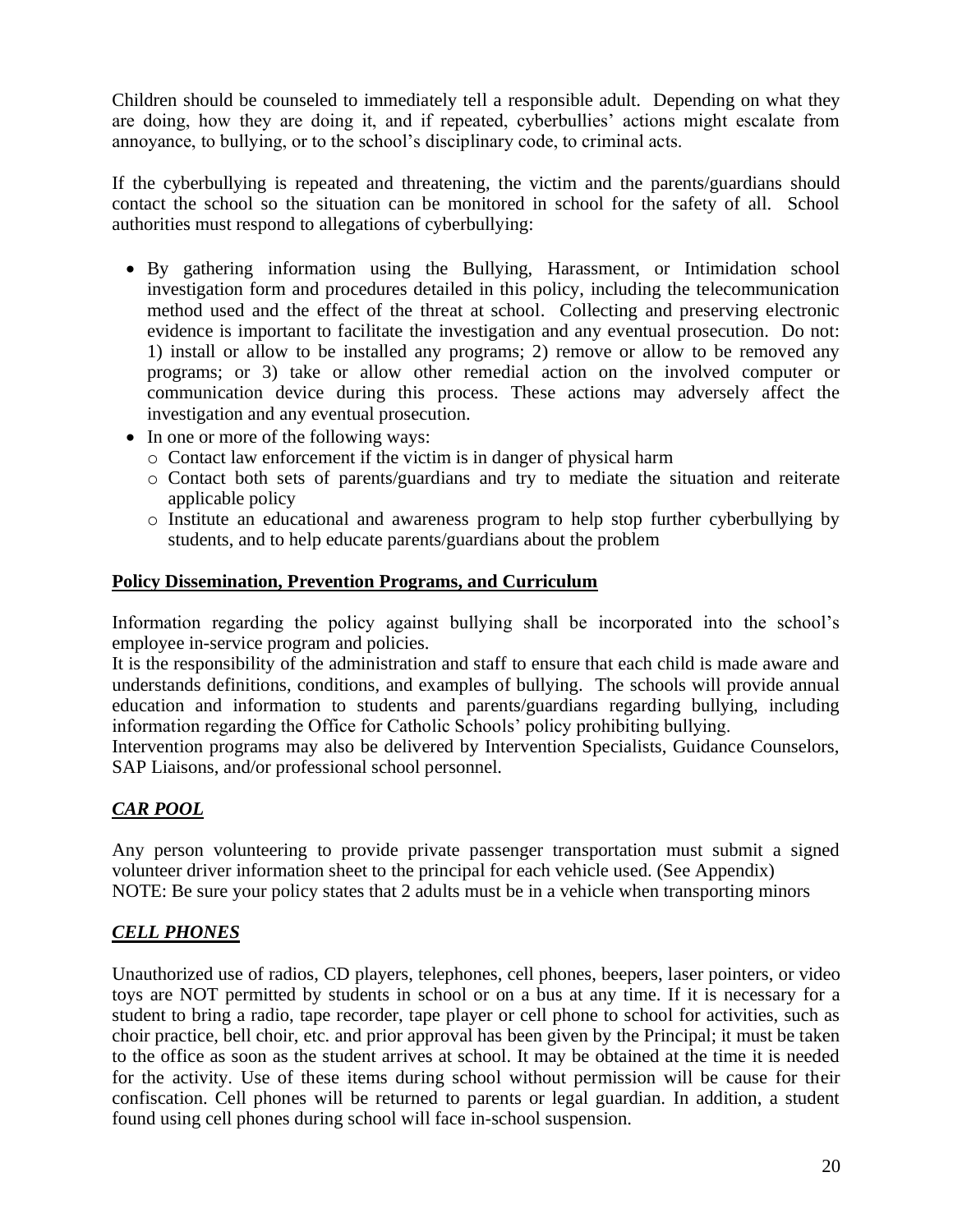A place for storage will be supplied in the school office for items such as cell phones that are needed by students for after school use. They will be stored in the office during the day and returned to the student at the end of the school day. Students must request the cell phone at the end of the day.

## *CHILD ABUSE AND IMMUNITY LAWS*

It is important to remember that "child abuse" is not limited to sexual abuse alone. It includes inflicting or creating an imminent risk of physical injury, mental injury, sexual abuse, or harmful physical neglect. A "child" is any individual who is under the age of 18.

Child abuse can be one of several different things:

- Non-accidental *physical injury* that causes severe pain, or that significantly impairs the child's physical functioning, even temporarily;
- Non-accidental clinically-diagnosable *mental injury* that renders the child chronically and severely anxious, agitated, depressed, socially withdrawn, psychotic, unable to perform age-appropriate developmental and social tasks, or in reasonable fear that his or her life or safety is threatened;
- Any type of *sexual abuse* or *sexual exploitation* (such as inducing a child to engage in sexual acts or to be photographed in simulating sexual acts, even if the child "consents" to the acts); or
- Serious *physical neglect* which endangers a child's life or development or impairs the child's functioning, but which does not arise solely from the financial inability of the parents to provide adequate housing, clothing and medical care. Child abuse also occurs when an individual places a child in imminent risk of serious physical injury or sexual abuse or exploitation.

#### **Perpetrators**

A perpetrator of child abuse can be a:

- child's parent;
- spouse or former spouse of the parent;
- paramour or former paramour of the parent;
- person 14 years of age or older responsible for the welfare of a child or having direct contact with children as an employee of child care services, a school, or through a program, activity or service, such as a baby sitter or day care staff person;
- individual residing in the same home as the child who is at least 14 years of age;
- relative who is 18 years of age or older wo does not reside in the same home as the child, but is relate within the third degree of consanguinity or affinity by birth or adoption to the child; or
- an individual 18 years of age or older who engages a child in severe forms of trafficking in persons or sex trafficking, as those terms are defined under section 103 of the Trafficking Victims Protection Act of 2000 (114 Stat. 1466, 22 U.S.C. § 7102).

A perpetrator of child abuse for failure to act can be a:

- child's parent;
- spouse or former spouse of the parent;
- paramour or former paramour of the parent;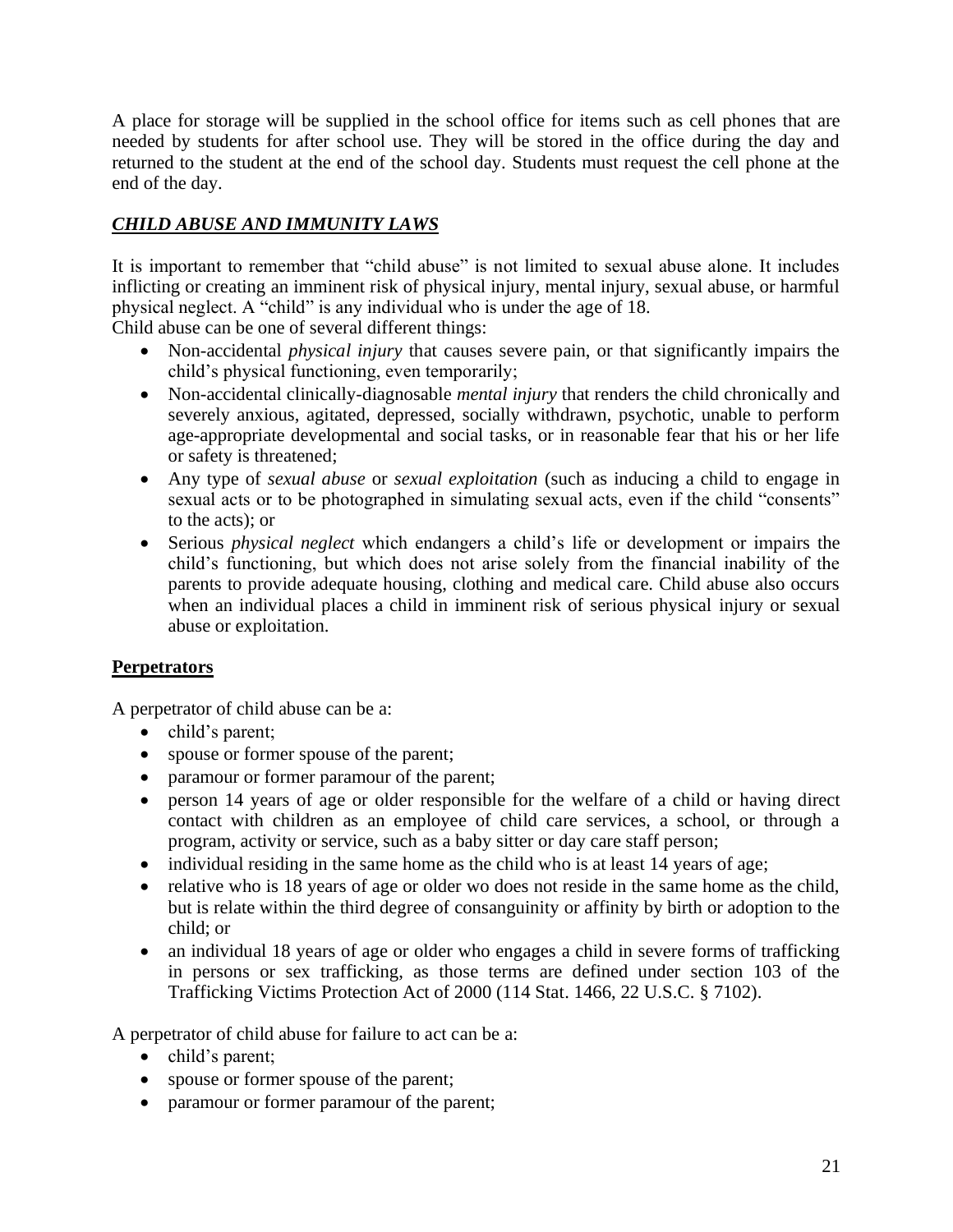• person 18 years of age or older who is responsible for the child's welfare or who resides in the same home as the child.

Mandated reporters do not have to determine whether or not the person meets the definition of perpetrator in order to make a report.

#### **Mandated Reporters**

Mandated reporters are those people who are required by law to report suspected child abuse. Mandated reporters are held to a higher standard of responsibility and may receive serious consequences for not reporting suspected abuse.

All employees and volunteers who have identified, suspected, or self-reported child abuse by any person should immediately report the incident to ChildLine at **1-800-932-0313** and then complete the Commonwealth of Pennsylvania [CY 47 form.](http://www.dioceseofgreensburg.org/about/Documents/CY47Form.pdf)

After the report is made to ChildLine, the staff person or volunteer may discuss the ChildLine call with his or her supervisor, but the reporting individual must then notify the Bishop Delegate's Office of the mandated report in writing, via a copy of the [CY 47 form.](http://www.dioceseofgreensburg.org/about/Documents/CY47Form.pdf)

[The Managing Director of Catholic Charities](mailto:rriffle@dioceseofgreensburg.org) serves as the Bishop's delegate for matters of clergy and church personnel sexual misconduct. The Director of Human Resources serves as the safe environment coordinator.

Among the occupations specifically listed in Child Protective Services Law (CPSL) as mandated reporters are many associated with Catholic institutions:

- Clergy, teachers, day-care personnel, social service workers, school administrators, school nurses, foster-care workers, health care personnel and mental health workers.
- Other types of Church personnel who should be considered mandated reporters are parish and school administrative personnel, music ministers, child-care personnel, youth ministers, athletic coaches, food service personnel, classroom aides and playground monitors.
- Non-paid and voluntary personnel who perform services for the Church should also consider themselves to be mandated reporters if they come into contact with children during the course of their volunteer Church work.

A mandated reporter need not make a first-hand observation of the suspected child abuse victim. Second-hand reports of abuse must be reported to the proper authorities if the mandated reporter has "reasonable cause to suspect" that child abuse has occurred.

#### **Permissive Reporter**

Permissive Reporters are individuals who are encouraged to report suspected child abuse, although not required by law.

#### **Reporting**

Mandated reporters are required to make a report of suspected child abuse if they have reasonable cause to suspect that a child is a victim of child abuse under any of the following circumstances: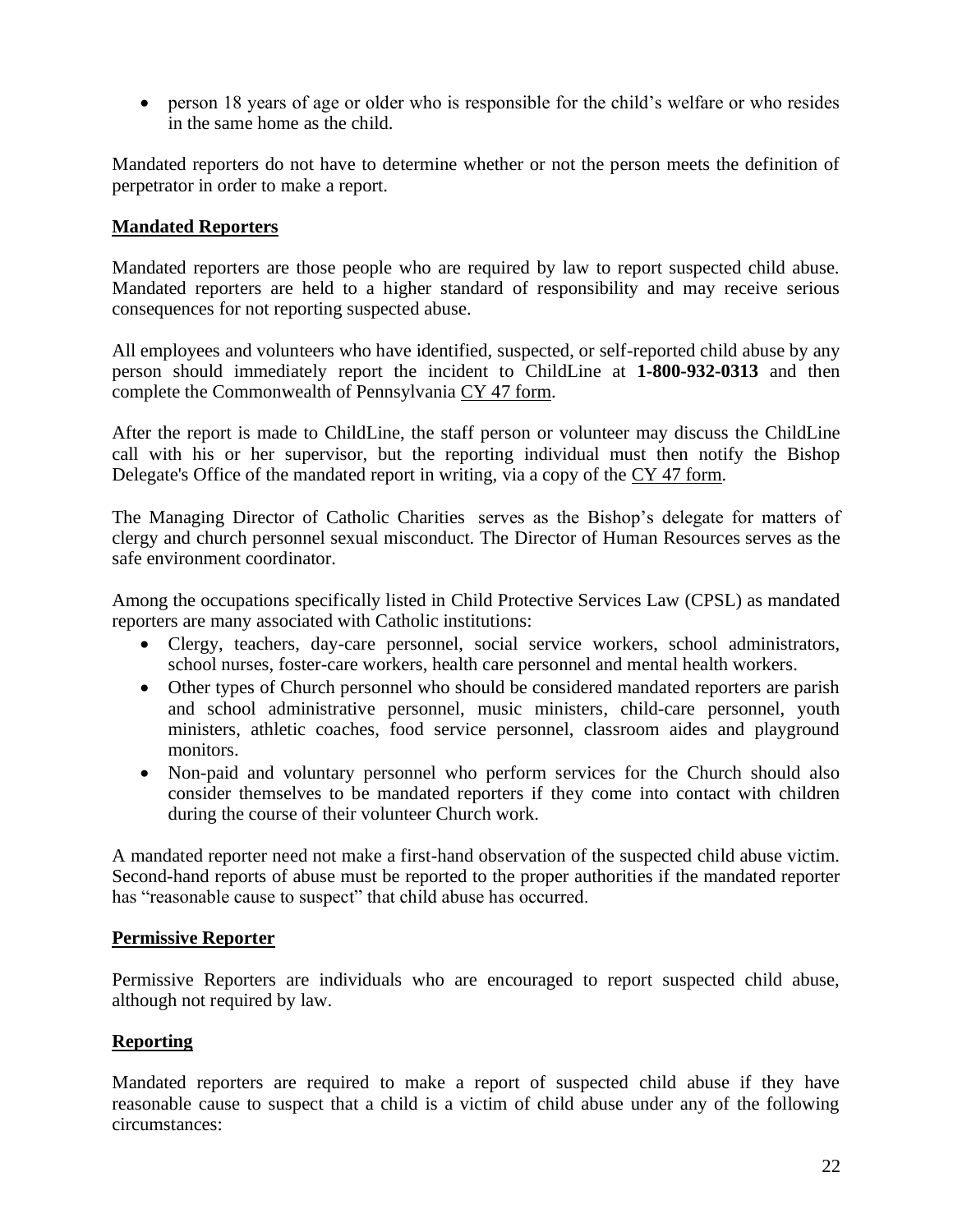- They come into contact with the child in the course of employment, occupation, and practice of a profession or through a regularly scheduled program activity or service.
- They are directly responsible for the care, supervision, guidance, or training of the child, or are affiliated with an agency, institution, organization, school, regularly established church, or religious organization or other entity that is directly responsible for the care, supervision, guidance or training of the child.
- A person makes a specific disclosure to the mandated reporter that an identifiable child is the victim of abuse.
- An individual 14 years of age or older makes a specific disclosure to the mandated reporter that the individual has committed child abuse.

It is not required that the child come before the mandated reporter in order to make a report of suspected child abuse nor are they required to identify the person responsible for the child abuse to make a report of suspected child abuse.

Reporting is made to ChildLine either electronically at [www.compass.state.pa.us/cwis](http://www.compass.state.pa.us/cwis) or by calling 1-800-932-0313. If an oral report was made to ChildLine, a report or suspected child abuse (CY 47) must also be completed and forwarded to the county children and youth agency within 48 hours after making the report.

#### *CHEATING*

Cheating of any type will not be tolerated. The administration reserves the right to assign appropriate consequences which may include loss of grade, making up the work, and/or detention.

#### *COMMUNICATION WITH HOME*

#### **Brown Envelope**

When necessary, the oldest child in each family will receive a "brown envelope" with important information for parents/guardians. It will include any updates to the school calendar and may contain confidential documents or fundraising information. Please read the information contained in that envelope as soon as possible and return the envelope to be use the following months. An eNewsletter will be emailed weekly.

#### *COMMUNICATION WITH SCHOOL*

Open communication among parents, teachers and administrators is important for student progress and for maintaining a healthy school climate. Teachers make monthly contact with parents/guardians in the form of conferencing, notes, telephone calls or emails.

If a problem or concern should arise, attempts should be made to address those concerns with the supervising teacher or staff member. If a satisfactory solution cannot be reached, the parent will inform the teacher/ staff member that the principal will be contacted.

A parent may make an appointment to speak with a teacher /staff member by sending a note or calling the principal's office. Because of the interruption in the teaching-learning process, spontaneous visits to the classroom are not permitted.

#### *CRISIS PLAN*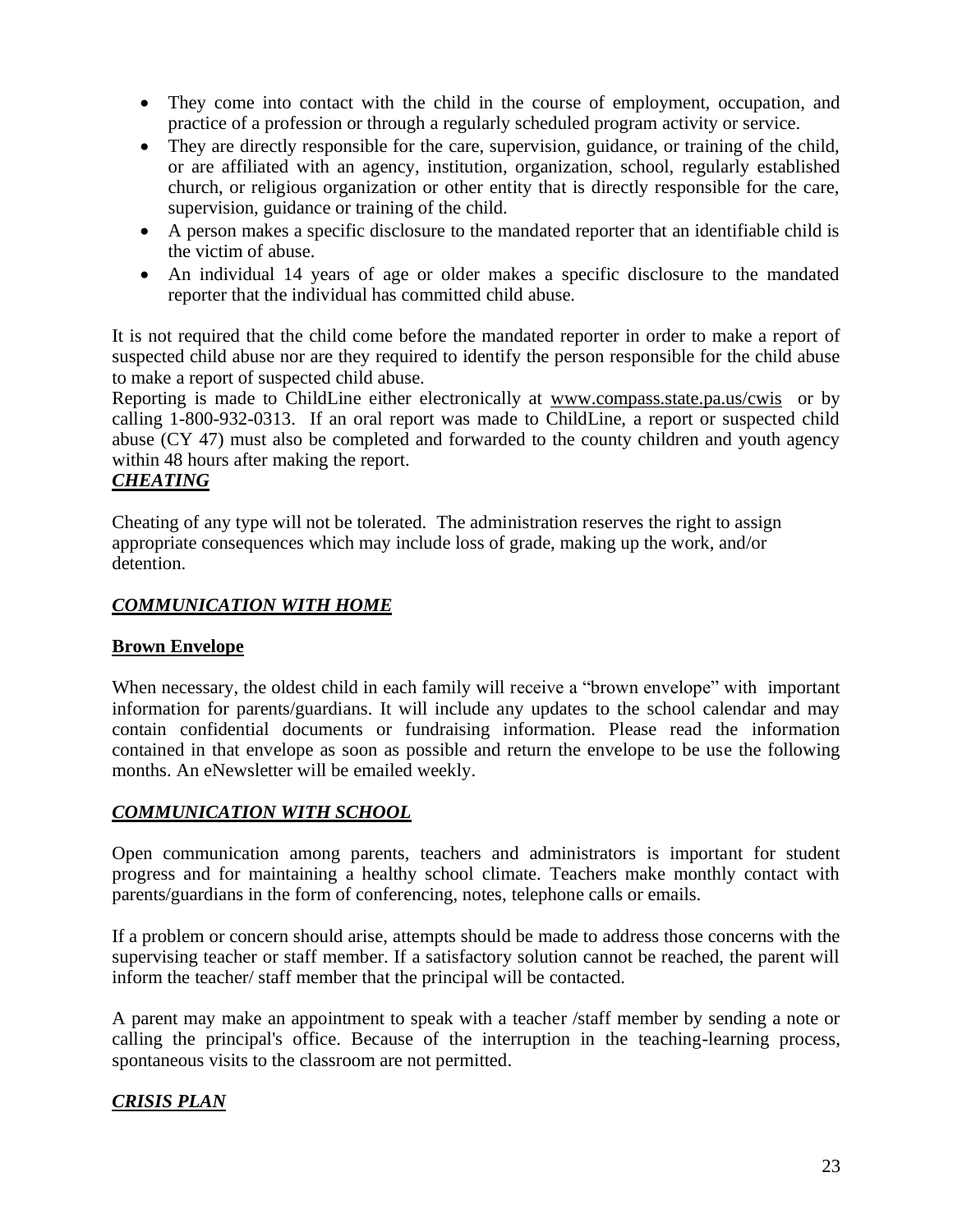#### **Multi-Hazard Plan**

The Diocese of Greensburg, in cooperation with the schools in the diocese, have developed a diocesan multi-hazard plan that follows the PEMA (Pennsylvania Emergency Management Agency) format. Each school has a copy of this plan, which has been individually tailored to meet each school's individual needs and circumstances.

School safety and security are important issues of concern for every school principal. All diocesan schools shall have a Safety Committee consisting of the building principal, pastor, custodian and representatives from the faculty, fire department and police. This committee shall review the building for safety issues and develop a plan for evacuation and lock-down situation.

All schools in the diocese must review their plan each year in order to update information and ensure teachers and staff are familiar with their roles and responsibilities.

The Crisis Management Plan designed by the diocese shall be available and accessible for all school employees.

The principal will conduct monthly fire drills and one of which is an evacuation drill annually to a secure site. Lock-down mode is to be conducted once per semester.

All buildings must have an operational security system within the building limiting the access of unauthorized persons.

All visitors must report to the office and sign-in and sign-out.

#### **Fire Drills**

Fire Drills shall be conducted at least once each month. Teachers and students shall become thoroughly familiar with the use of fire escapes, appliances, routes, and exits. When students have reached the designated safety area, the teacher shall call the roll from the class record book.

The date of the drill shall be recorded on the diocesan fire drill form. At least one lock-down drill should be conducted each year.

The date of the monthly fire drill/disaster drill should be recorded by the building principal.

#### **Severe Weather Drill**

Severe weather drills are conducted annually when announced by the Pennsylvania Emergency Management System through the county offices. The purpose of this exercise is to test procedures in the event of such an emergency. When announced, schools will respond to the scenario presented. The principal reports the results of the drill to the Office for Catholic Schools, and the drill is marked on the fire drill sheet.

#### **Bus Drills**

All schools using or contracting for school buses for the transportation of school children shall conduct, on school grounds, two emergency evacuation drills on buses during each school year. The first is to be conducted during the first week of the first school term, and the second during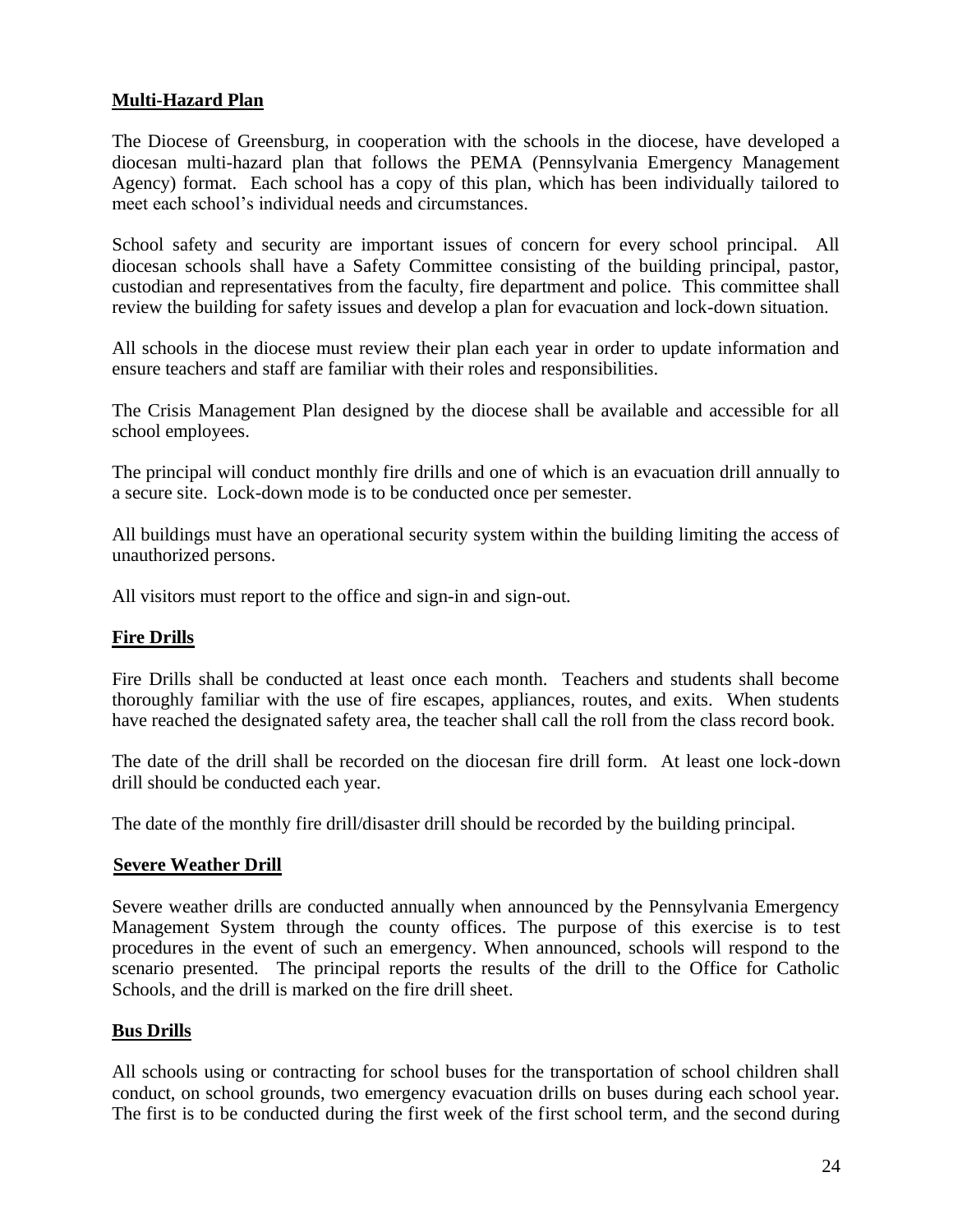the month of March, and at such other times as the chief school administrator may require. Each such drill shall include practice and instruction concerning the location, use, and operation of emergency doors and fire extinguishers, and the proper evacuation of buses in the event of fire or accident.

#### *DISCIPLINE*

Discipline is an integral part of the learning process. In order to develop self-control, the student must be helped to understand her/his emotions and impulses, to live in harmony with others, to respect the rules of family, to keep the laws of the country and to obey the laws of God. The dignity of the student demands that humiliating and embarrassing punishments be avoided. Acceptable means of settling behavior problems are reproof, loss of privileges, and detention. Extreme disciplinary problems are referred to the principal for appropriate action. Good classroom control should eliminate the need for rigid disciplinary measures.

Any discipline imposed, including reproof, loss of privileges, and detention should be calculated to be a positive vehicle for the student to develop self-control and adhere to the rules and regulations of the school. Humiliating, embarrassing, or physical punishment does not achieve that goal. After-school detention should be utilized to reinforce with the student that she or he is expected to adhere to the rules and regulations of the school, and also to supplement the child's education by providing appropriate class assignments. More severe penalties authorized by the Diocesan Handbook of Policies are suspension and, as a last resort, expulsion. Physical punishment is expressly prohibited. Of course, teachers and administrators are permitted to take appropriate action, including physical restraint in order to quell a disturbance, for the purpose of self-defense, for the protection of students and staff, or to obtain possession of a weapon or other dangerous object which poses an immediate threat to the safety and welfare of the school community.

**Because it is impossible, to foresee all problems that arise, this clause empowers the administration and faculty to take disciplinary action for any behavior that violates the spirit and philosophy of the school even though it is not specified in the Discipline Policy. The principal is the final recourse in all disciplinary situations and may waive any regulation for just cause, at his or her discretion.**

## **Code of Conduct**

- Conduct: A student may be dis-enrolled at any time at the discretion of the administration consistent with but not limited to the following content. The administration may choose not to accept a student for enrollment for reasons consistent with but not limited to the following content as well.
- Student Code of Conduct: The Divine Redeemer School has the right to dis-enroll any student based upon conduct that is not consistent with our philosophy, mission statement, goals, objectives and code of conduct delineated in our handbooks and policy. This could include but is not limited to criminal arrest and conviction at the local, state, or federal level. As a nonpublic school, we have the right to consider all conduct internal or external to the school. For instance, a student may be dis-enrolled for conduct that is not consistent with our philosophy, mission statement, goals, and objectives and code of conduct whether the action or incident occurs at the school, school event, or within the community at large.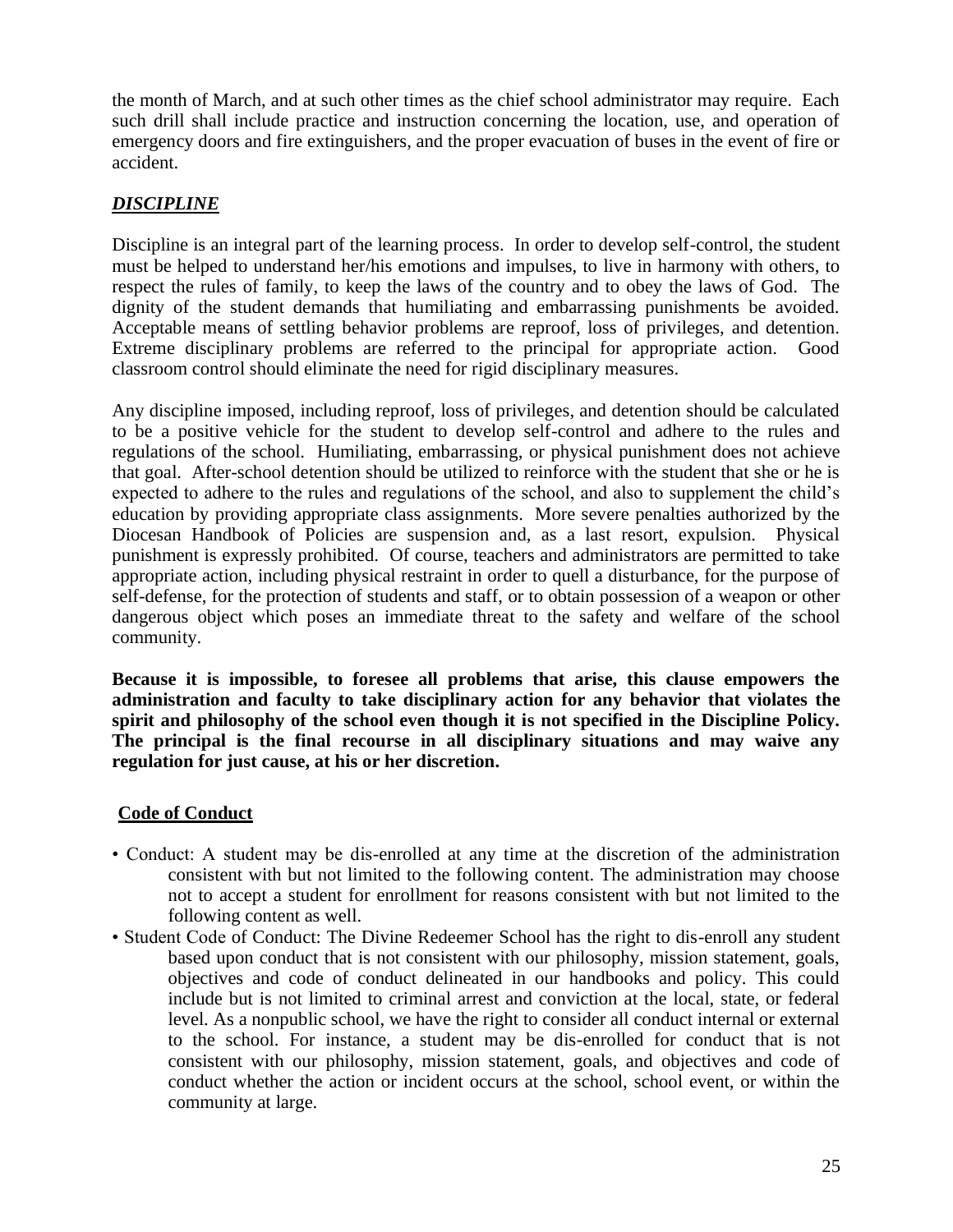- Academic Apathy: The Divine Redeemer School has the right to dis-enroll any student based upon lack of effort in the classroom such as failure to display appropriate classroom behaviors necessary for academic success. This may include but is not limited to completion of homework and class assignments, failure to come to class properly prepared, and/or behaviors that impede or disrupt the academic or social environment of other students.
- Financial: The Divine Redeemer School has the right to dis-enroll any student based on noncompliance with the diocesan and school tuition policy.
- As the Divine Redeemer School is a private, nonpublic institution, the administration reserves the right to terminate enrollment of a student for any reason at any time. Any disciplinary policies and procedures are simply guidelines that the school generally follows. These guidelines do not impede this right by administration to terminate the enrollment of a student for any reason at any time.
- Family Code of Conduct: The Divine Redeemer School has the right to dis-enroll any student based upon the student's family member, extended or immediate, causing disruption in the school community in any way. This would include a family member having conduct that is considered by the administration to be a detriment to the educational environment or school community. The administration will consider all disruptive or detrimental conduct that is not consistent with our philosophy, mission statement, goals, objectives, and code of conduct.

#### **Standards of Conduct**

Every teacher, assistant principal and principal shall have the right to exercise the same authority as to conduct and behavior over the pupils attending her/his school, during the time they are in attendance, including the time required in going to and from their homes, as the parents, guardians or persons in parental relation to such pupils may exercise over them.

Conduct, whether inside or outside of school, that is detrimental to the welfare of the school may result in disciplinary action.

No student has the right to interfere with the education of his fellow students. It is the responsibility of each student to respect the rights of teachers, students, administrators and all others who are involved in the educational process. Students should express their ideas and opinions in a respectful manner so as not to offend or slander others.

The following forms of discipline are used at The Divine Redeemer School:

#### **Retraining**

Students will be retained according to any infraction that goes against classroom or school rules.

#### **Detention**

Students may be detained after class hours for repeated tardiness, unexcused absences and disciplinary infractions.

Parental notification must be given and acknowledged prior to the time of detention.

Lunch and bus schedules must be considered in planning detention.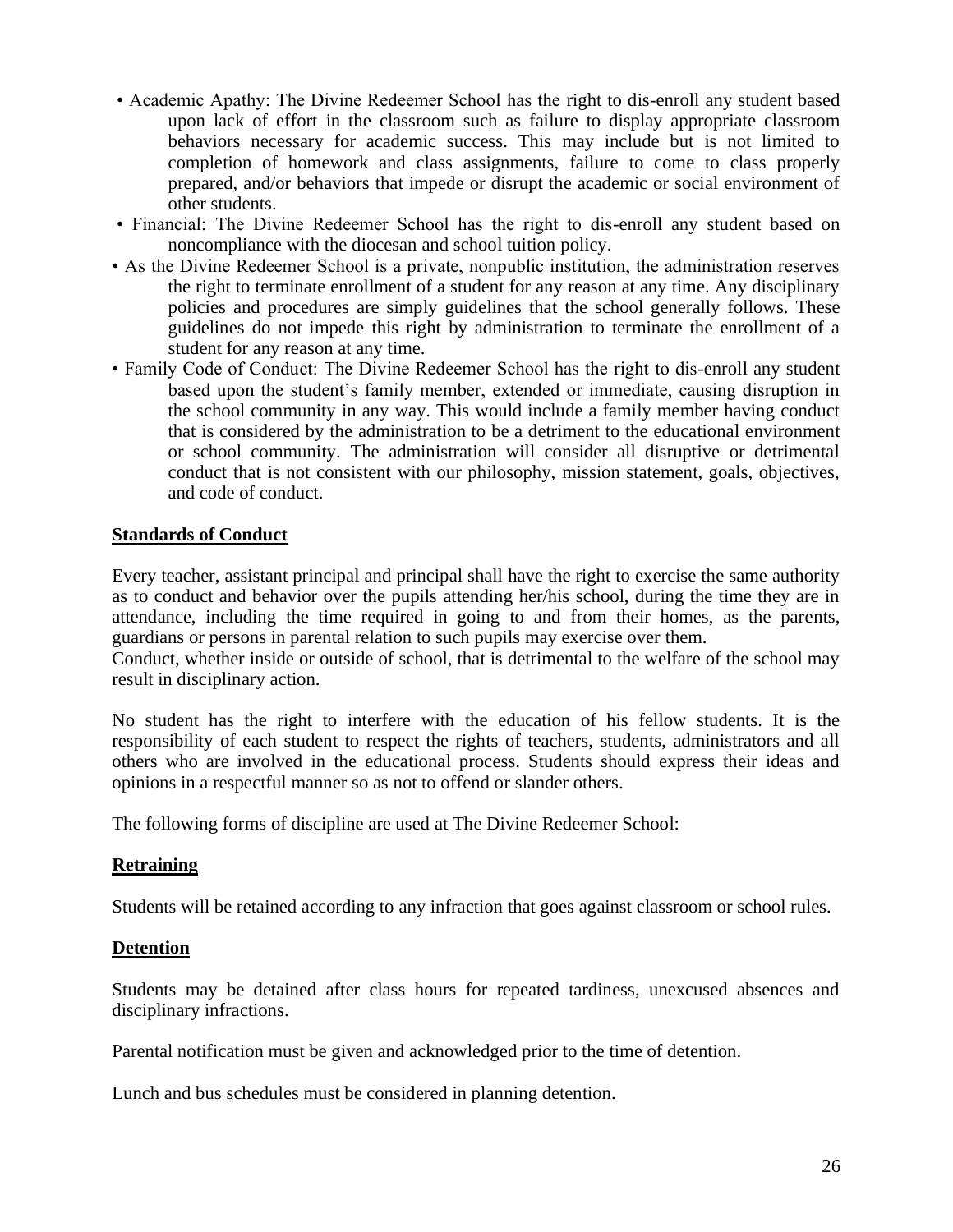Assignments for detention should be related to furthering student achievement.

#### **Suspension**

A student may be temporarily suspended by the principal for a serious infraction of school regulations or for repeated detentions. A suspension may vary in length from one to ten days. No prior notice to parents is needed for a suspension.

- The principal shall meet with the parents and the parents shall receive a written notice of suspension.
- The written Notice of Suspension is kept on file in the principal's office and a copy is given to the parents. This document will not only explain why the student was
- suspended, but will contain an agreement between the student/parents and the principal describing the student's future cooperation in a program designed to resolve the student's problems.
- Suspensions should be held in school, and the student not marked absent, unless the offense is particularly egregious, in which case, out-of-school suspension is the remedy. Out-of-school suspensions follow the same guidelines as in-school suspensions except the student is marked absent and assignments are given in the various subject areas for home study.
- The parents will meet during this period with the principal and teachers to define expectations upon the student's return.

#### **Expulsion**

Expulsion is a permanent separation of students at said school for persistent and willful disregard of school rules. Expulsion is a severe punishment that should be used as a last resort and after serious deliberations, or when circumstances warrant.

Reasons for which a student may be expelled, but are not limited to:

- Infractions of school regulations, or the disciplinary codes applicable to each school.
- Continued misconduct or conduct detrimental to the physical, educational, or moral wellbeing of other students.
- Continued malicious disobedience or disrespect for authority.
- Possession, use or transporting a weapon.
- Possession, use, sale, conveyance of any controlled substance, drug, look-alike drug, alcohol or anabolic steroid.
- Assault or battery of a fellow student, teacher or employee.
- Bomb threats.
- False alarms.
- Use of vulgar or obscene language.
- Excessive absence or tardiness.
- Fighting.
- Disrespect toward the school in work or action.

An expulsion may also be necessary for a single serious incident or event or situation involving disregard for or a clear violation of a school rule or regulation. An expulsion is a severe punishment and should only be applied in very serious circumstances. Every attempt should be made during earlier offenses, if any, to provide guidance and counseling to the student and parents under the direction of the principal.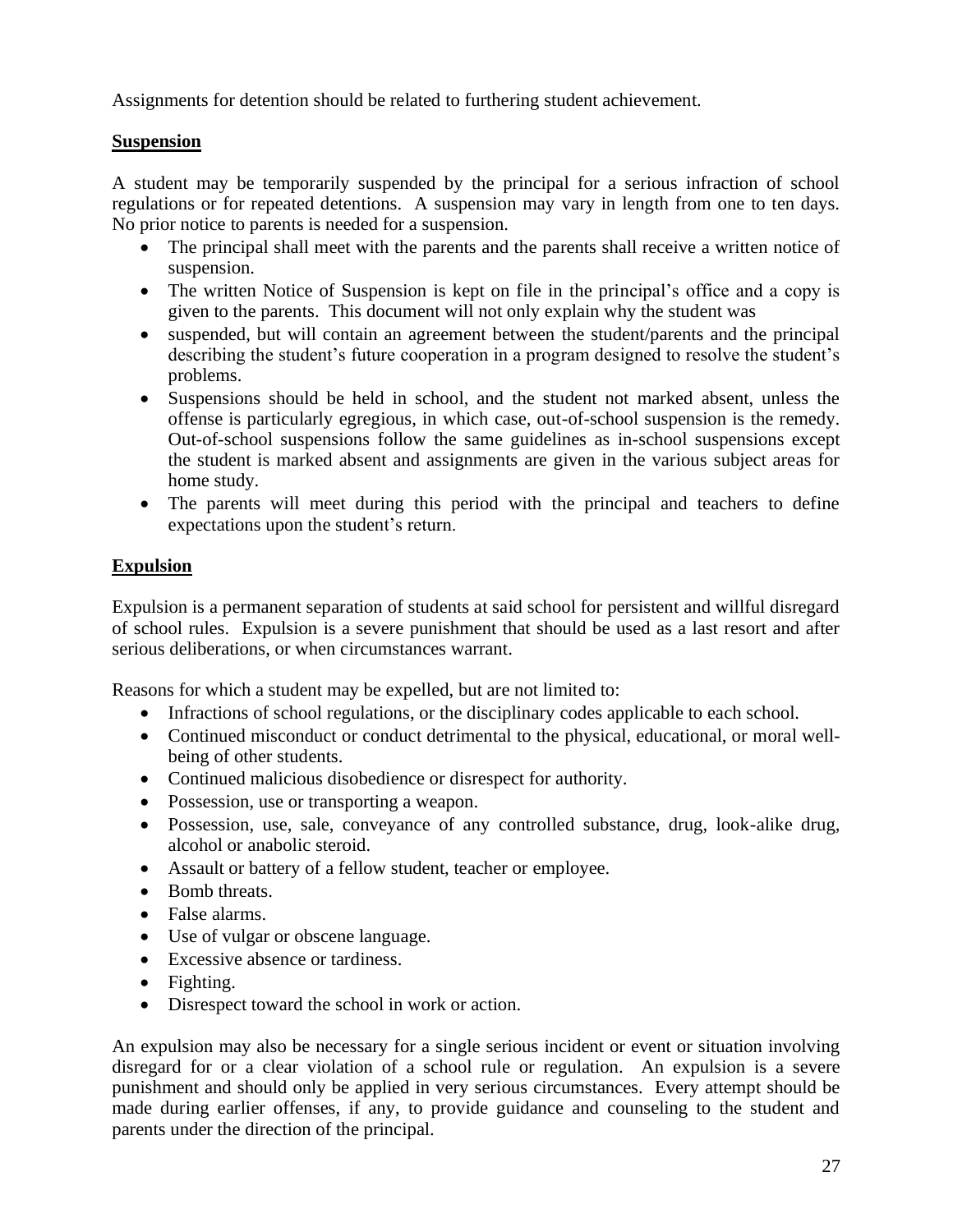- The Principal (or designee) must report the pending expulsion to the Superintendent for Catholic Schools prior to any such decision being finalized and communicated to the student or parent. Immediate suspensions are possible in certain circumstances to allow the principal time to consider an expulsion by gathering the necessary data. Such notification of the pending expulsion should be made at the time of the suspension, both through a phone call and, as a follow up, in writing.
- Through consultation between and among the Superintendent for Catholic Schools, Principal, and legal department if necessary, the expulsion decision will be finalized and formalized. Usually the decision for expulsion will be made within ten (10) school days from the commencement of the suspension. All procedures as outlined in the applicable student handbooks must be followed, including appropriate communications to the student and parents.
- A written report of the expulsion must be completed and forwarded by the principal to the Superintendent for Catholic Schools. The report must include a copy of the letter of expulsion sent to the student and parents, including a statement that any request for further review of the matter must be forwarded to the Superintendent for Catholic Schools within five (5) days from the date of the expulsion.
- If such a request for a review of the expulsion is made by the student's parents, it must be received in writing by the Superintendent for Catholic Schools within five (5) days from the date of the expulsion. The Superintendent will determine who will participate in this review. The review will be made within a reasonable period of time. The decision from this review will be communicated to the principal by the Superintendent for Catholic Schools. The parents and student will be mailed a written notice of the outcome of this review.

#### *DRUGS AND ALCOHOL*

#### **Drug and Alcohol Policy and Administrative Guidelines-Students**

A student on school grounds, during a school session, or anywhere at a school-sponsored activity who is under the influence of alcohol, drugs, or mood altering substances or possesses, uses, dispenses, sells or aids in the procurement of alcohol, narcotics, restricted drugs, mood altering substances or any substance purported to be a restricted substance or over the counter drug shall be subjected to discipline. **The school reserves the right to search anything brought on school property.**

The policy including its rules, regulations, and guidelines is a coordinated effort by the Office for Catholic Schools to openly and effectively respond to the potential and current uses and abuses of drugs, alcohol, and mood altering substances by the entire student population.

Through the use of curriculum, classroom activities, community support and resources, a strong and consistent administrative and faculty effort, and rehabilitative and disciplinary procedures, the Office for Catholic Schools will work to educate, prevent, and intervene in the use and abuse of all drug, alcohol, and mood altering substances, and alcohol related situations.

#### **Definition of Terms**

Drug/Mood Altering Substance/Alcohol:Shall include any alcohol or malt beverage, any drug listed in Act 64 (1972), 35 P.S. 780-101 et. seq., as a controlled substance, chemical, abused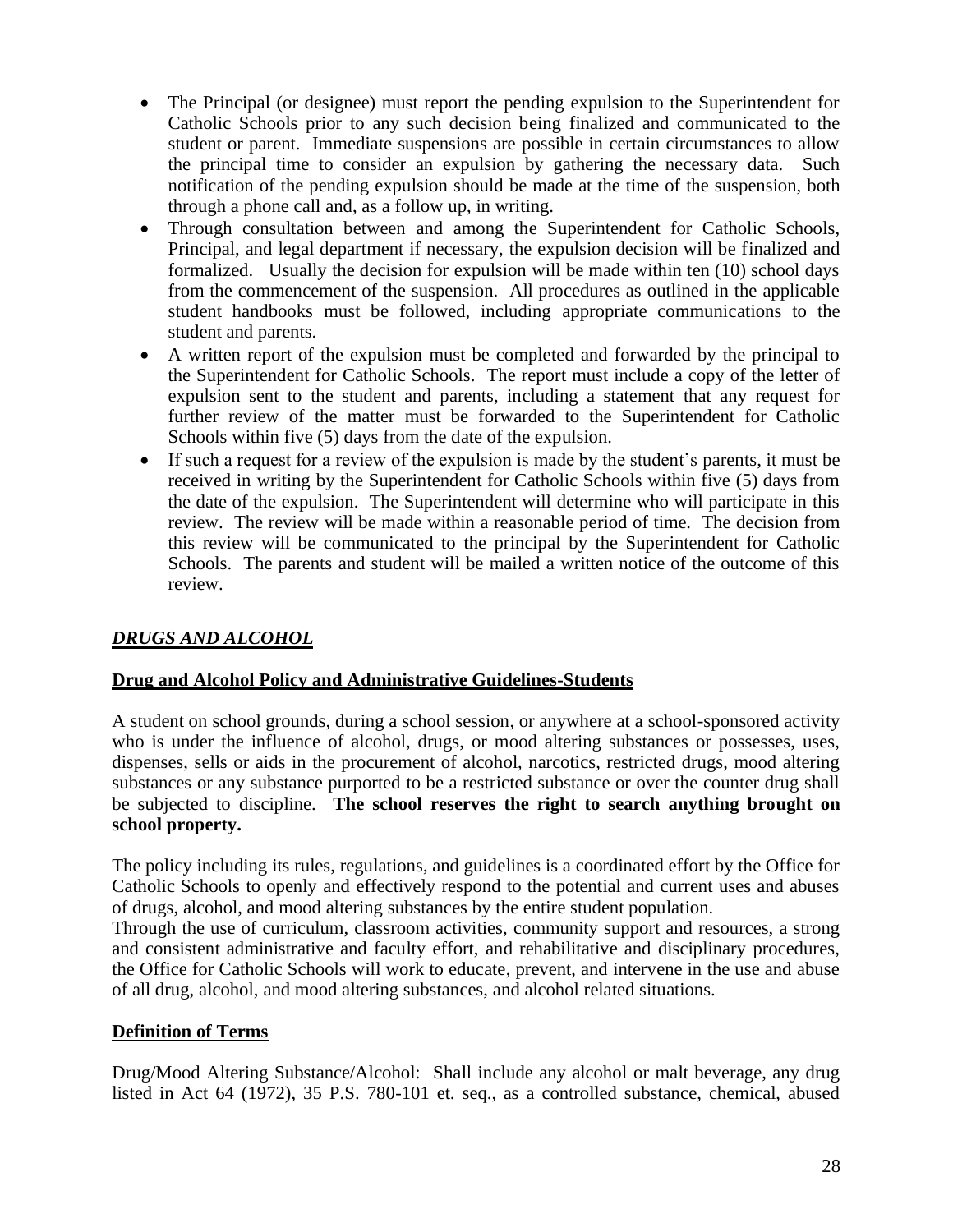substance or medication for which a prescription is required under the law and/or any substance which is intended to alter mood, and/or any anabolic steroid.

Examples of the above include but are not limited to beer, wine, liquor, marijuana, hashish, chemical solvents, glue, look alike substances, and any capsules or pills not registered with the nurse, annotated within the student's health record and given in accordance with the Office for Catholic Schools policy for the administration of medication to students in school.

Student Support System:is a multi-disciplinary team composed of school personnel (teachers, staff, administrators, nurses, counselors) and other members of the community. This team has been trained to understand and work on the issue of adolescent chemical use, abuse, and dependency and will play a primary role in the identification and referral process of students coming to their attention through the procedures outlined in this policy.

Distributing:deliver, sell, pass, share, or give any alcohol, drug, or mood altering substances, as defined by this policy, from one person to another or to aid therein.

Possession: possess or hold, without any attempt to distribute, any alcohol, drug or mood altering substances determined to be illegal or as defined by this policy.

Cooperative Behavior:shall be defined as the willingness of a student to work with staff and school personnel in a reasonable manner, complying with requests and recommendations of the members of the Student Support System.

Uncooperative Behavior:is the resistance or refusal, either verbal, physical, or passive, on the part of the student to comply with the reasonable request or recommendations of school personnel. Defiance, assault, deceit, and flight shall constitute examples of uncooperative student behavior. Uncooperative behavior shall also include the refusal to comply with the recommendations of the members of the Student Support System.

Drug Paraphernalia:includes any utensil or item which in the school's judgment can be associated with the use of drugs, alcohol, or mood altering substances. Examples include, but are not limited to roach clips, pipes, and bowls.

#### **Guidelines**

As an integral part of the Office for Catholic Schools' Drug and Alcohol Prevention Program, these guidelines represent one component in an effort to respond effectively to drug, mood altering substances and alcohol-related situations that may occur at school or at school-sponsored activities. These guidelines are intended to provide a consistent minimum disciplinary means to respond to drug, mood altering substances and alcohol related incidents. The Superintendent for Catholic Schools reserves the right to use any extraordinary measures deemed necessary to control substance abuse even if the same is not provided for specifically in any rule or regulation enumerated herein.

#### **Discipline Procedures-Sale, Use, Possession, or Procurement of Intoxicating Beverages, Narcotics, or Other Restricted Drugs Such as Anabolic Steroids**

A student who on school grounds during a school session, or anywhere at a school-sponsored activity, does sell, use, possess, or aid in the procurement of alcohol, narcotics, or restricted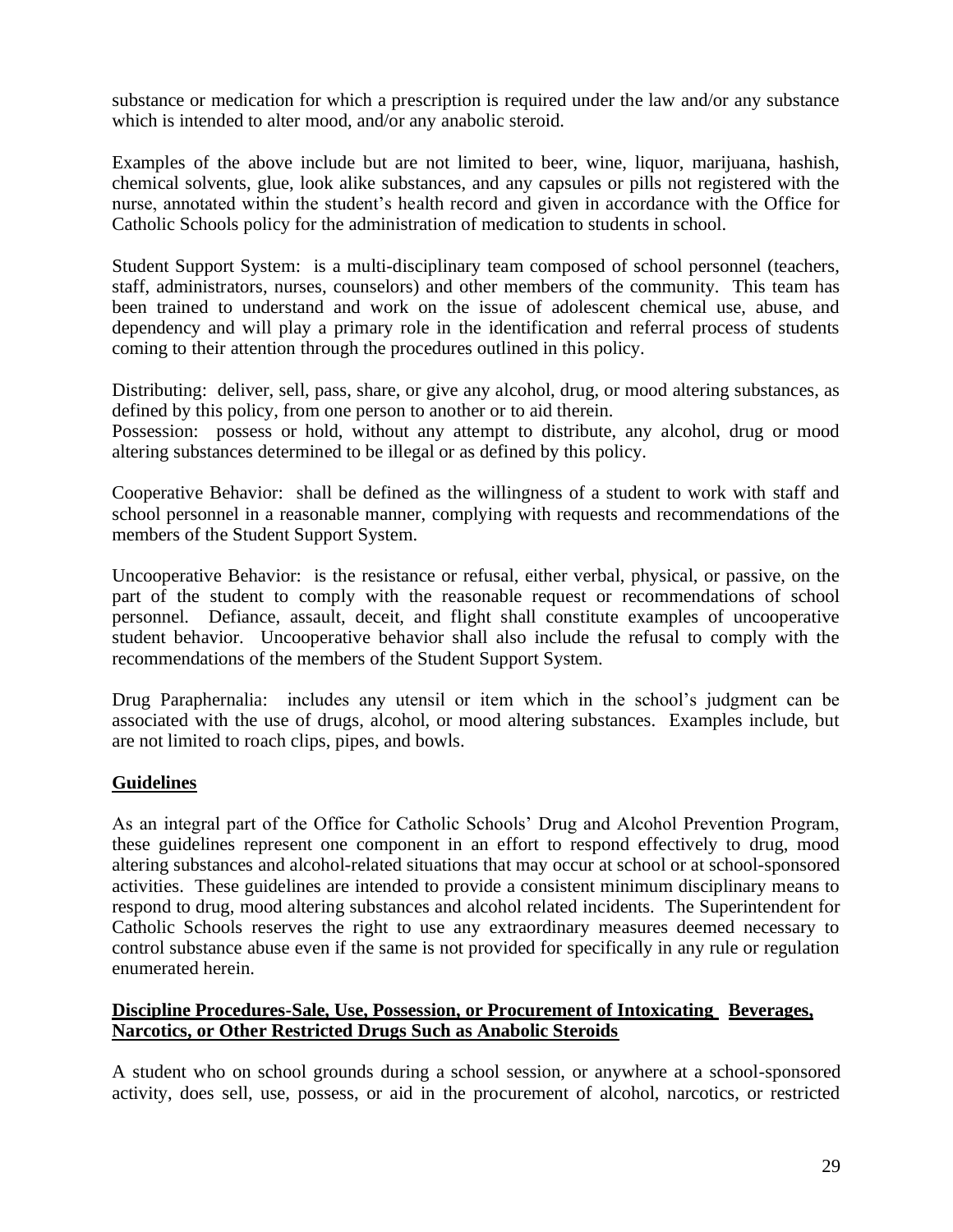drugs, including marijuana or anabolic steroids or other material purported to be such, shall be subject to exclusion from school.

### **The school reserves the right to search anything brought on school property.**

Parents of the students involved are to be contacted immediately by the appropriate school administrator with a recommendation that the student be taken to a physician for a complete examination and request that the parents notify the school of the results of the examination. The principal shall also give immediate notice to the police of the incident and efforts shall be exerted to obtain positive identification of the substance whether it be a narcotic, a restricted drug, alcohol, or marijuana. The school will make every effort to protect a student by assisting the police in the apprehension of the person or persons who made such substances available.

• **Anabolic Steroids** The use of anabolic steroids, except for a valid medical purpose, by any student involved in school-related athletics is prohibited. Body-building muscle enhancements, increasing muscle bulk or strength, or the enhancement of athletic ability are not valid medical purposes.

Anabolic steroids include any material, compound, mixture, or preparation that includes any of the following or any isomer, ester, salt or derivative of any of the following that acts in the same manner on the human body:

- 1. Chorionic gonadotropin 11. Nadrolone decanoate
- 
- 3. Dehydrochlormethyltestosterone 13. Norethandrolone
- 
- 5. Fluoxymesterone 15. Oxymesterone
- 
- 7. Metenolone 17. Stanozolol
- 
- 9. Methandrostenolone
- 10. Methyltestosterone related compounds
- 
- 2. Clostebol 12. Nandrolone phenpropionate
	-
- 4. Ethylestrenol 14. Oxandrolone
	-
- 6. Mesterolone 16. Oxymetholone
	-
- 8. Methandienone 18. Testosterone propionate<br>
9. Methandrostenolone 19. Testosterone-like
	- -

Human Growth Hormone (HGH) shall not be included as an anabolic steroid.

The following minimum penalties are prescribed for any student found in violation of this regulation:

- For a first violation, suspension from school athletics for the remainder of the season.
- For a second violation, suspension from school athletics for the remainder of the season and for the following season.

No student shall be permitted to resume participation in school athletics unless the principal has received a medical report indicating that no residual evidence of steroids exists. As a further condition of reinstatement into the school athletic program, the student shall be required to participate in a drug counseling and/or treatment program satisfactory to the principal.

The Superintendent for Catholic Schools must be advised immediately of any student(s) who violate this policy.

LEGAL REFERENCES: Act 93 of 1989 Public School Code of 1949 24 P.S. 407, Rules and Regulations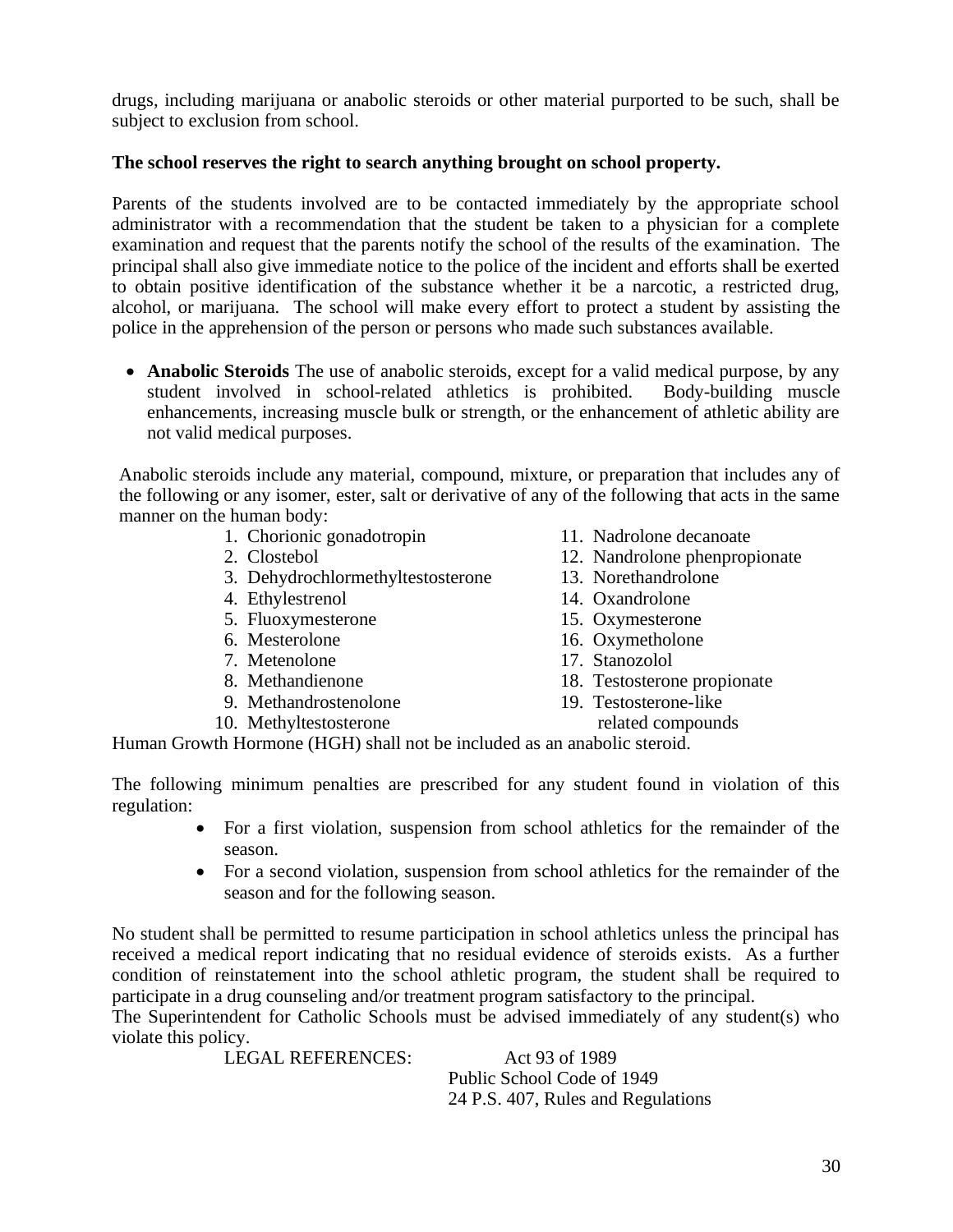## *EMERGENCY CARDS*

The school office will maintain an emergency card for each enrolled student. The card shall contain the following information:

- Student's name
- Name and address of parents or guardians
- Phone numbers where they may be reached during school day
- Name and phone number of aa third party who may be contacted in the event the parents or guardians cannot be reached
- Name of medical insurance provider and policy number

## *ESAP*

Each diocesan school is required to participate in the Commonwealth of Pennsylvania's Student Assistance Program (SAP) or Elementary Student Assistance Program (ESAP), which are designed to assist school personnel in identifying issues including alcohol, tobacco, other drug and mental health issues which pose a barrier to a student's success. The primary goal of the SAP/ESAP is to help students overcome these barriers in order that they may achieve, remain in school, and advance.

SAP/ESAP is a systemic process using techniques to mobilize school resources to remove barriers to learning. The core of the program is a professionally trained team, including school staff and liaisons from community alcohol and drug and mental health agencies. SAP/ESAP team members are trained to identify problems, determine whether or not the presenting problem lies within the responsibility of the school and to make recommendations to assist the student and the parent. When the problem lies beyond the scope of the school, the SAP/ESAP team will assist the parent and student so they may access services within the community. The student assistance team members do not diagnose, treat or refer to treatment; but they may refer for a screening or an assessment for treatment.

There are four phases to the student assistance process:

- **Referral** Anyone can refer a student to SAP/ESAP when they are concerned about someone's behavior -- any school staff, a student's friend, a family member or community member. The students themselves can even go directly to the SAP/ESAP team to ask for help. The SAP/ESAP team contacts the parent for permission to proceed with the process.
- **Team Planning** The SAP/ESAP team gathers objective information about the student's performance in school from all school personnel who have contact with the student. Information is also collected from the parent. The team meets with the parent to discuss the data collected and also meets with the student. Together, a plan is developed that includes strategies for removing the learning barriers and promoting the student's academic and personal success to include in-school and/or community-based services and activities.
- **Intervention and Recommendations** The plan is put into action. The team assists in linking the student to in-school and/or community-based services and activities. The team might recommend different types of assessment.
- **Support and Follow-Up** The SAP/ESAP team continues to work with and support the student and their family. Follow-up includes monitoring, mentoring, and motivating for academic success.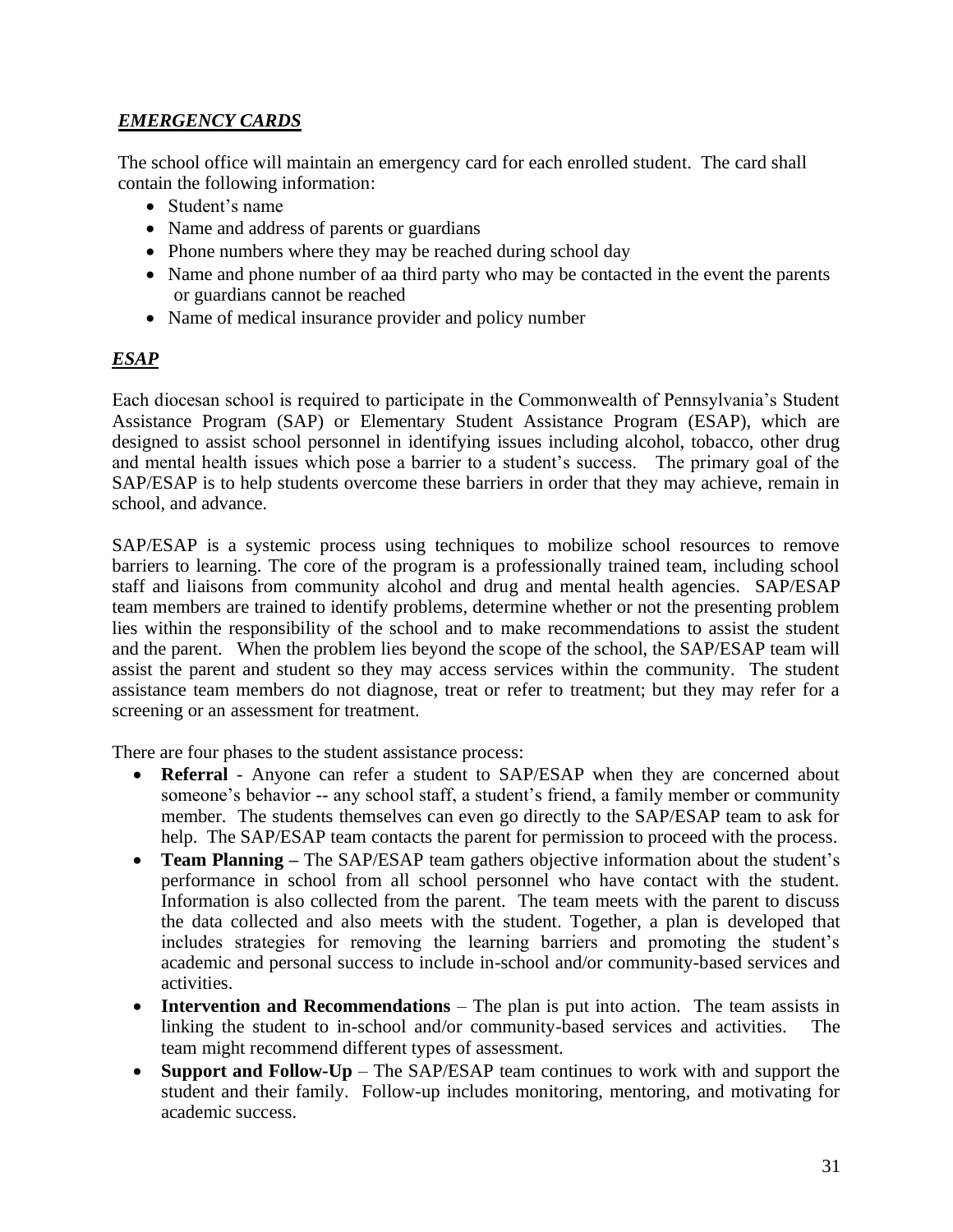It is the parent's right to be involved in the process and to have full access to all school records under the applicable state and federal laws and regulations. Involvement of parents in all phases of the student assistance program underscores the parents' role and responsibility in the decision–making process affecting their children's education and is key to the successful resolution of problems.

## *FIELD TRIPS*

## **Field Trip Policy**

Class visits to places of cultural or educational significance give enrichment to the lessons of the classrooms. To ensure the desired outcomes of such trips, teachers should prepare the pupils for the place that is to be visited and the things that are to be seen. A discussion should be held regarding the purpose(s) and goal(s) of the trip.

Participation in field trips is a privilege. Students may be denied participation if they fail to meet academic or behavioral requirements of the school. Students who do not participate in field trips will be provided alternative assignments during the period of the field trip

The written consent of parents must be obtained for every child participating on a field trip. A Field Trip Participation Form must inform parents of the following:

- Name, location and date(s) of the event.
- Cost to the student.
- Mode of transportation to be used.
- Name of the supervisor overseeing the activity.
- Parent's responsibility.

No student may participate unless a signed Field Trip Participation for the specific event is on file with the principal. This form is located in the appendix of this document.

Whenever possible, bus transportation should be provided. The use of private vehicles is strongly discouraged. If a private passenger vehicle must be used, the parent/guardian of the student driver of the vehicle and the parent/guardian of the student passenger(s) must sign the proper form indicating their approval of the field trip circumstances. If a private vehicle is being used, two adults must be in the car with the students. These types of field trip arrangements should be used only on special rare occasions. The special driving form must be complete and submitted to the principal prior to departure.

The driver and/or chaperon should be given a copy of the approved itinerary including the route(s) to be followed and a summary of their responsibilities. For trips other than interschool athletics, supervision of one (1) adult per ten (10) students is recommended for the elementary and one (1) adult per fifteen (15) students in the secondary school.

Parents may not act as drivers on school field trips unless through discussion with and designation by the school principal.

#### *FOOD SERVICE*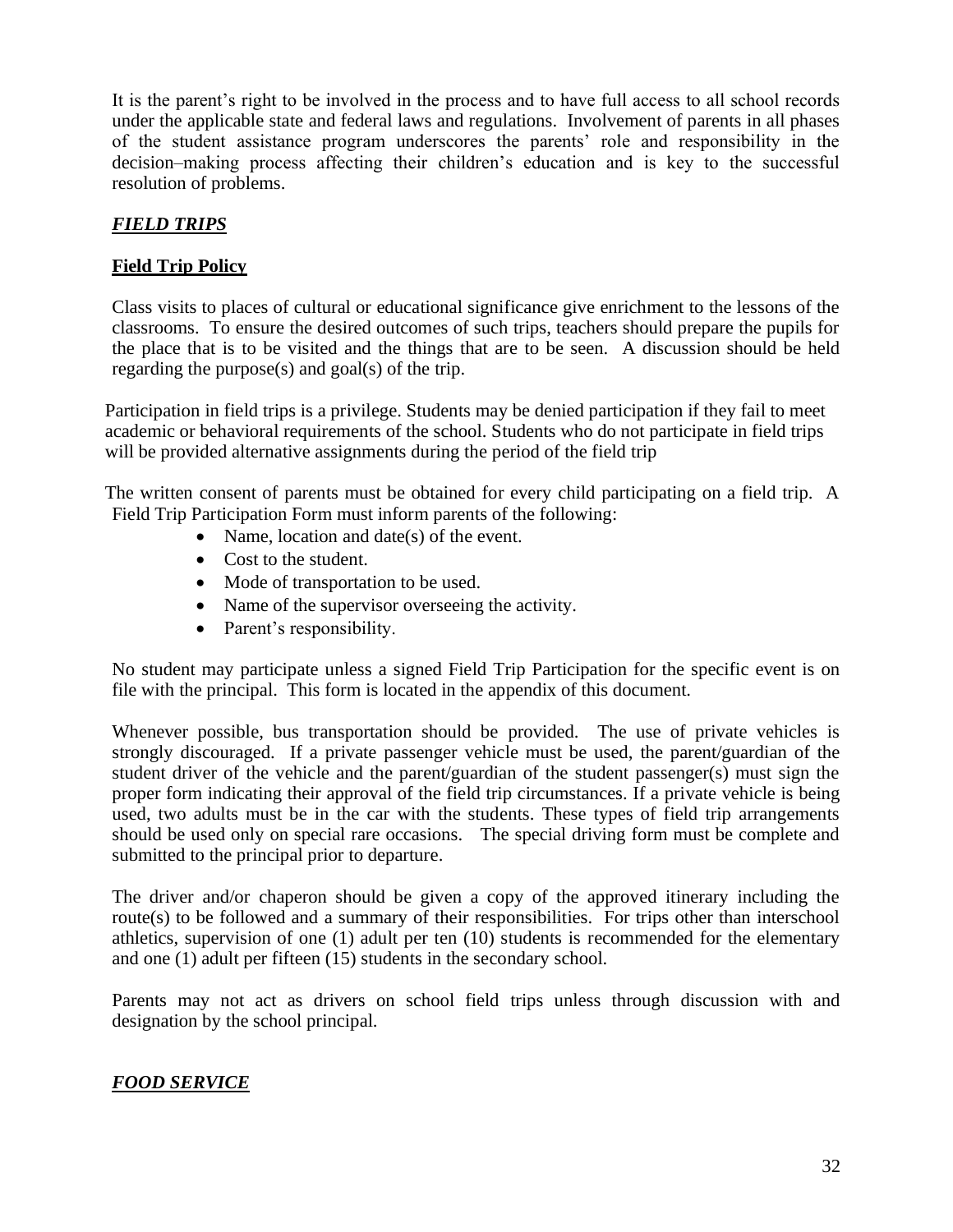All children must eat a lunch during the lunch period by either participating in the School Lunch Program or by bringing a lunch from home. Hot lunches are provided by and prepared at The Divine Redeemer School by our Lunch Supervisor and Lunch Room Volunteers. Students will never be disciplined with, nor will they be assigned, consequences for behavior that forbids them from eating lunch.

The cost of lunches is announced at the beginning of each school year. Families will receive a Breakfast/Lunch Menu and payment forms each month. Students may purchase breakfast, lunch, and milk or bring a lunch from home. We encourage families to pay for breakfasts and lunches monthly or weekly rather than on a daily basis. As students exit the lunch line, the lunch/breakfast is recorded and deducted from the prepayment.

Free and/or reduced lunches are available to anyone who qualifies. You are encouraged to take advantage of the lunch program if you are eligible. This information is sent home on the first day of school every year.

No soda pop, candy, etc. are sold at lunch. A monthly menu will be sent home to help you plan for packed or purchased lunches. The menu is also found online on the school web site. Parents are not advised to bring fast food lunches to their children. Soda pop is not permitted. Parents should be conscience of the nutritional value of their child's lunch.

#### **USDA Nondiscrimination Statement 2015**

In accordance with Federal civil rights law and U.S. Department of Agriculture (USDA) civil rights regulations and policies, the USDA, its Agencies, offices, and employees, and institutions participating in or administering USDA programs are prohibited from discriminating based on race, color, national origin, sex, disability, age, or reprisal or retaliation for prior civil rights activity in any program or activity conducted or funded by USDA.

Persons with disabilities who require alternative means of communication for program information (e.g. Braille, large print, audiotape, American Sign Language, etc.), should contact the Agency (State or local) where they applied for benefits. Individuals who are deaf, hard of hearing or have speech disabilities may contact USDA through the Federal Relay Service at (800) 877-8339. Additionally, program information may be made available in languages other than English.

To file a program complaint of discrimination, complete the USDA Program Discrimination Complaint Form , (AD-3027) found online at:

[http://www.ascr.usda.gov/complaint\\_filing\\_cust.html,](http://www.ascr.usda.gov/complaint_filing_cust.html)

and at any USDA office, or write a letter addressed to USDA and provide in the letter all of the information requested in the form. To request a copy of the complaint form, call (866) 632-9992. Submit your completed form or letter to USDA by:

(1) mail: U.S. Department of Agriculture Office of the Assistant Secretary for Civil Rights 1400 Independence Avenue, SW Washington, D.C. 20250-9410;

(2) fax: (202) 690-7442; or (3) email:  $\frac{\text{program.intake@usda.gov}}{\text{program.out.}}$ 

This institution is an equal opportunity provider.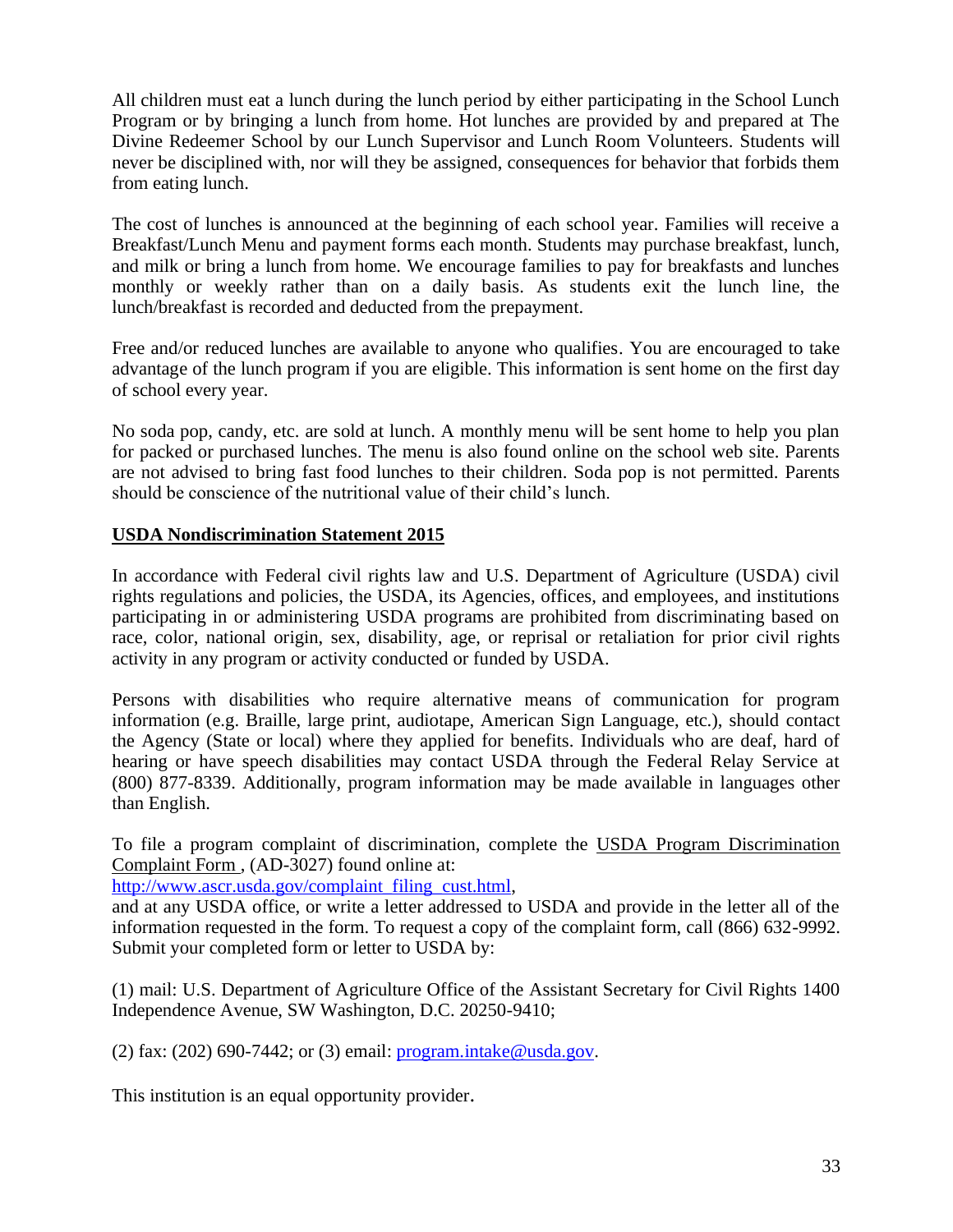#### *FUND RAISING*

All families are required to participate in School fundraisers. Fundraiser generate part of the Operating Budget of the school, keeping tuition costs down. In addition, fundraising may be earmarked for specific needs of the school.

#### *GIFTED*

Students who demonstrate gifted potential may be referred to the local public school district for psychological evaluation to determine eligibility for gifted programming in accordance with Pennsylvania Special Education Standards and Regulations. Parents should discuss with the classroom teacher or guidance counselor opportunities for determining gifted characteristics. All subject areas have ample opportunities for challenge.

#### *GIFTS*

Students should not exchange individual gifts at school. This gesture only creates hurt feelings among other students.

Invitations for parties should be sent to the homes of students unless an invitation is being given to *every student in the entire grade*.

If choosing to send Valentines, they are to be distributed to every child in the class. A class list will be supplied.

#### *GOVERNANCE*

The elementary schools are Pennsylvania Charitable Trusts with the Bishop of Greensburg as the Trustee. They are governed by a Civil Structure and a set of bylaws.

#### *GOVERNMENT PROGRAMS*

Divine Redeemer School students receive some state and federal aid in the form of textbooks, instructional materials, and pupil services.

Students may benefit from additional educational services. Based on the results of standardized tests, teacher observations, and/or recommendations, students are eligible for the following auxiliary services:

> *Speech Math/Reading Title I Math/Reading Act 89 Guidance Services*

Written parent consent/refusal will be obtained for those students recommended, and will be kept in the student's file.

#### *GRADING SCALE*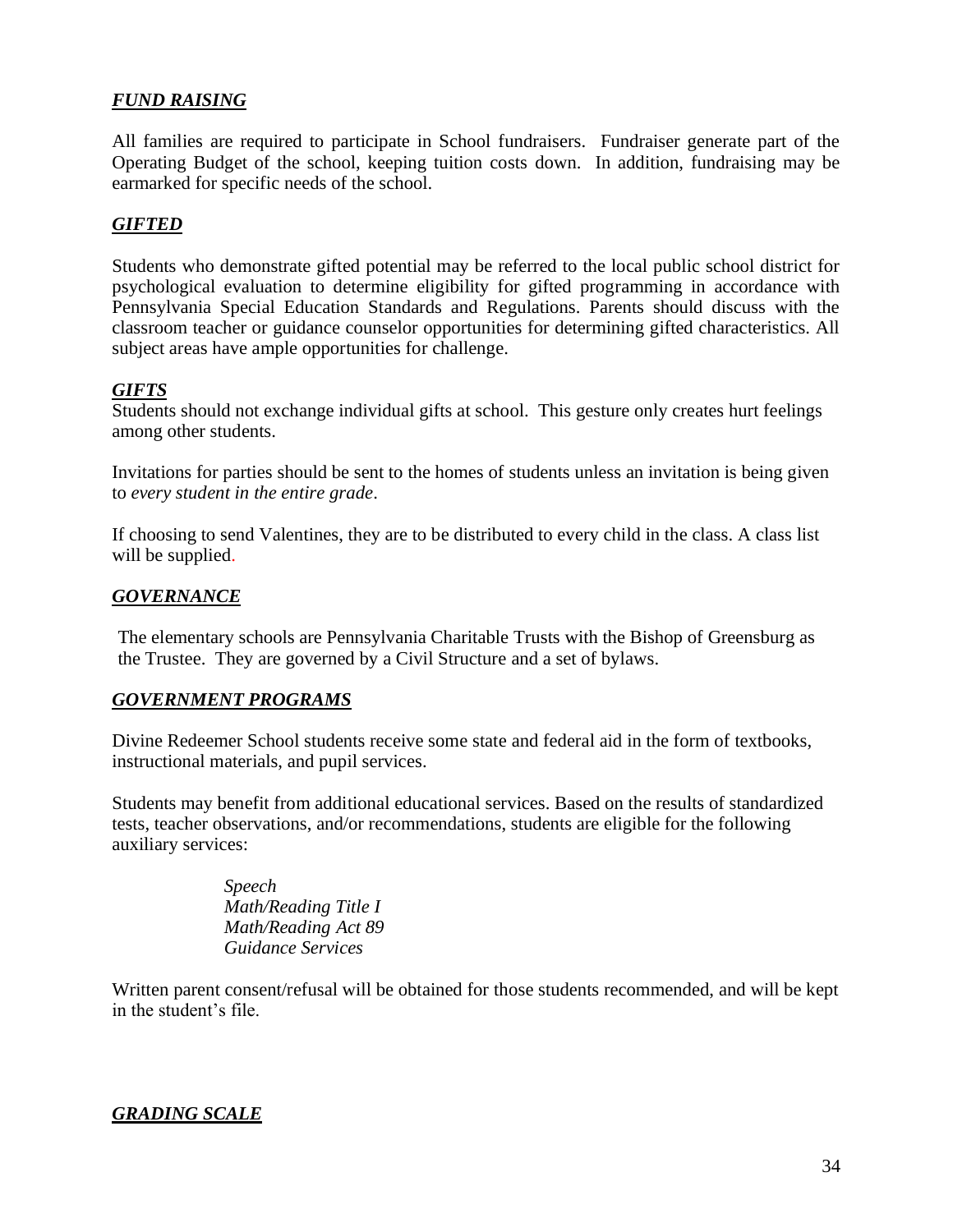The following grade scale is used at Divine Redeemer School:

The following is a general guide to grading for grades 4-6:

$$
A = 93 - 100
$$
  
\n
$$
B = 85 - 92
$$
  
\n
$$
C = 75 - 84
$$
  
\n
$$
D = 65 - 74
$$
  
\n
$$
F = 64
$$
 or below  
\n
$$
I = Incomplete, grade given when exceptional circumstances\nprevent the completion of quality work.
$$

The following is a general guide to grading in each Subject including Specials for grades 1-3.

$$
O = 93 - 100
$$
  
G = 85 - 92  
S = 75 - 84  
H = 74 or below  
I = Incomplete, grade given when exceptional circumstances  
prevent the completion of quality work.

The following is a general guide for Special grades for grades 4-8.

$$
O = 93 - 100
$$
  
G = 85 - 92  
S = 75 - 84  
U = 74 or below  
I = Incomplete, grade given when exceptional circumstances  
prevent the completion of quality work.

#### **Report Cards/Progress Reports**

Report cards showing the student's progress shall be issued in accordance with the dates established on the official school calendar. Progress is determined by the degree to which the child learns subject matter according to ability, accomplishes daily work, participates in class discussion, uses class time effectively, participates in group/class research and projects and does homework assignments.

Parent/teacher conferences shall be used in conjunction with the report card as a means of evaluating progress. The principal will establish a procedure for the scheduling of parent/teacher conferences. At least two (2) such conferences shall be held for each student during the school year.

Progress Reports will be sent to students in grades 4, 5, and 6 if they are receiving a "C" or lower by the half-way point of the term.

*GUM*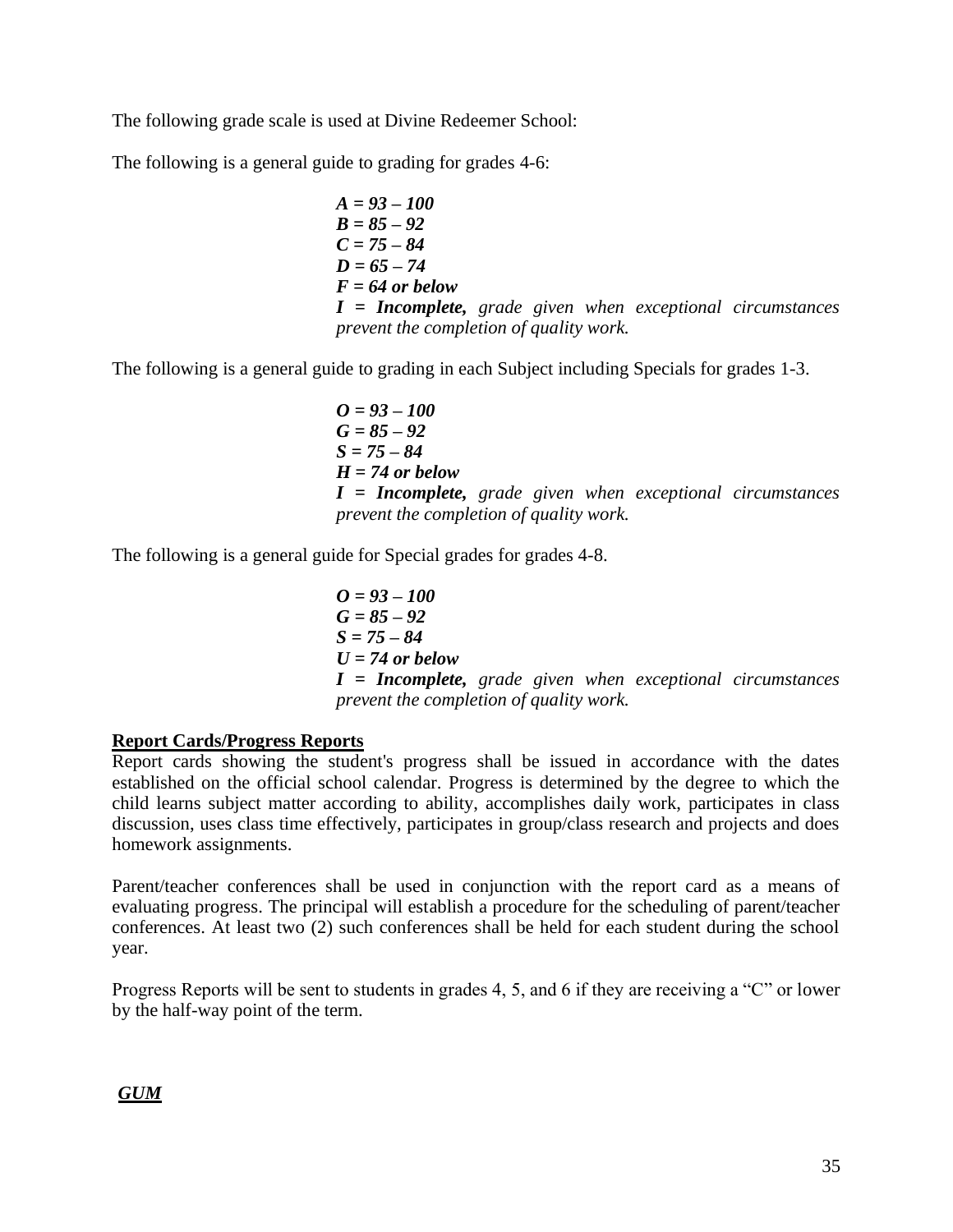Experience has proven that disposal of chewing gum causes problems in maintaining school property. Therefore, students are not permitted to chew gum during class or on school premises.

## *HOMEWORK*

Homework is essential for the full scholastic development of the child. Children are expected to do a reasonable amount of home study, and it is the responsibility of the parent to supervise this work, being careful, however, not to promote dishonesty or forestall learning, which result from actually doing the homework for a child. Homework may consist of written work, reading, study for review, memorization or work on special projects. A general rule of thumb for time spent on homework is approximately 10 minutes per grade level. For example, Sixth Graders would have 60 minutes of homework. It is the responsibility of parents to provide time and a quiet place for homework to be done. If you find that your child is having difficulty with homework assignments, or if assignments are taking longer for your child than the "guidelines," please contact the teacher.

## *HOMEWORK DUE TO VACATIONS/PLANNED ABSENCES*

Educational Trip Request for Excused Absences forms are available on the school website or by calling the school office. This form must be submitted for approval to the Principal one week in advance. The student is responsible for obtaining their missed assignments, completing and returning all assignments upon returning to school after their vacation. If the school is not notified of this absence in advance, the absence will be considered unexcused.

## *IMMUNIZATIONS*

All students need the following vaccinations for attendance in all grades:

- 4 doses of tetanus, diphtheria, and acellular pertussis\* (1 dose on or after the  $4<sup>th</sup>$  birthday)
- $\bullet$  4 doses of polio (4<sup>th</sup> dose on or after the 4<sup>th</sup> birthday and at least 6 months after the previous dose given)\*\*
- 2 does of measles, mumps, rubella\*\*\*
- 3 doses of hepatitis B
- 2 doses of varicella (chickenpox) or evidence of immunity
- \*Usually given as DTP or DTaP or if medically advisable, DT or Td

\*\*A fourth dose is not necessary if the third dose was administered at age 4 years or older and at least 6 months after the previous dose

\*\*\*Usually given as MMR

On the first day of school, unless a child has a medical or religious/philosophical exemption, a child must have had at least one dose of the above vaccinations or risk exclusion.

- If a child does not have all the doses listed above, needs additional doses, and the next dose is medically appropriate, the child must receive that dose within the first five days of school or risk exclusion. If the next dose is not the final dose of the series, the child must also provide a medical plan within the first five days of school for obtaining the required immunizations or risk exclusion.
- If a child does not have all the doses listed above, needs additional doses, and the next does is not medically appropriate, the child must provide a medical plan within the first five days of school for obtaining the required immunizations or risk exclusion.
- The medical plan must be followed or risk exclusion.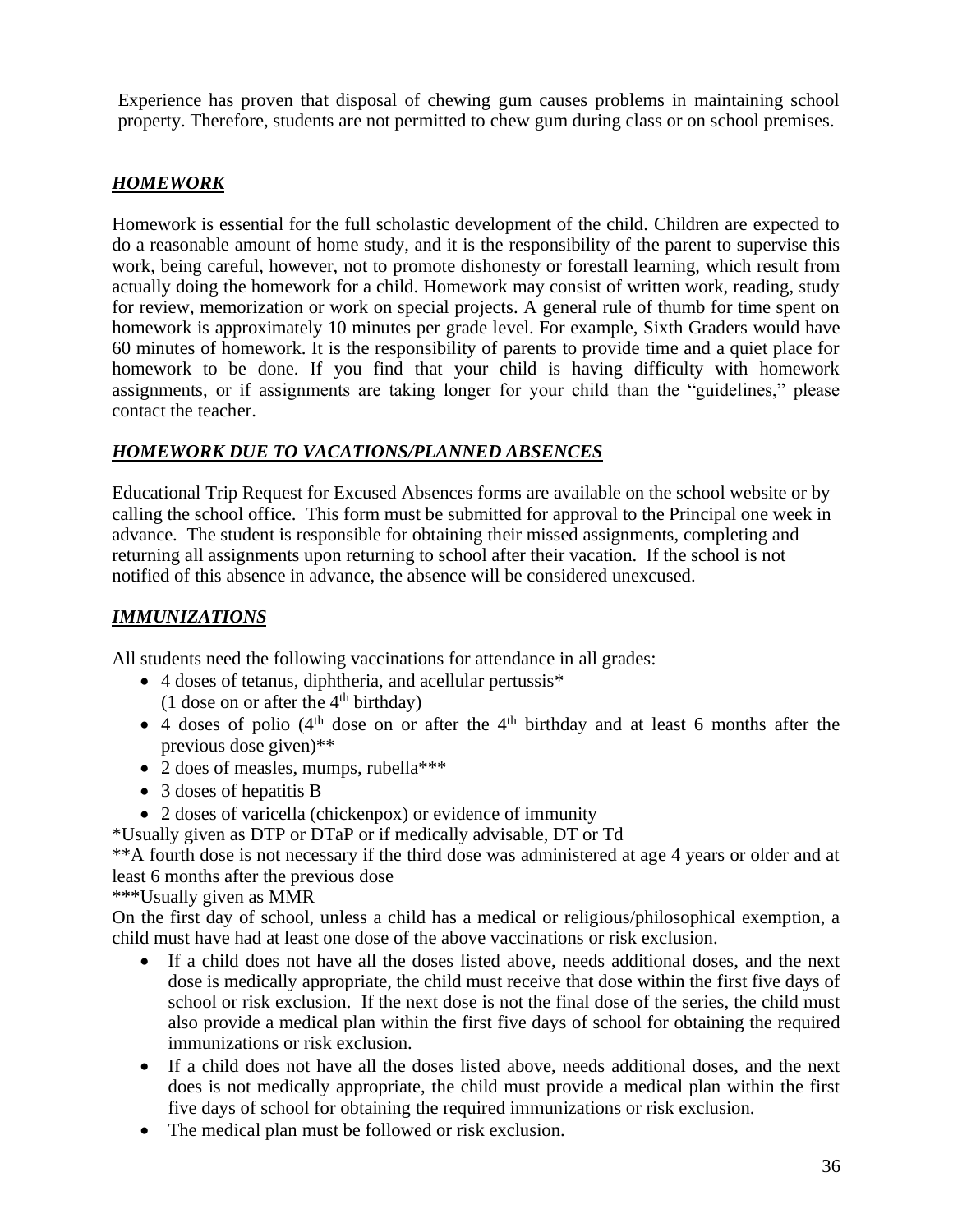#### **Seventh Grade**

For attendance in seventh grade students need:

- 1 dose of tetanus, diphtheria, acellular pertussis (Tdap) on the first day of  $7<sup>th</sup>$  grade.
- 1 dose of meningococcal conjugate vaccine (MCV) on the first day of  $7<sup>th</sup>$  grade.

On the first day of Seventh grade, unless the child has a medical or religious/philosophical exemption, a child must have had the above vaccines or risk exclusion.

#### *ITEMS BROUGHT TO SCHOOL*

The Divine Redeemer School is not responsible for loss or damage to any items brought to school by a student. This includes, but is not limited to all electronic devices.

#### *LITURGY*

Students in grades 1-6 participate in the celebration of Mass each Wednesday. Kindergarten and Preschool students also attend Mass at the discretion of the teacher. Students have the opportunity to receive the Sacrament of Reconciliation, the blessing of throats, reception of ashes, and to participate in the Stations of the Cross. If school is in session on a Holy Day of Obligation, students will attend Mass that day.

#### *LOST AND FOUND*

A box labeled Lost and Found is located on the first floor of the school. Please have your child check for lost articles as soon as possible. Clothing not claimed by the last day of the school year will be donated to those in need.

#### *LUNCH PROGRAM*

#### **Cafeteria Rules:**

The school cafeteria is operated as a service to students and teachers. All students will eat in the cafeteria. The following rules apply to Divine Redeemer School policy:

#### TRAINING:

1. Students will go through Cafeteria training the first day of school with Homeroom teachers.

2. Students will go through RETRAINING with Homeroom teachers during their recess time as needed.

3. Students will be recommended for RETRAINING by Cafeteria Supervisors, Teachers, Aides, and Staff who fill out an "Invitation for Retraining."

#### RULES:

1. Students arrive, accompanied by their teacher, and sit quietly at assigned tables.

- 2. Students who buy their lunches or milk are sent to the lunch line by a Cafeteria Supervisor.
- 3. Students must walk in the Cafeteria at all times. Running, skipping, etc. are not tolerated.
- 4. Students will take their trays to the counter when sent by a Cafeteria Supervisor.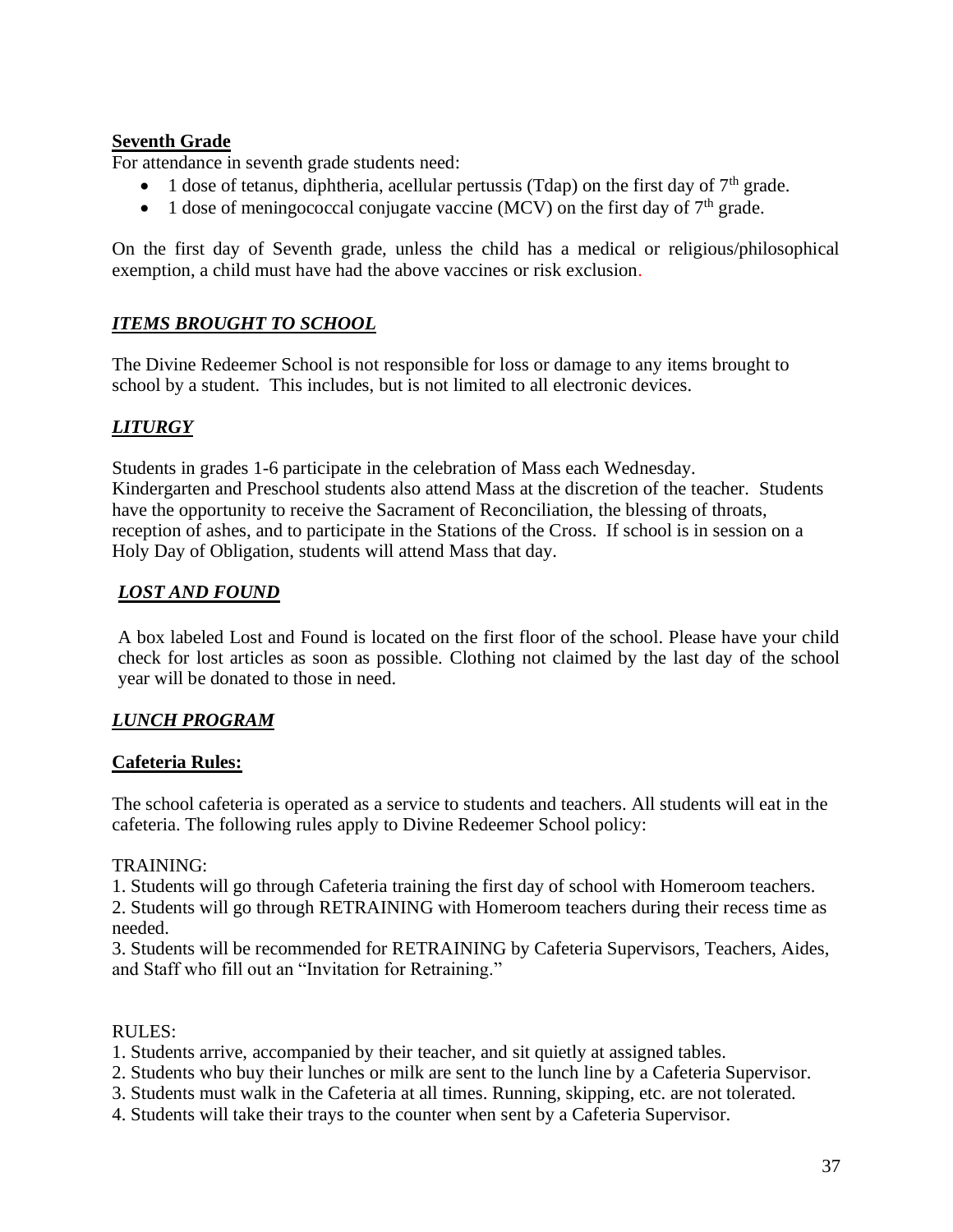5. Students must put empty milk cartons and all lunch paper in the garbage cans provided.

6. Students must put trays on counter and silverware in slot provided.

7. Students must quietly return to their table when finished, where they are to wait quietly for pick up by their teacher.

8. Students should raise their hands to ask for help, ask permission to get a drink, ask a question, ask to go to the office, and ask permission to use the restroom. (If students are sick and need to use the restroom quickly, they may go without waiting for permission.) Students need to tell the Cafeteria Supervisors when they do not feel well.

9. Students should observe the following MANNERS when in the cafeteria:

a. Topics of discussion should be things that will not cause others to lose their appetite.

b. Students should not chew or talk with their mouths full.

c. Students should use "inside" voices.

d. Students should use a napkin to keep mouth wiped off and to prevent food from dropping onto lap.

e. Students will politely speak to and include all those seated near to them in conversation.

f. Students will say, "Excuse me," when burping, accidently bumping into someone, or interrupting someone who is speaking to another.

g. Students will say, "Thank you," "Yes, please," or "No, thank you" when offered something by Cafeteria aides in line or by others at their seat.

h. Students should keep their hands and feet to themselves.

*It is recommended that students with special dietary needs/food allergies pack a lunch from home as the Divine Redeemer School offers specific food items that might not meet the student's dietary needs. Additionally, Divine Redeemer School is not responsible for food-label interpretation or food cross-contamination of any food prepared in the cafeteria kitchen. A "peanut-free" area is provided in the cafeteria for students who need a safe space to eat. Divine Redeemer School offers an independent school lunch program that does not have the same restrictions or requirements as the National School Lunch Program. Our school lunches are prepared fresh daily,* in-house. *Students have a choice of an entrée, fruit/vegetable, and a dessert.* 

## **MEDICATION**

#### **Administration of Medications Policy**

The Office for Catholic Schools, Diocese of Greensburg, recognizes that parents have the primary responsibility for the health of their children. It also recognizes that many children are able to attend school because of the effective use of medication in the treatment of chronic disabilities or illnesses. The Office for Catholic Schools believes that every effort should be made to administer medications at home. However, any student who is required to take medication during the regular school day must comply with school regulations. These are necessary for the protection of both the student and the school personnel.

This policy shall be implemented in collaboration with public school districts who provide health services to Catholic schools.

Only essential medications will be given at school, with parent/guardian taking full responsibility for any medication sent into the school.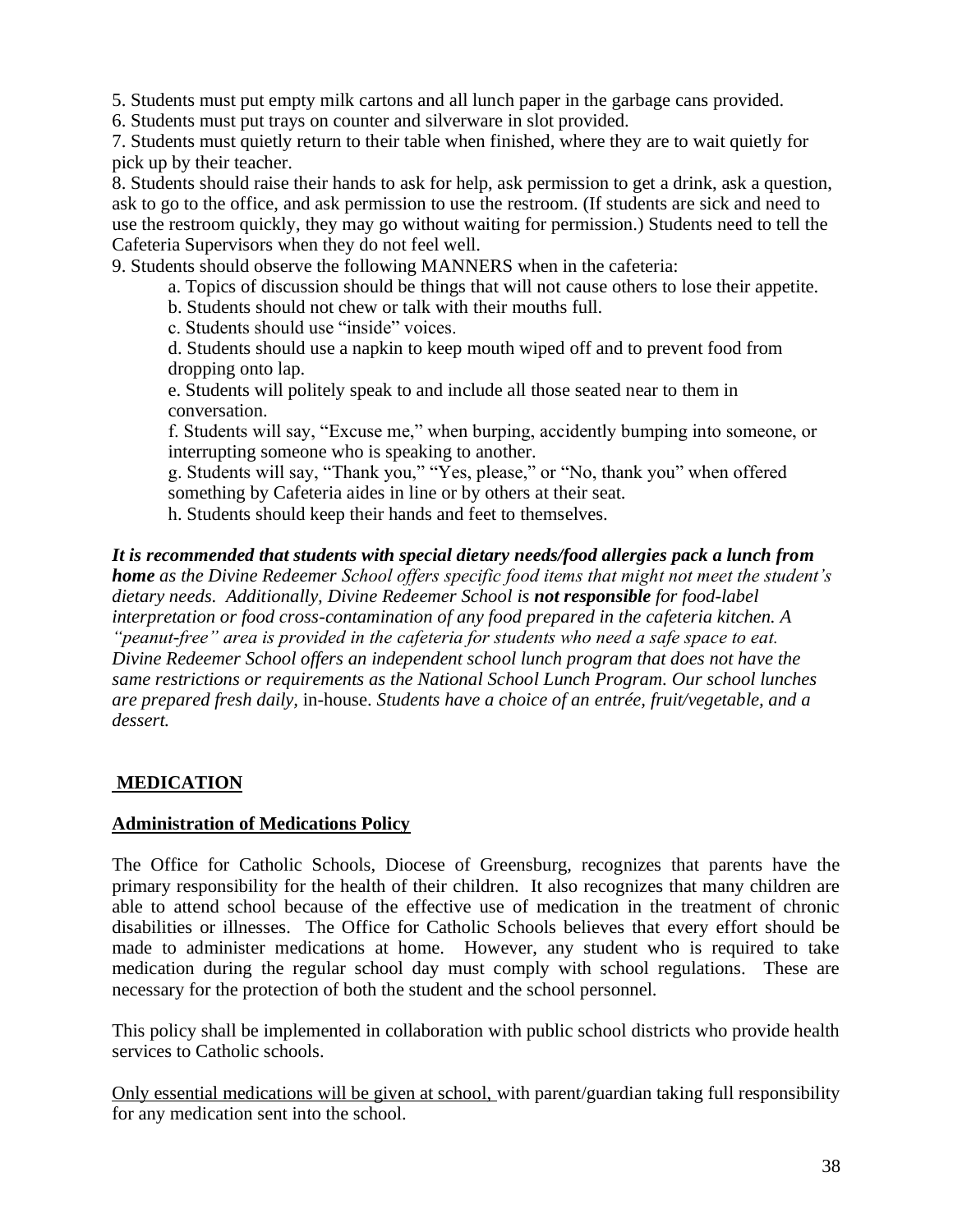The following regulations are in effect:

## **Administration of Medication During School Hours**

Private physician's written request for administration of specific dosage of medication should include:

- Date:
- Student's name;
- Diagnosis;
- Medication, dosage, how administered, time schedule and length of time to be administered in school;
- Possible side effects or contraindications:
- Any curtailment of specific school activity (lab, sports, shop, driver's training, etc.);
- Listing any other medications which have been prescribed by the physician;
- Physician's signature and telephone number;
- Parent's signature.

#### **School Nurse Responsibilities**

The nurse is responsible for orientation of the person(s) authorized to administer medication. Orientation should include:

- Principles of medication administration;
- Review of specific medications which are to be administered, including side effects;
- For students on long-term medication, the nurse should have conferences with the parents regarding responses to medication and a written report should be given as needed for the family to give the physician.

Parental or guardian written request and authorization to give each specific medication accompanies the physician's written approval/request. Information should include:

- Date:
- Student's name;
- Prescribing doctor's name;
- Statement requesting and authorizing the administration of the medication, name of medication, dosage and time interval;
- List of all current medication taken by the student (home or school).

The school nurse or a person designated by the school administrator will administer the medication.

#### **Delivery of Medication**

Medication is to be delivered to the school by the parent, guardian or responsible adult or student to the school nurse if such student is of high school age.

- If the school nurse is not available, the principal will need to designate someone.
- The medication will be recorded in the log with the date, name and amount of medication delivered and signed by the parent.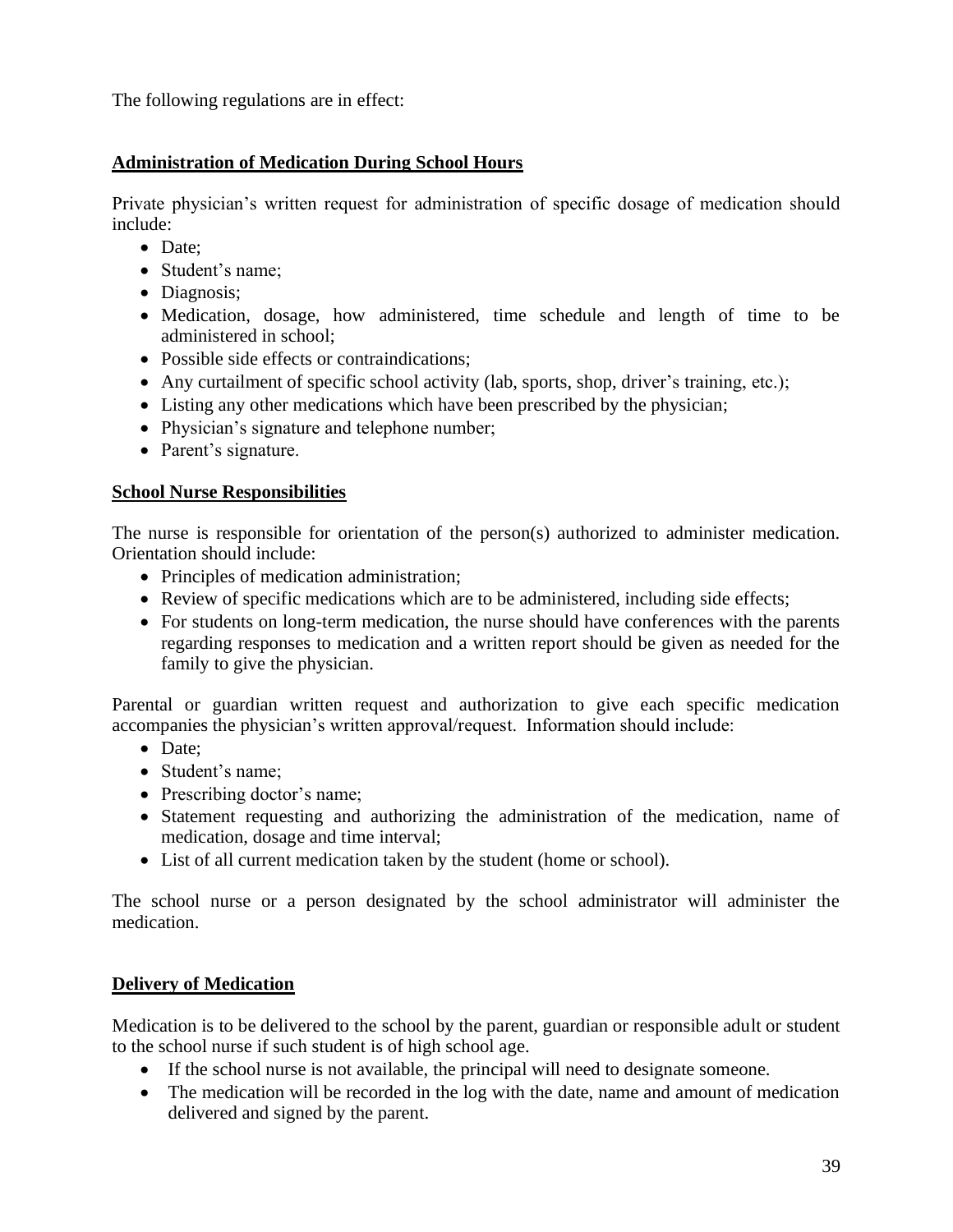- The physician's written request and parental authorization is brought with the medication and delivered to the school nurse or designated person.
- When possible, the parent should notify the school nurse in advance that the child will need medication.
- When someone other than the parent brings the medication to the school, the medication should be placed in a sealed envelope by the parent. It should be marked with the name of the child, the name and the amount of medication sent, or be in a pharmacy labeled bottle.

#### **Medication Restrictions**

Supply of medication to be kept at school:

- Single day supply for short-term illness.
- One or two weeks for long-term chronic illness. This would afford the nurse the opportunity to meet the parents and discuss the child's response to medication, etc. The amount of medication stored by the school should be based on the length of time medications are to be administered and other individual factors.

#### **Labeling and Storage of Medication in School**

- Medication brought to school must be in a properly labeled container. (The container should be labeled by the pharmacist or doctor.)
- Label must include:
	- o Student's name;
	- o Name of physician;
	- o Date of prescription;
	- o Name and telephone number of pharmacy;
	- o Name of medication, dosage and frequency of administration.

Medications are stored in a locked container in a secured area, which is convenient to the person responsible for administering medication. Medications requiring refrigeration are stored in the refrigerator.

Unused medication will be given to parents for disposition.

#### **Personnel Responsible for Administration of Medication**

The school nurse, when available, is the primary person to administer medication.

Functions of the school nurse:

- Confers with parents at the time the medication is delivered.
- Responsible for the administration and recording of medication.
	- o Medications to be given by injection will be given only by the school nurse.
	- o Injectable medications must comply with the same regulations required for oral medications.
	- o Supervises appropriate self-administration of medication.
	- o Medications should be taken in the presence of the person administering the medication.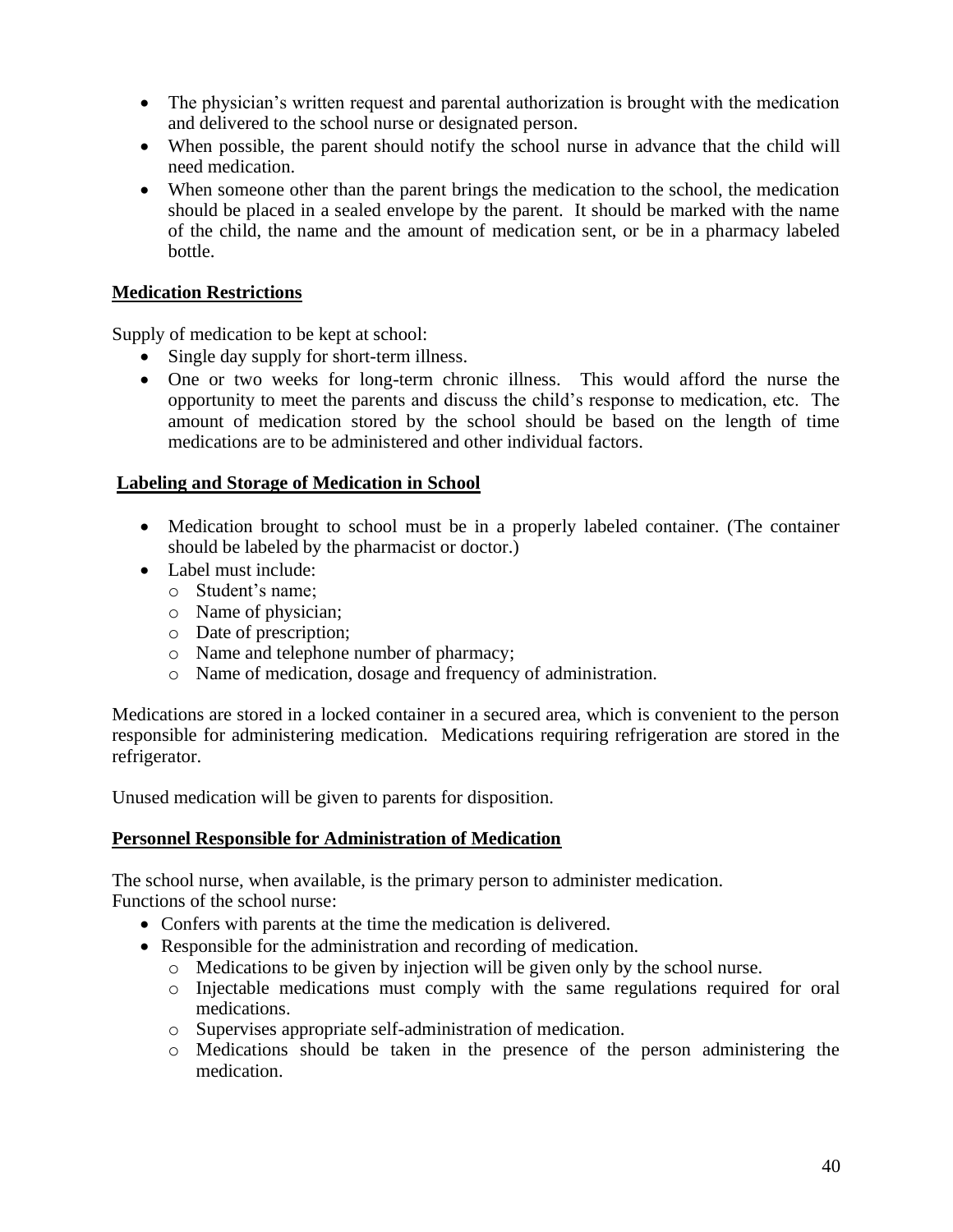- Alerts appropriate school staff to possible side effects of medication which need to be reported. Alerts appropriate teacher(s) if pupil should refrain from any school activity (eg., lab, shop, sports, etc.)
- Confers with physicians and pharmacists as needed.
- Consults by phone or in person with physician or parent at any time.

Responsibilities of the Principal:

- Designates in writing the person(s) authorized to administer medications (if other than the school nurse).
- Reviews school policy regarding administration of medication by designee.
- Contacts the school nurse on receipt of medication request.
- Reviews specific medications with the school nurse. Review to include pupil response and emergency procedures.
	- o The school will administer only essential medicines prescribed by a physician and accompanied by written instructions signed by a physician. Essential medication includes only medicine prescribed by a physician, and without which the student could not attend school. No over-the-counter medicine such as: Aspirin, Tylenol, Midol, cough syrup will be dispensed. No cough drops.
	- o Fully inform parents that if the school nurse is not available and the parents cannot administer the medication, someone designated by the administrator will give the medication.
- When someone other than the nurse administers medication, school policies should include guidelines which will direct and protect the school personnel.

It is required that:

- School personnel supervise the student's self-administration of medication when a student is old enough or capable to do so.
- An area be designated for administration of medication which will afford the student privacy.
- In-service for emergency procedures (e.g., what to do if a pill becomes lodged in the throat) be made available by the school nurse.
- School personnel responsible for observing and reporting to nurse or school administration report any side effects or other problems concerning administration of medication.

#### **Documentation of Medication Administration**

- Physician and parental medication request becomes part of student's health record.
- Log or written record indicating the administration of medication should be established.
- Teachers are responsible for observing and reporting to nurse or school administration any side effects.
- School nurses are responsible for reporting side effects to the prescribing physician.

#### *OFF-CAMPUS CONDUCT*

The administration of The Divine Redeemer School reserves the right to discipline its students for off-campus behavior that is not in line with behavior expectations of its students during the course of the school day. This off campus behavior includes, but is not limited to *cyber-bullying*.

#### **Pennsylvania Act 26**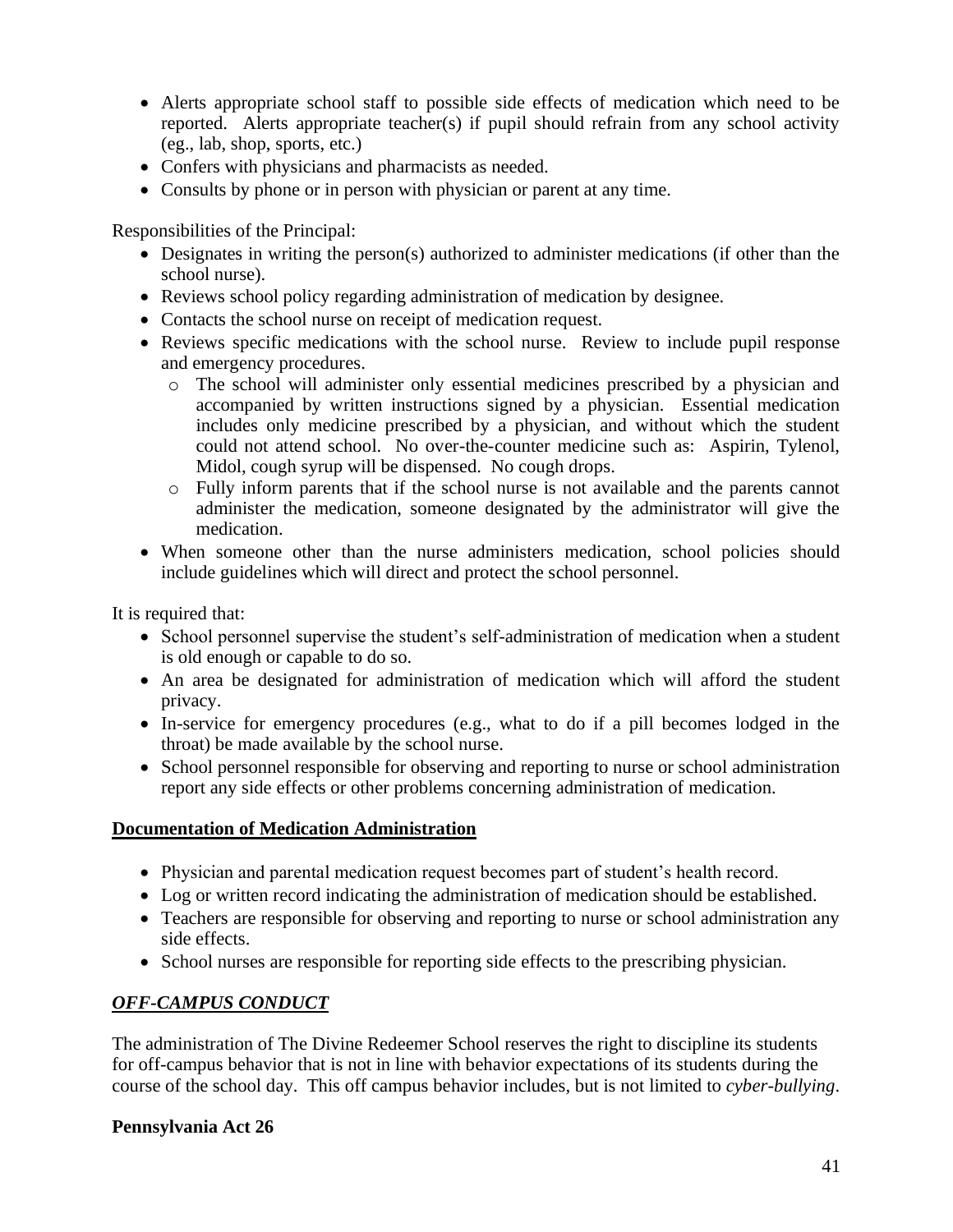#### **What is at Issue? Act 26 makes it a criminal offense for a person to:**

- Intend to harass, annoy, or alarm a child
- Use electronic means to directly address a child or indirectly through social media; and
- Engage in a continuing course or conduct which either

#### **\*Makes a seriously disparaging statement or opinion about a child's**

- Physical Characteristics,
- Sexuality,
- Sexual activity, or
- Mental or physical health

#### **\*Threatens to inflict harm on the child**

**PUNISHMENT: A third degree misdemeanor**, punishable by a maximum \$2500 fine and/ or one year in prison.

#### **\*Juveniles charged with the crime may be referred to a diversionary program, which might include an education program on cyber harassment. Once completed, the juvenile's record may be expunged.**

**WHERE is the Crime Committed?:** The crime may be deemed to have been committed where the victim child reside.

Cyberbullying complaints should be directed to law enforcement in which the child lives.

**HOW does this affect Schools?:** The law does not place any duty, mandatory reporting or otherwise, upon schools; however, schools should:

- Educate students and families that cyberbullying is now a criminal offense ("cyberharassment");
- Refer families complaining of out-of- school cyberbullying incidents to law enforcement in their hometown; and
- Contact police and advise of any cyber harassment occurring on school grounds and refer the victim's family to do the same.

#### *OFFICE RECORDS*

Parents/Guardians are requested to notify the School Office in writing of any change of address, custody, home telephone numbers, cell phone numbers, business phone numbers, e-mail addresses and/or phone numbers of emergency contacts. This will guarantee that office records are accurate, complete, and up-to-date.

#### *PARENTS AS PARTNERS*

As partners in the educational process at Divine Redeemer School, we ask parents:

To set rules, times, and limits so that your child:

- Gets to bed early on school nights;
- Arrives at school on time and is picked up on time at the end of the day;
- Is dressed according to the school dress code;
- Completes assignments on time; and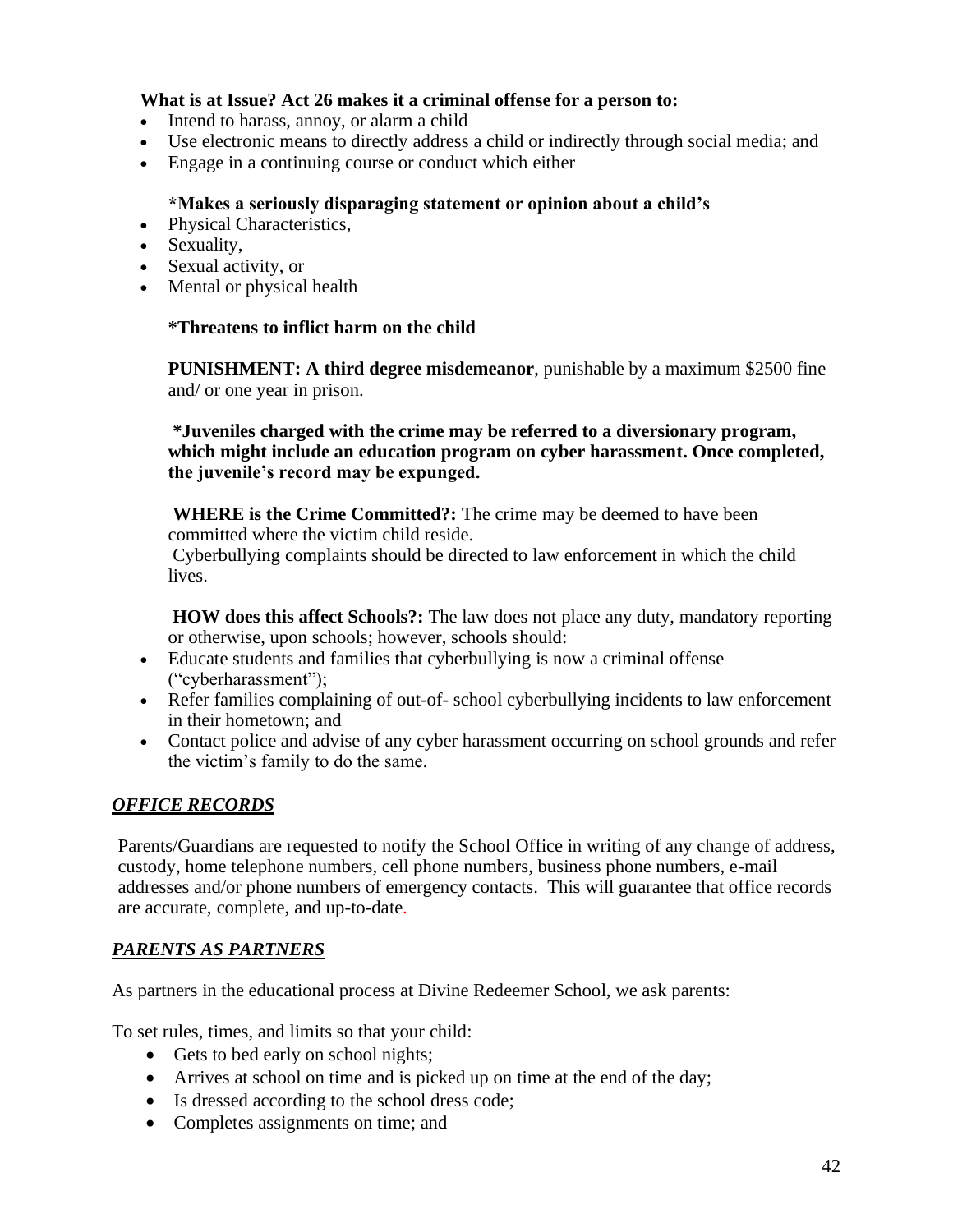• Has lunch money or nutritional sack lunch every day.

To actively participate in school activities such as Parent-Teacher Conferences;

To see that the student pays for any damage to school books or property due to carelessness or neglect on the part of the student;

To notify the school with a written note when the student has been absent or tardy;

To notify the school office of any changes of address or important phone numbers;

To meet all financial obligations to the school;

To inform the school of any special situation regarding the student's well-being, safety, and health;

To complete and return to school any requested information promptly;

To read school notes and newsletters and to show interest in the student's total education;

To support the religious and educational goals of the school;

To attend Mass and teach the Catholic faith by word and example;

To support and cooperate with the discipline policy of the school;

To treat teachers with respect and courtesy in discussing student problems.

## *PARENT'S ROLE IN EDUCATION*

We, at Divine Redeemer School, consider it a privilege to work with parents in the education of children because we believe parents are the primary educators of their children. Therefore, it is your right and your duty to become the primary role models for the development of your child's life---physically, mentally, spiritually, emotionally, and psychologically. Your choice of Divine Redeemer School involves a commitment and exhibits a concern for helping your child to recognize God as the greatest good in his/her life.

**Good example is the strongest teacher. Your personal relationship with God, with each other, and with the Church community will affect the way your child relates to God and others**. Ideals taught in school are not well rooted in the child unless these are nurtured by the example of good Catholic/Christian morality and by an honest personal relationship with God in your family life.

Once you have chosen to enter into a partnership with us at Divine Redeemer School, we trust you will be loyal to this commitment. During these formative years (Pre-K to 6), your child needs constant support from both parents and faculty in order to develop his/her moral, intellectual, social, cultural, and physical endowment. Neither parents nor teachers can afford to doubt the sincerity of the efforts of their educational partner in the quest of challenging, yet nourishing, the student to reach his/her potential. It is vital that both parents and teachers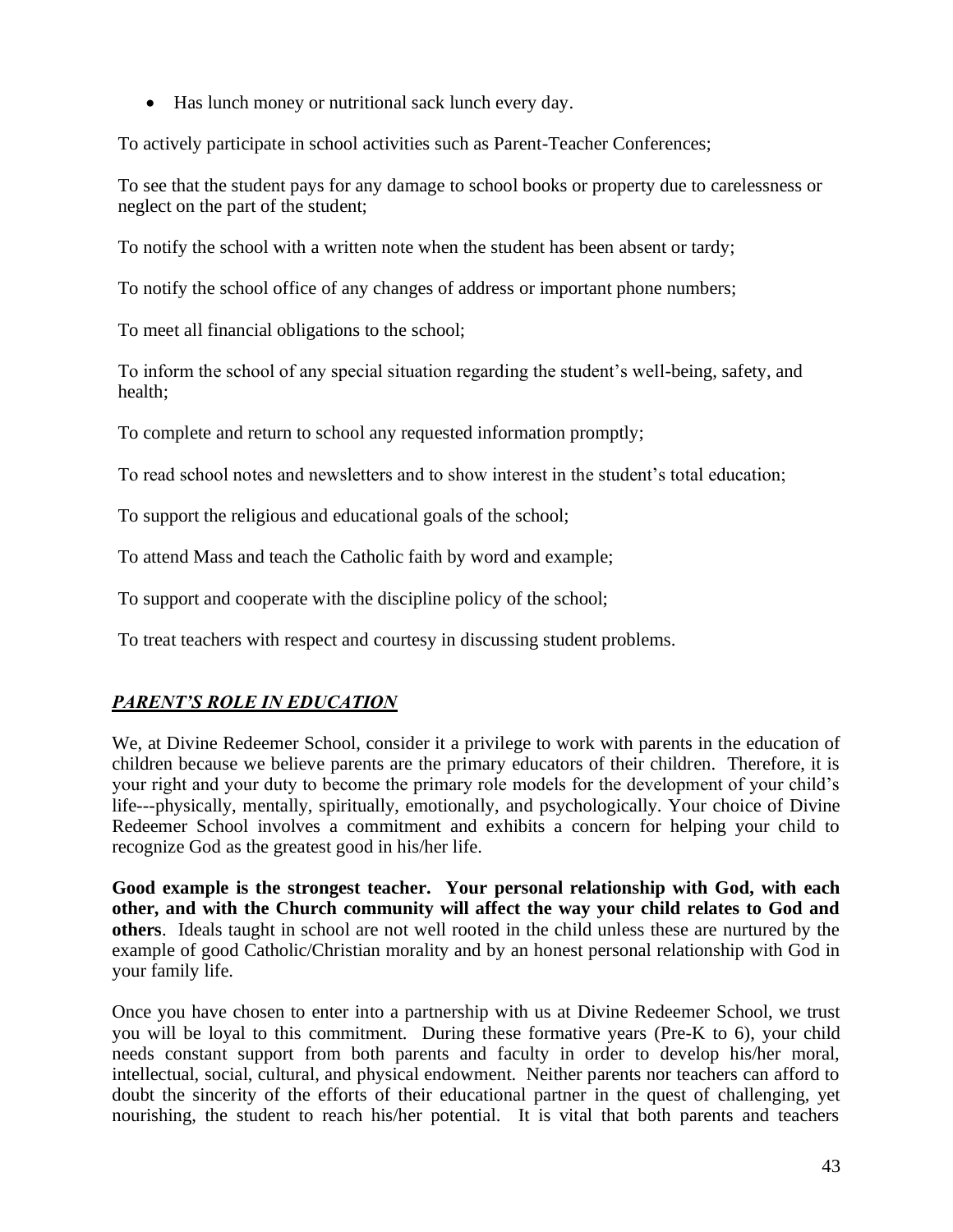remember that allowing oneself to be caught between the student and the other partner will never have positive results. **To divide authority between school and home or within the home will only teach disrespect of all authority**. If there is an incident at school, you as parents must make investigation of the complete story your first step. Evidence of mutual respect between parents and teachers will model good mature behavior and relationships. Talking negatively about a child's teacher at home will only create an attitude of distrust toward the teacher, the school, and the parent.

Students are naturally eager to grow and learn. However, sometimes in the process of maturation new interests may cause them to lose focus. As this natural process occurs, the student needs both understanding and discipline. At times, your child may perceive discipline as restrictive. However, it is boundaries and limits which provide a young person with both guidance and security.

It is essential that a child take responsibility for grades he/she has earned and be accountable for homework, long-term assignments, major tests, service projects, and all other assignments. Parents are encouraged to let their child experience a logical consequence for an inappropriate action or behavior. This responsibility also extends to times of absence.

Together, let us begin this year with a commitment to partnership as we support one another in helping your child to become the best person he/she is capable of becoming.

## *PARENT TEACHER ORGANIZATION*

The P.T.G. is an organization that brings into closer relation the Church, the home, and the school and thereby enables the parents and the teachers to cooperate conscientiously and intelligently in the responsibility of providing children with Catholic education. The success of the P.T.G. is a tribute to the spirit of parents who value Catholic education and contribute in so many ways to the success of Divine Redeemer Catholic School.

#### *CLASSROOM PARTIES*

There are 3 classroom parties for the school year. They are Halloween, Christmas and Valentine's Day. **All parents wishing to supervise parties must have all of the required clearances.** Please contact the school office concerning these clearances.

#### *PLAYGROUND/RECESS*

Outside playground supervision is conducted by school staff with supervised play times between the hours of 11:15 A.M. and 12:15 P.M. The playground between the school and the church is the main area for recess with the exception of the local park and the trail across the street. Decisions to have outside recess during cold weather depend on temperature and wind chill factor. Students should always dress for outside recess.

#### *POWER SCHOOL STUDENT INFORMATION SYSTEM*

The Diocese of Greensburg utilizes the PowerSchool Student Information System (SIS) to administer and maintain our student records across all areas, some of which include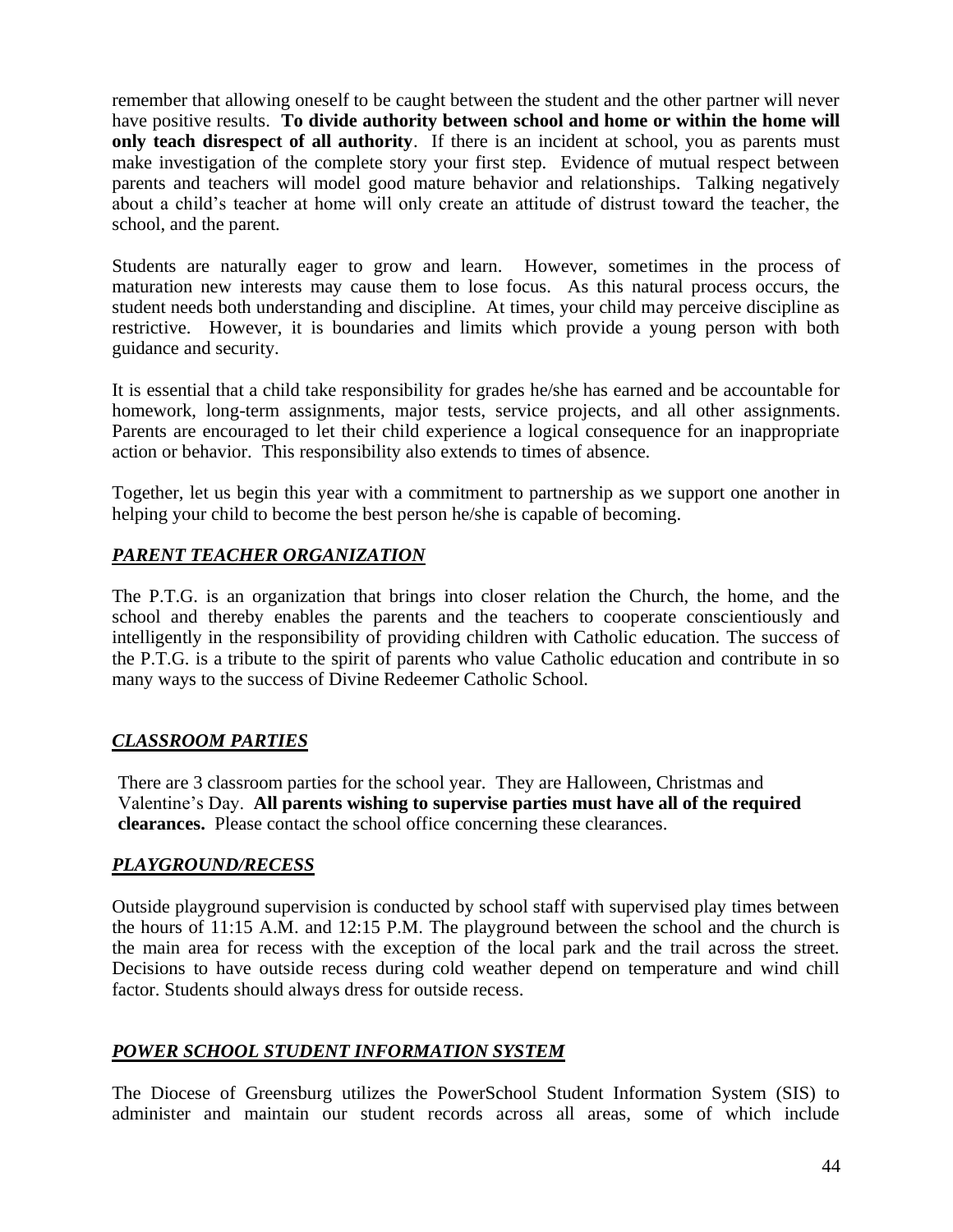demographics, attendance, and grading. PowerSchool is widely adopted across the world and contains one of the largest user communities in K-12 education technology. PowerSchool provides an end to end platform for all user types, sharing information through various portals. School Administrators maintain student demographic information, schedules, and daily attendance records. Teachers enter and maintain meeting attendance records, assignments, quizzes, and tests within a unified teacher gradebook and portal. Parents and students view school bulletins, attendance records, and grade information through both a web-based portal and mobile device application.

The diocesan PowerSchool implementation also includes an integrated notification product, SchoolMessenger, to broadcast important school information, attendance notifications, weather delays and the like through voice, e-mail and SMS broadcast channels.

## *PROMOTION POLICY AND RETENTION POLICY*

After third grade, students should not be retained. Research shows that retention does not improve achievement, but promotion plus remediation does.

Parents should be notified early in the school year when there is question of retention of a child.

Remediation alternatives must be considered before retention of a student, such as providing extra instructional help within the context of normal grade promotion; providing remediation through government programs during the school day or tutoring before and after school hours; providing remediation through summer school; using instructional aides to work with the child in the regular classroom; encouraging peer tutoring, as well as other identified recommended strategies.

#### *SCHOOL CALENDAR*

Each family will receive a copy of the school calendar at the Mandatory Drop-in Visit with will designate No School Days, In-service Days, Parent/Teacher Conference Days, and Early Dismissal Days.

## *SCHOOL HOURS*

- Breakfast is served in the Cafeteria 7:30 A.M. to 7:45 A.M.
- (Breakfast will not be served on 2-hour delay days)
- Arrival: Between 7:45 7:50 A.M., but no earlier than 7:30 A.M.
- Morning Prayers/Flag Salute/Announcements:  $8:00 8:15$  A.M.
- Class Periods According to grade Level Requirements/Schedule
- Pre-Lunch Prayers/Lunch/Recess/Post Lunch Prayers: Between 11:15 A.M. and 12:15 P.M.
- Class Periods According to Grade Level Requirements/Schedule
- Closing Prayers
- Dismissal: 2:35 P.M. (Pick-ups) 2:40 P.M. (Busses)

## *SCHOOL OFFICE TELEPHONE*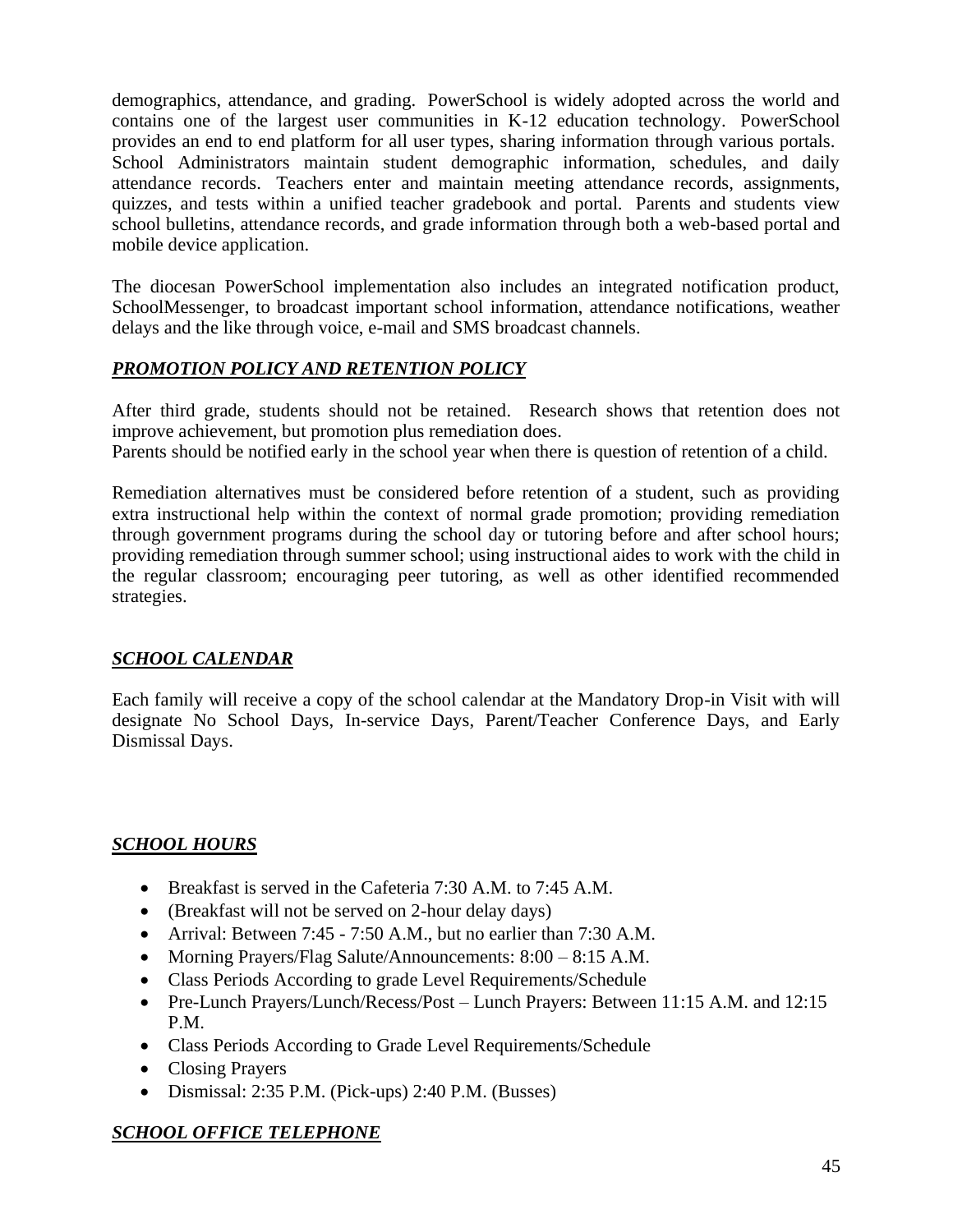It is important that the school telephone be available for office calls. Students may use the school office telephone for school related business only with permission of the Principal, Administrative Assistant, or Teacher.

## *SCHOOL PROPERTY*

It will be the financial obligation of the parent to compensate the school for the replacement of any furniture, equipment, buildings, or anyone's personal property damaged by their child. Textbooks loaned to the student must have a proper book cover. Unless the textbook is a consumable, no writing in textbooks is permitted. The parent will pay a fine or replacement for damaged or lost texts before any final reports, transcripts, or diplomas are presented.

## *SEARCH*

The school reserves the right to search *anything* brought on school property.

## *SEXTING*

Students involved in possession or transmission of inappropriate photos on their cell phones or other electronic devices face suspension and/or expulsion plus police notification

#### *STUDENT RECORDS*

The Divine Redeemer School adheres to the Buckley Amendment (Family Education Rights and Privacy) regarding access to student records. Records of students transferring to other schools will only be sent through the US Mail. No records will be given to parents to transport to the new school.

The collection and maintenance of information about students which is essential to promoting student welfare and accomplishing the educational objective of the school shall be in accordance with state and federal law. The permanent report card, approved by the Diocese, will be maintained in the office of the Principal. Guidance records will be kept in the Principal's office. Information will be collected only with prior and informed consent of the parent or guardian. Student records, in accordance with state and federal law, are made available only to parents and to staff who have need for access to the information, or with consent of the parent, or as otherwise provided by law. A parent or guardian wishing to review the records of his or her child should make such request for review in writing at least twenty-four (24) hours in advance. Student record information will not be disseminated by telephone.

In the absence of a Court Order to the contrary, a non-custodial parent will be given access to the academic records and the other school-related information regarding their child. If there is a Court Order specifying responsibility of the custodial parent or otherwise limiting or eliminating the rights of a non-custodial parent with regard to a child's education, the custodial parent shall provide the school with an official copy of the Court Order. All other requests for student information will be referred to the Superintendent of Catholic Schools for approval.

#### **ONLY health records will be sent to transferring schools of students whose financial commitment is in arrears.**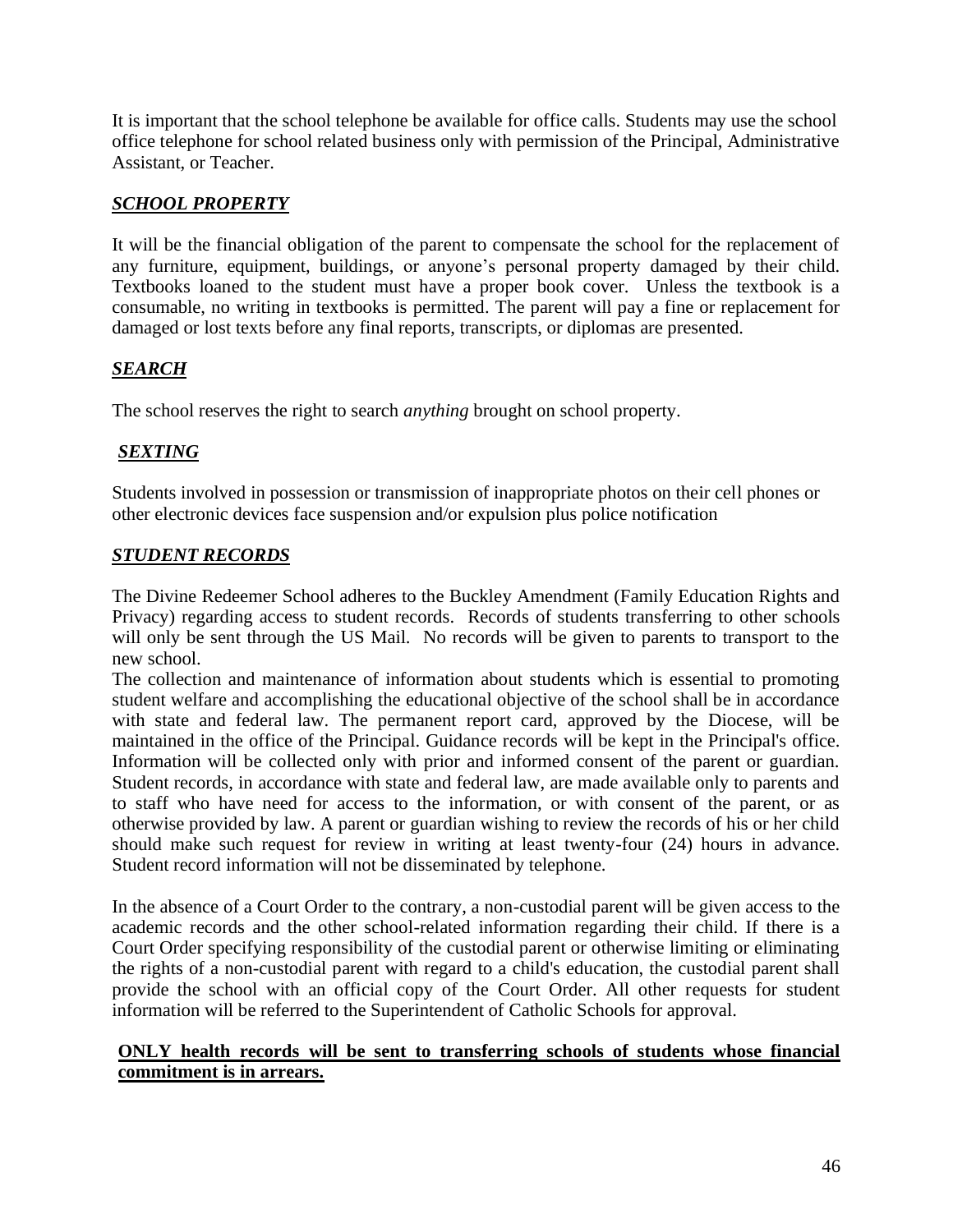#### *TESTING*

The Divine Redeemer Catholic School follows the testing program established by the Diocesan Office of Catholic Schools. In the spring, a standardized is administered to all students in Grades 3-6. These tests provide Divine Redeemer School with data to adjust our curriculum and individualize learning for all students. In addition, these tests provide a comparison of our school's performance to other schools in the nation.

Periodically, students in grades K-3 will be administered the DIBELS assessment, which is an indicator of literacy readiness.

#### *TRANSFERS*

In the event of a transfer from Divine Redeemer School to another private or public school, parents must submit written verification from the receiving school confirming enrollment at the new school and to request the release of school records. No student records will be released to receipt of such written verification or in the event that any tuition remains due and owing to the Divine Redeemer School.

Students transferring from another Catholic School in the Diocese of Greensburg will not be enrolled at Divine Redeemer School until any unpaid tuition at their former school is paid in full and that payment is verified by the Principal of the former school.

#### *TRANSPORTATION*

Transportation is the responsibility of the parents if students live within  $1 \frac{1}{2}$  miles from the school. Bus transportation will be provided by Armstrong School District, Leechburg School District (except Kindergarten), Kiski, Apollo-Ridge and Freeport School Districts depending on where students live in relation to the district lines. Please contact the bus companies / school districts with bussing questions. (See Appendix for A.S.D. Bus Guidelines).

#### **Arrival and Dismissal**

Students who ride the bus will be dismissed as the buses arrive at 2:40 P.M. Students are expected to behave properly on the bus. The safety of all is our prime consideration. A lack of cooperation of safety rules established by the local public school districts may result in suspension from riding the bus and may result in disciplinary action against the student by The Divine Redeemer School up to and including possible suspension and/or expulsion from school.

#### **Arrival and Dismissal of "Pick-ups"**

Those students who do not ride a bus to school should be brought to the school no earlier than 7:30 A.M. unless special arrangements to arrive earlier have been made with the Principal. Your child's safety is our first priority, and we are unable to provide them adequate supervision prior to 7:15 A.M. We ask that you attempt to drop off students quickly so as not to interfere with bus arrivals.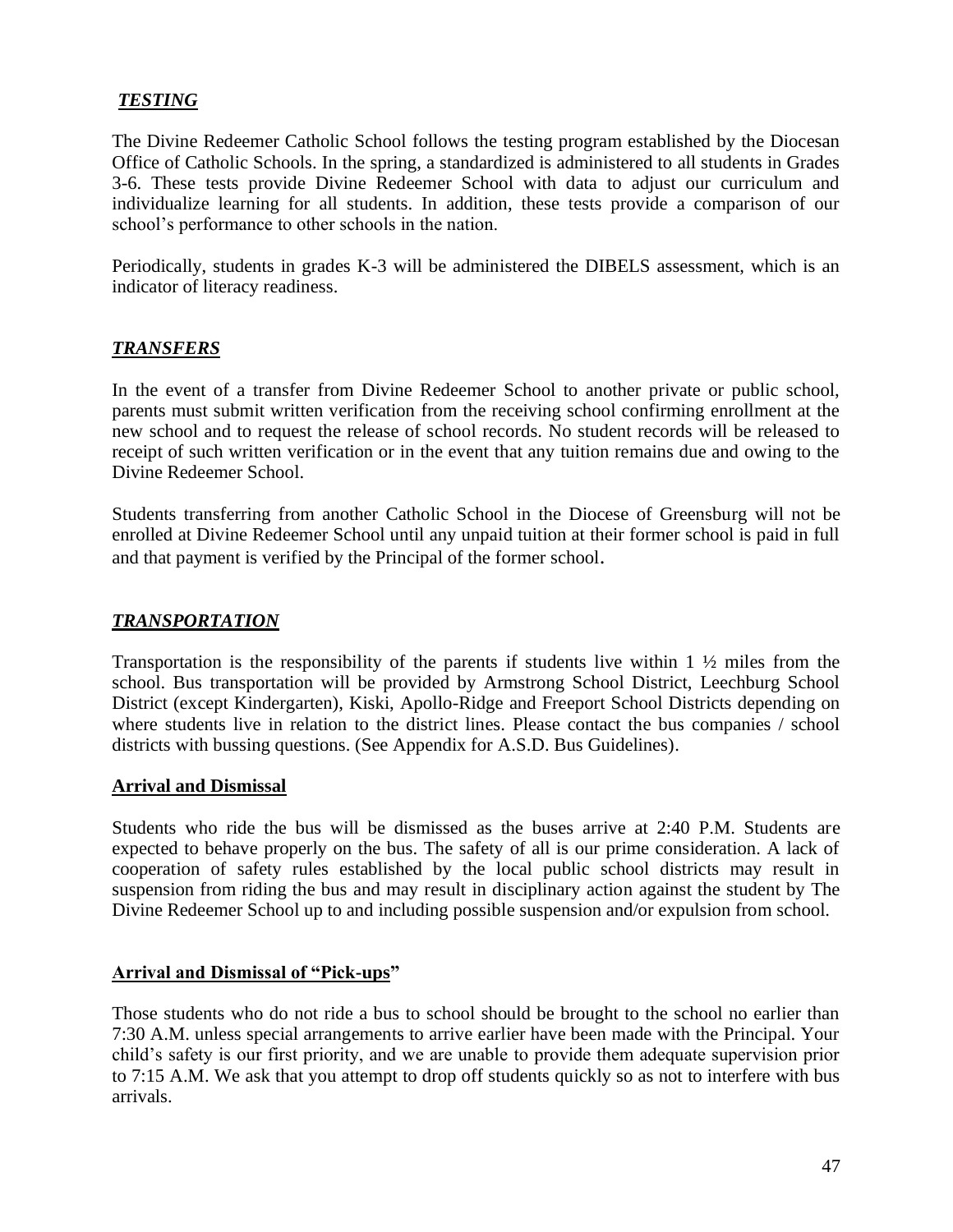Students picked up by parents are dismissed from the front entrance door. Bus riders are dismissed from the front entrance after pick-ups have been dismissed.

#### **Student Dismissal Precautions**

No staff member shall excuse any pupil from school prior to the end of the school day or into any person's custody without the direct prior approval and knowledge from the building office staff.

Approval requests for early dismissal must be made by the student's parents or guardians. Telephone requests for early dismissal for a student shall be honored only if the caller can be positively identified as the student's parent or guardian.

Children of estranged parents will be released only to the parent whom the court holds directly responsible for the child and who is the parent or guardian registered on the school record.

You must stop at the office to check your child out for any early dismissal. Students will not be dismissed from the classroom without office authorization.

#### *TUITION*

#### **Tuition**

The Office for Catholic Schools coordinates a tuition policy to be utilized by the Catholic schools within the Diocese of Greensburg. This policy is established to ensure that the tuition procedures and guidelines are consistent and fair among families with children attending Catholic schools within the Diocese. This policy is implemented though the Office for Catholic Schools, under the approval of the Superintendent for Catholic Schools. The Office for Catholic Schools reserves the right to adjust this policy and coinciding procedures as deemed necessary.

#### **Establishing Tuition**

The applicable school administration works with the Office for Catholic Schools to establish a tuition rate that is representative of the school budget needs. The tuition rate is also a product of the communities and families that are served.

#### **Tuition Planning and Payment Schedule**

All schools follow the following process:

End of January – beginning of February – Catholic schools open their application process for the upcoming school year and FACTS Grant and Aid application forms are available for parents/guardians to submit for financial aid. If families have applied to FACTS Grant and Aid by March 15, and the student attends the school during the upcoming school year, the FACTS application fee will be deducted from the student's tuition.

End of May – Once parents/guardians have completed the FACTS Grant and Aid financial aid application process and this information has been verified, financial aid award letters are disseminated by the school to parents/guardians noting the tuition amount with any scholarships and financial aid awards.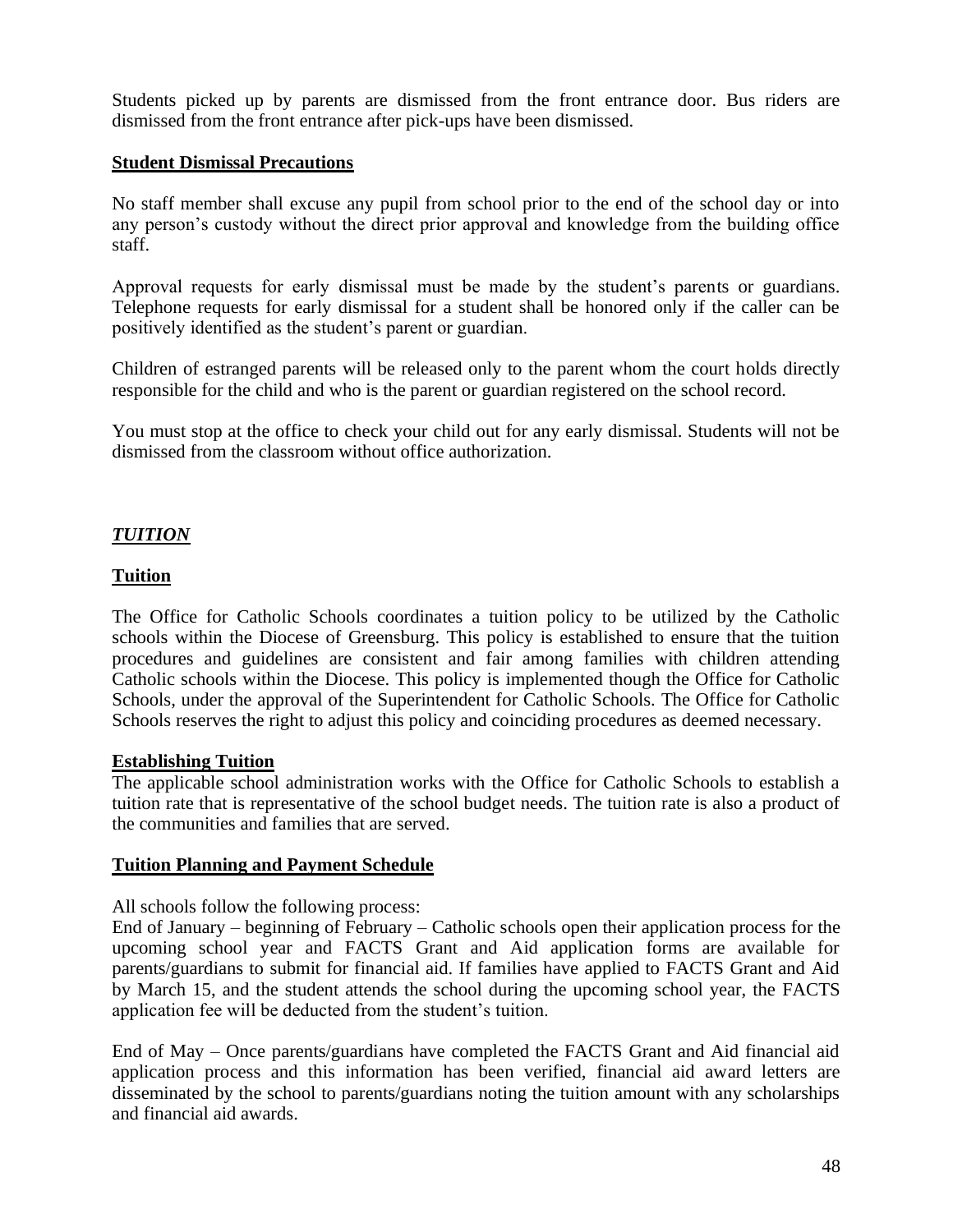Options for payment:

- One lump sum payment by **September 5** of the upcoming school year.
- Two equal payments Set up on FACTS Payment Plans due by **September 5** of the upcoming school year and the second payment due by **January 3** of the current school year.
- Monthly payment plan set up on FACTS Payment Plans that will bring the balance to zero by June 30 of the current school year.
- No cash will be accepted as payment

The chosen method for payment must be indicated on the Tuition Payment Agreement, and signed and returned by the parents/guardians.

## **Tuition Payment in Default**

If a payment is not made, for whatever reason, the following process will be followed:

- The parents/guardians will be notified in writing of the payment not being received.
- The parents/guardians will be given 20 calendar days to bring the account to current status or meet with school administration to have an adjusted payment contract approved (not a guarantee).
- If the account is not brought to current status, or an adjusted payment contract is not agreed upon and approved by school administration, the student enrollment will cease at the end of the current quarter.

The parents/guardians must agree to the following:

- To pay all amounts due under the tuition payment agreement/policy. If another person is responsible to pay any part of the amount due for the child(ren), and she/he fails to pay when due, the parents/guardians must agree to pay all amounts due immediately upon notification by the school;
- To pay for the entire semester if the child(ren) leave before that semester is completed;
- To abide by the student-parent handbook and know that if the child(ren) violates any portion of the student-parent handbook and/or is removed or expelled from school for any reason consistent with the student-parent handbook or Office for Catholic Schools policy, then the parents/guardians are not entitled to a proportionate refund of tuition. In addition, the parents/guardians are legally responsible for paying any tuition owed at the time the child(ren) stopped attending the school.
- To be legally responsible for paying the tuition described above according to the tuition payment agreement and within the applicable timeframes. The school may take any action available and consistent with applicable law in order to collect unpaid tuition owed by the parents/guardians including but not limited to withholding academic transcripts and diplomas.
- To understand that their child(ren) may be subject to restriction of school activities or events while tuition is in default.

#### **Transfer of Students with Past Balance**

No students will be accepted at any Catholic school within the Diocese of Greensburg if they are carrying a past due balance from any other Catholic school within the Diocese of Greensburg.

## *UNIFORMS AND DRESS CODE*

**Grades K – 3:**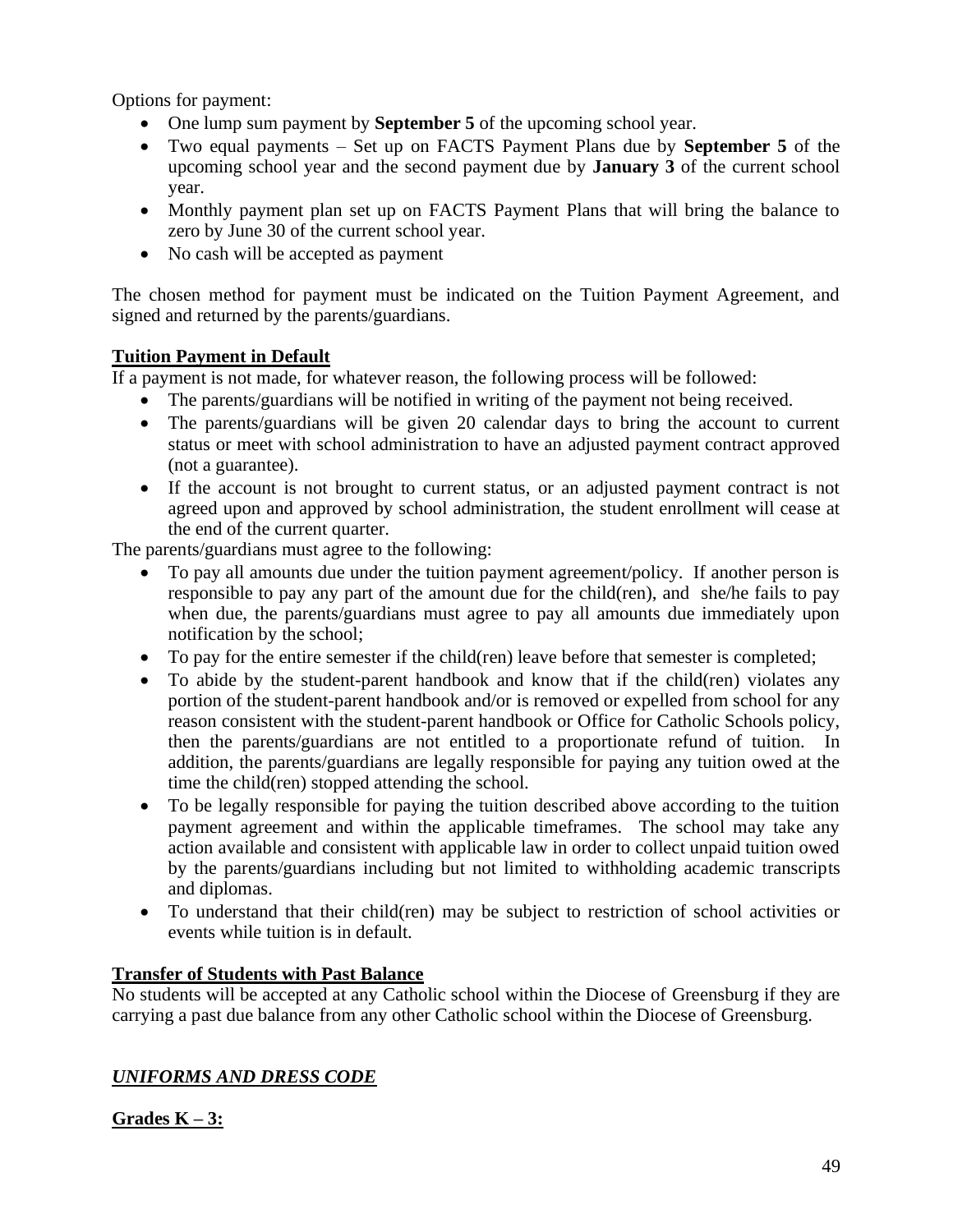#### **Girls:**

Option 1: Plaid (navy/red/tan) jumper, navy skirt, or skort with a red or tan collared top or turtleneck. Dress shoes (navy, brown, black) or white or black athletic shoes without offensive insignias such as skulls, pitchforks, etc. with navy or white socks (knee, ankle, or tights). "NO-SHOW" SOCKS ARE NOT PERMITTED.

Option 2: Navy dress slacks (no cargo pants) with a belt and a red or tan collared top or turtleneck. Dress shoes (navy, brown, black) or white or black athletic shoes without offensive insignias such as skulls, pitchforks,etc. with navy or white socks. "NO- SHOW" SOCKS ARE NOT PERMITTED.

#### **Boys:**

Navy dress slacks (no cargo pants) with a belt and a red or tan collared top or turtleneck. Dress shoes (navy, brown, black) or white or black athletic shoes without offensive insignias such as skulls, pitchforks, etc. and navy or white crew socks. "NO- SHOW" SOCKS ARE NOT PERMITTED.

Simple jewelry is permissible as long as it is not distracting to other students. Lavish and expensive jewelry is not to be worn, including large or dangling earrings. Buttons are not part of the uniform and therefore, not to be worn. Small holy pins are a manifestation of the presence of God and can be worn.

#### **Grades 4 – 6:**

#### **Girls:**

Option 1:

Plaid (navy/red/tan) jumper, tan khaki skirt, or skort with a red or navy collared top or turtleneck. Dress shoes (navy, brown, black) or white or black athletic shoes without offensive insignias such as skulls, pitchforks, etc. with navy or white socks (knee, ankle, or tights). "NO- SHOW" SOCKS ARE NOT PERMITTED.

#### Option 2:

Tan khaki dress slacks (no cargo pants) with a belt and a red or navy collared top or turtleneck. Dress shoes (navy, brown, black) or white or black athletic shoes without offensive insignias such as skulls, pitchforks, etc. with navy or white socks. "NO- SHOW" SOCKS ARE NOT PERMITTED.

#### **Boys:**

Tan khaki dress slacks (no cargo pants) with a belt and a red or navy collared top or turtleneck. Dress shoes (navy, brown, black) or white or black athletic shoes without offensive insignias such as skulls, pitchforks, etc. and navy or white crew socks. "NO- SHOW" SOCKS ARE NOT PERMITTED.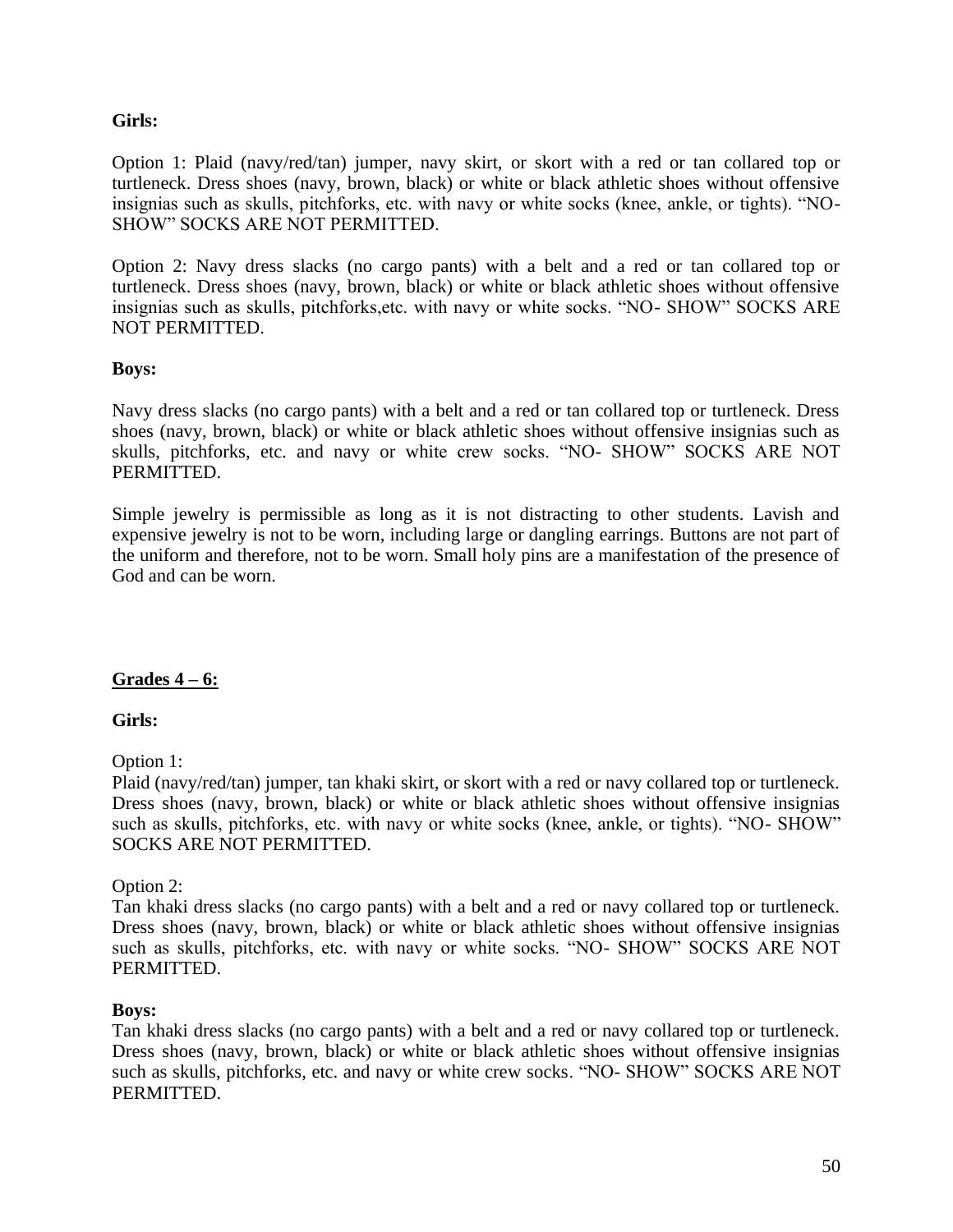#### **General all school**:

**Shirts**: All collared and turtleneck shirts must be worn "tucked in." Belts are required when pants or skirts have belt loops.

**Sweaters:** Plain navy buttoned sweaters are permitted over the regular uniform. In addition, student may wear a plain navy, red, tan khaki or gray zippered sweatshirt with the only insignia allowed being our school's name or symbol.

**Shoes:** There is flexibility in many different styles of dress shoes. However, clogs, sandals, flipflops, high-heels, or any other shoe that has a dangerous potential are prohibited. Athletic shoes must be predominately white or black, again with no offensive insignias as stated previously.

**Shorts**: Walking shorts (not cargo shorts) are permitted during the months of August, September, October, April, May, and June. Navy for grades  $K - 3$  and tan khaki for grades  $4 - 6$ . Length for boys and girls should be no more than  $1 - 2$  inches above the knee.

STUDENTS MAY DRESS "DOWN" ON THEIR BIRTHDAY unless it falls on a Mass Day in which case they may DRESS "UP.".

School Dress Code will be enforced and parents will be notified as to the violation.

#### **Dress Down Days:**

All guidelines for shoes must be followed and shoes must be tied or fastened. All shirts must have sleeves. "Belly" shirts, halter tops, tank tops are not permitted. Clothing with offensive logos are not permitted. Jeans should have no holes. Skirts, skorts, shorts or dresses should be no shorter than  $1 - 2$  inches above the knee.

#### **Physical Education Uniform**

Shirt: Plain White, or Light Grey Divine Redeemer Shirts (no tank tops)

Pants: Light Grey Sweatpants (Gym Shorts may be worn August, September, October, April, May, June)

Socks: White Crew SHOES: Soft- soled sport shoes with predominant color either Black or White

#### **ALL UNIFORM REGULATIONS AND GUIDELINES ARE SUBJECT TO THE DISCRETION OF THE PRINCIPAL**

#### *UNIVERSAL PRECAUTIONS*

In schools, knowing who carries an infectious disease and what germ may be present is not always possible. Persons with infections do not always have outward signs and often are not aware of being infected. However, there are precautions that can be taken at schools that will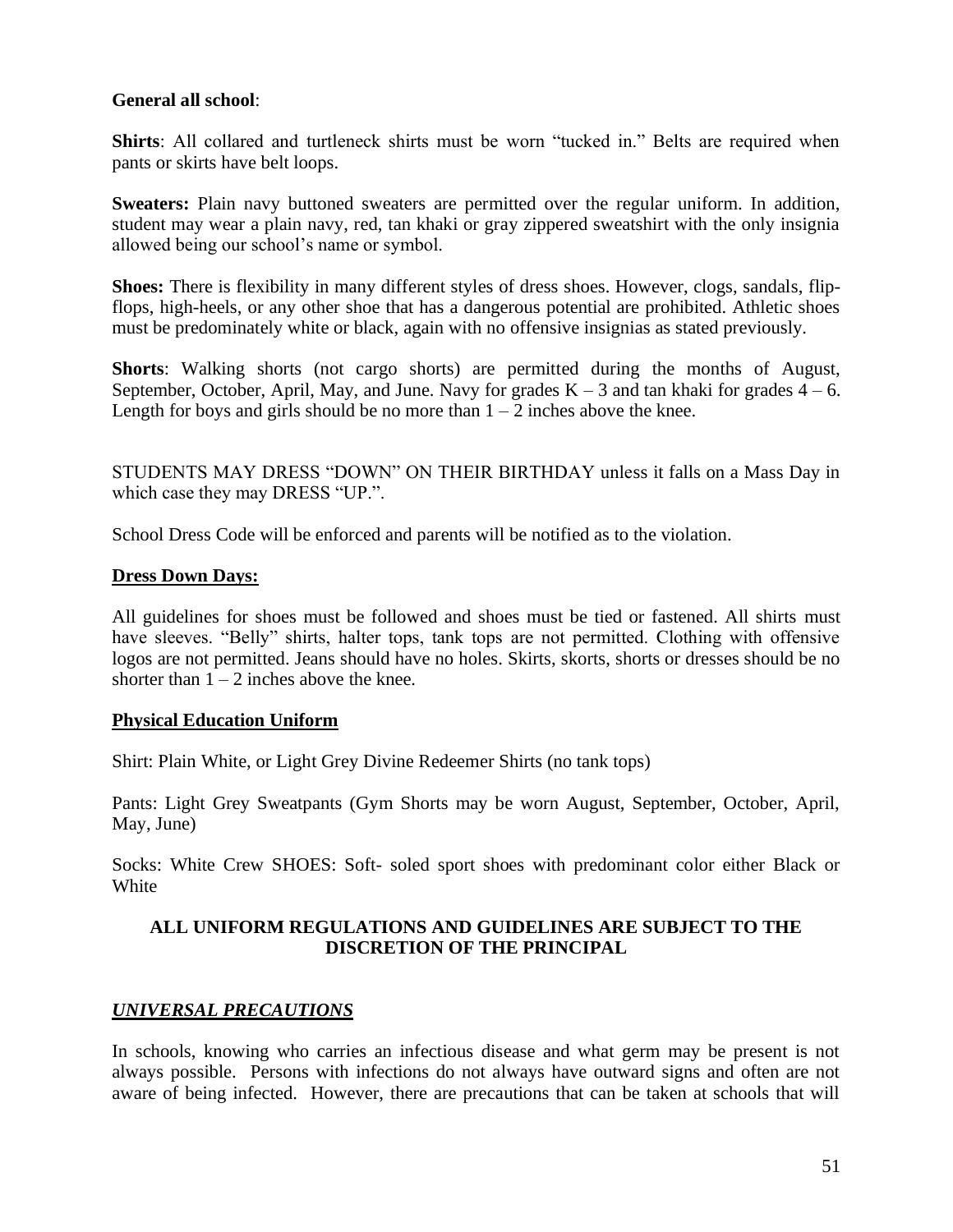help protect from infectious diseases. These protections will protect staff and students from many infectious diseases, and result in fewer illnesses.

- Wash your hands with soap and running water at regular times during the workday. Common infectious diseases may be contracted from dirt and waste encountered in the work place.
- Avoid punctures with objects that may contain blood from others.
- Handle discharges from another person's body (particularly body fluids containing blood) with gloves and wash hands thoroughly with soap and running water when you are finished.
- Carefully dispose of trash that contains body waste and sharp objects. Use special containers with plastic liners for disposal of refuse that contains blood or for any body spills that may contain blood. For disposal of sharp objects, use containers that cannot be broken or penetrated. Do not bend, break, or recap needles.
- Promptly remove another person's blood and body waste from your skin by washing with soap and running water.
- Clean surfaces that have blood or body waste containing blood on them with an Environmental Protection Agency (EPA) approved disinfectant or a 1:10 solution of household bleach and water. (The solution should be fresh daily to ensure proper strength.)
- Have a vaccination for protection from hepatitis B if you are in contact with developmentally delayed students, or if you are a school nurse.
- If you are responsible for administering first aid to others or may be placed in a position where you may give first aid, obtain current instruction in first aid and cardiopulmonary resuscitation (CPR). Current instruction will include modification of first aid needed to protect the rescuer from infection.

## *VISITORS*

Anyone entering or leaving the building must first report to the office. Parents are not to take lunches or other items to the classroom unless otherwise instructed by the office staff or Principal. This practice helps to eliminate interruptions to the teacher and students during class hours.

#### *VOLUNTEERS*

Assistance from parents during the school year is needed in many areas. Throughout the school year, forms are sent requesting the type of volunteer help that may be needed from families, above and beyond lunch duty. Each parent, guardian is asked to indicate the kind of help he/she is willing to give to the school. Examples of volunteer help are homeroom mothers, cafeteria aides, field trip chaperons, etc. Volunteers are required to obtain and provide clearances.

#### **Required Clearances:**

- [Diocesan Code of Conduct](http://www.dioceseofgreensburg.org/youth-protection/Pages/virtus.aspx#code)
- [PA Mandated Reporter Training](http://www.dioceseofgreensburg.org/youth-protection/Pages/childservices.aspx#mandate)
- [VIRTUS Training](http://www.dioceseofgreensburg.org/youth-protection/Pages/virtus.aspx#virtus)
- [PA Criminal History Check Form](http://www.dioceseofgreensburg.org/youth-protection/Pages/childservices.aspx#criminal) Every Five Years
- [PA Child Abuse Form](http://www.dioceseofgreensburg.org/youth-protection/Pages/childservices.aspx#childabuse) Every Five Years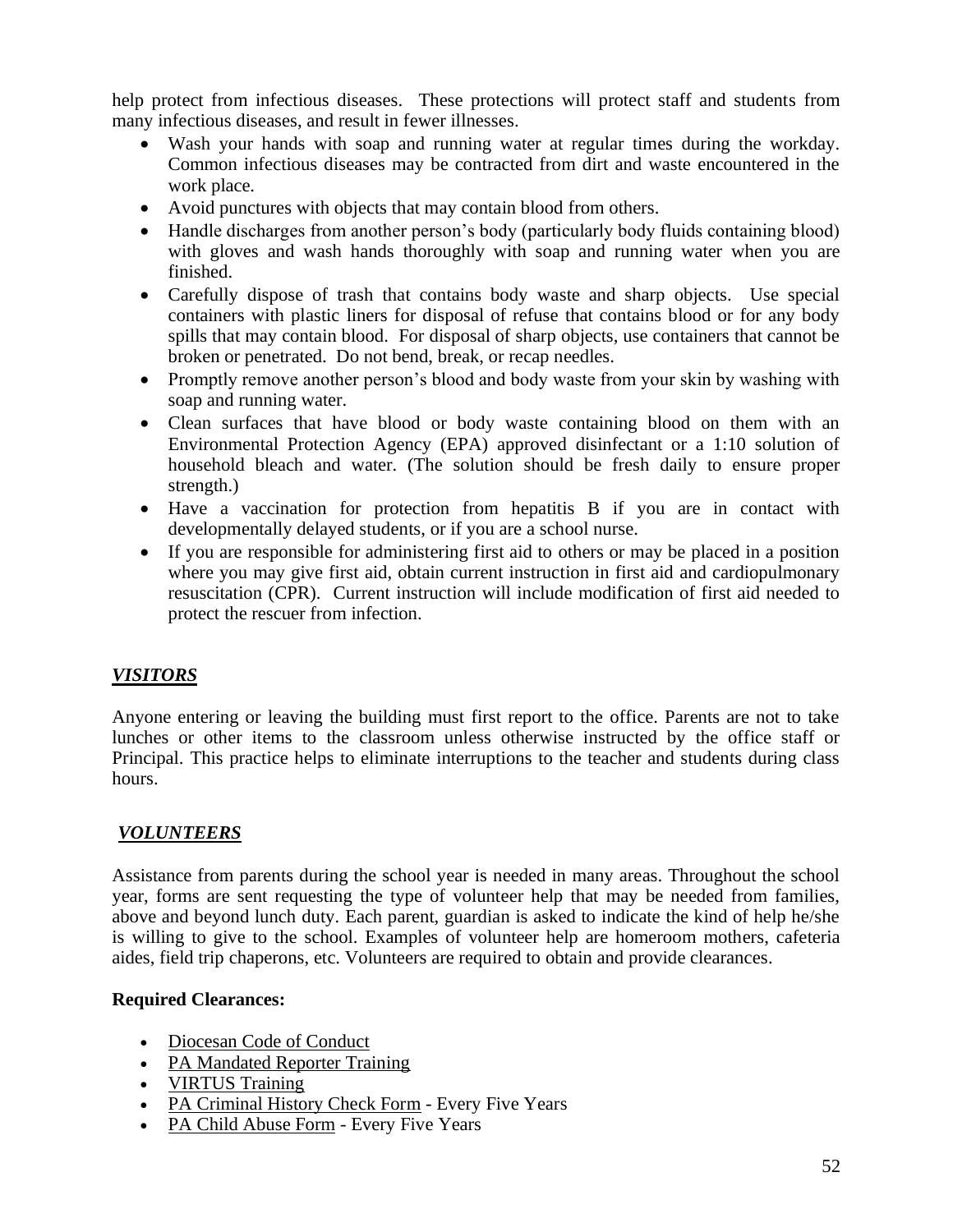- [FBI Fingerprint Check](http://www.dioceseofgreensburg.org/youth-protection/Pages/childservices.aspx#fingerprint) Every Five Years **OR** [Affidavit](http://www.dioceseofgreensburg.org/youth-protection/Pages/childservices.aspx#affidavit) Every Five Years
- [ACT 24 Clearance](http://www.dioceseofgreensburg.org/youth-protection/Pages/childservices.aspx#acts)

If you are applying for the FBI Fingerprint Clearance, please use one of the following two service codes:

#### **School Volunteer** (PDE-Volunteer)

**School Employee** (PDE-Non-Public Schools)

## *WEATHER EMERGENCIES AND SCHOOL CLOSINGS*

Parents will be notified by an automated system in the form of emails, text or phone recorded messages. Parents may also tune into local radio stations such as KDKA Radio 1020 and television stations such as KDKA Channel 2, WTAE Channel 4, and WPXI Channel 11 for reports of emergency closings or school delays.

#### *WEAPONS*

#### **Possession of Weapons on School Grounds**

No person other than public officers in uniform in the exercise of their duties shall bring any weapon as defined in Section 912 of the Pennsylvania Crimes Code, 18 Pa C.S. § 912, onto school grounds or in any school building or vehicle even if they have a legal permit to carry such weapon.

Non-school personnel or students who violate this policy shall be prosecuted as trespassers. **Weapons**

The Diocese recognizes the importance of a safe school environment to the educational process. Possession of weapons in the school environment is a threat to the safety of students and staff and is prohibited by law.

#### **The school reserves the right to search anything brought on school property.**

#### **Definitions**

Weapon: the term shall include, but not be limited to, any knife, cutting instrument, cutting tool, nunchaku stick, brass or metal knuckles, firearm, shotgun, rifle, bb or pellet gun, look-alike gun, chemical agent, explosive device, and/or any other tool, instrument or implement capable of inflicting serious bodily injury.

Possession:a student is in possession of a weapon when the weapon is found on the person of the student; in the student's locker; under the student's control while she/he is on school property, on property being used by the school, at any school function or activity, at any school event held away from the school; or while the student is on her/his way to or from school.

#### **Authority**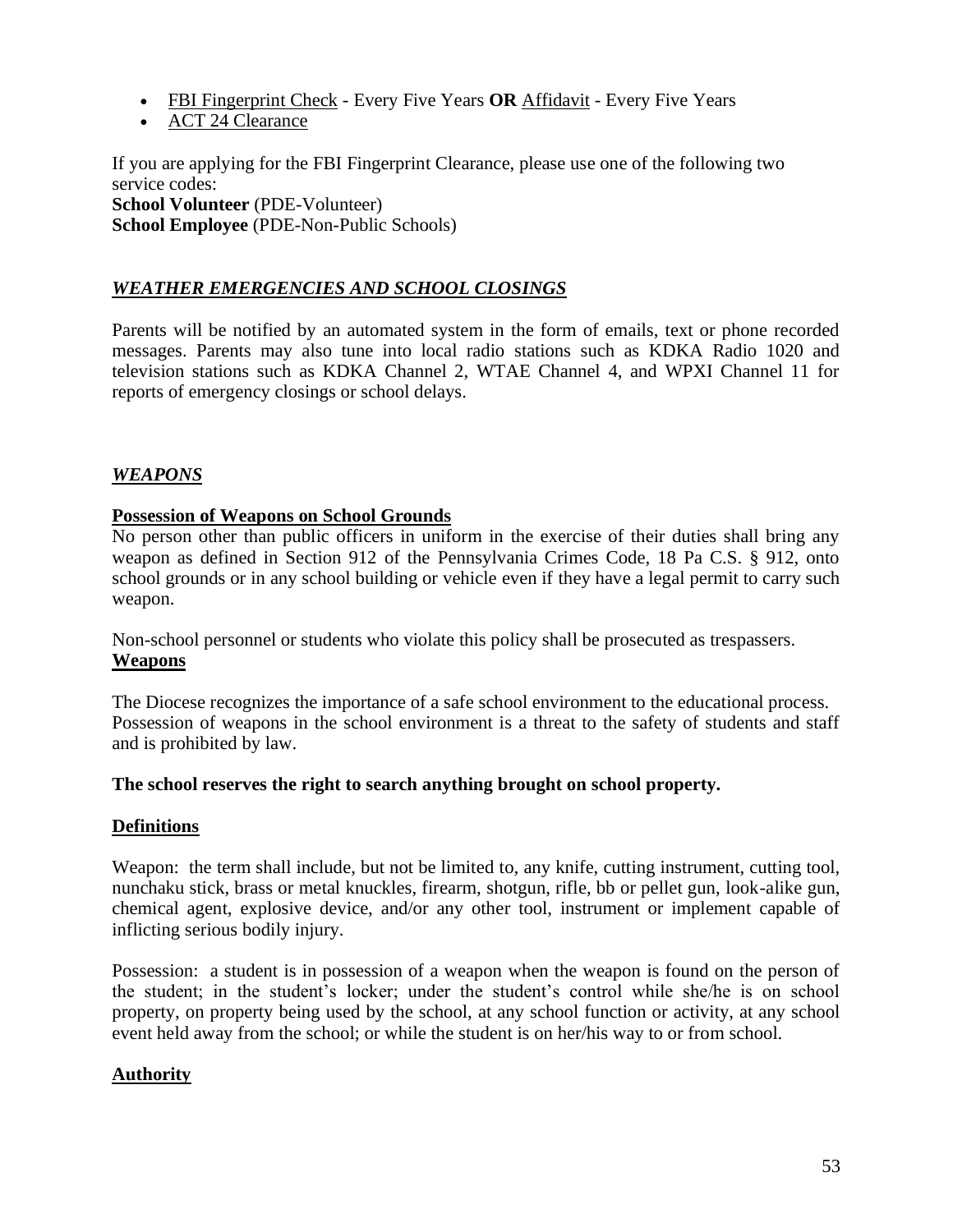The Diocese prohibits possession of weapons and replicas of weapons in any school building, on school property, at any school sponsored activity and in any conveyance providing transportation to school or a school sponsored activity.

The Diocese may expel for a period of not less than one (1) year any student who violates this weapons policy. Such expulsion shall be given in conformance with formal expulsion proceedings of the Diocese. The Superintendent may recommend discipline short of expulsion on a case-by-case basis.

In the case of an exceptional student, the Superintendent shall take all necessary steps to comply with the *Individuals with Disabilities Act*.

#### **Delegation of Responsibility**

The principal shall report the discovery of any weapon prohibited by this policy to the student's parents.

The principal will refer the matter to police, if in the sole discretion of the school administration, such a referral is appropriate.

After a review of the facts concerning the particular incident, and in consultation with the Superintendent of Catholic Schools, the administration of the school will decide upon the appropriate disciplinary measure to be taken.

#### **Guidelines**

An exception to this policy may be made by the Superintendent, who shall prescribe special conditions or procedures to be followed.

Weapons under the control of law enforcement personnel are permitted.

#### *WELLNESS POLICY*

The vision for Catholic education in the Diocese of Greensburg is one where the environment of every school physically, mentally, morally, spiritually, and socially nurtures children to feel and be secure and loved, to love and respect themselves as children of God, to love and care for one another, and to love coming to school and learning, doing, and succeeding.

The schools in the Diocese of Greensburg recognize that wellness and proper nutrition are related to students' well-being, growth, development, and readiness to learn. Research continues to support the inextricable links between student health, behavior, and academic achievement. Schools that exemplify healthy eating and physical activity strongly influence the development of sound lifetime habits, preferences, and practices for good, all-around health.

To ensure the health and well-being of all students, the Office for Catholic Schools establishes that the schools in the Diocese of Greensburg shall provide to students:

- A comprehensive nutritional program consistent with federal and state requirements.
- Access at reasonable cost to foods and beverages that meet established nutrition guidelines.
- Physical education courses and opportunities for developmentally appropriate physical activity during the school day.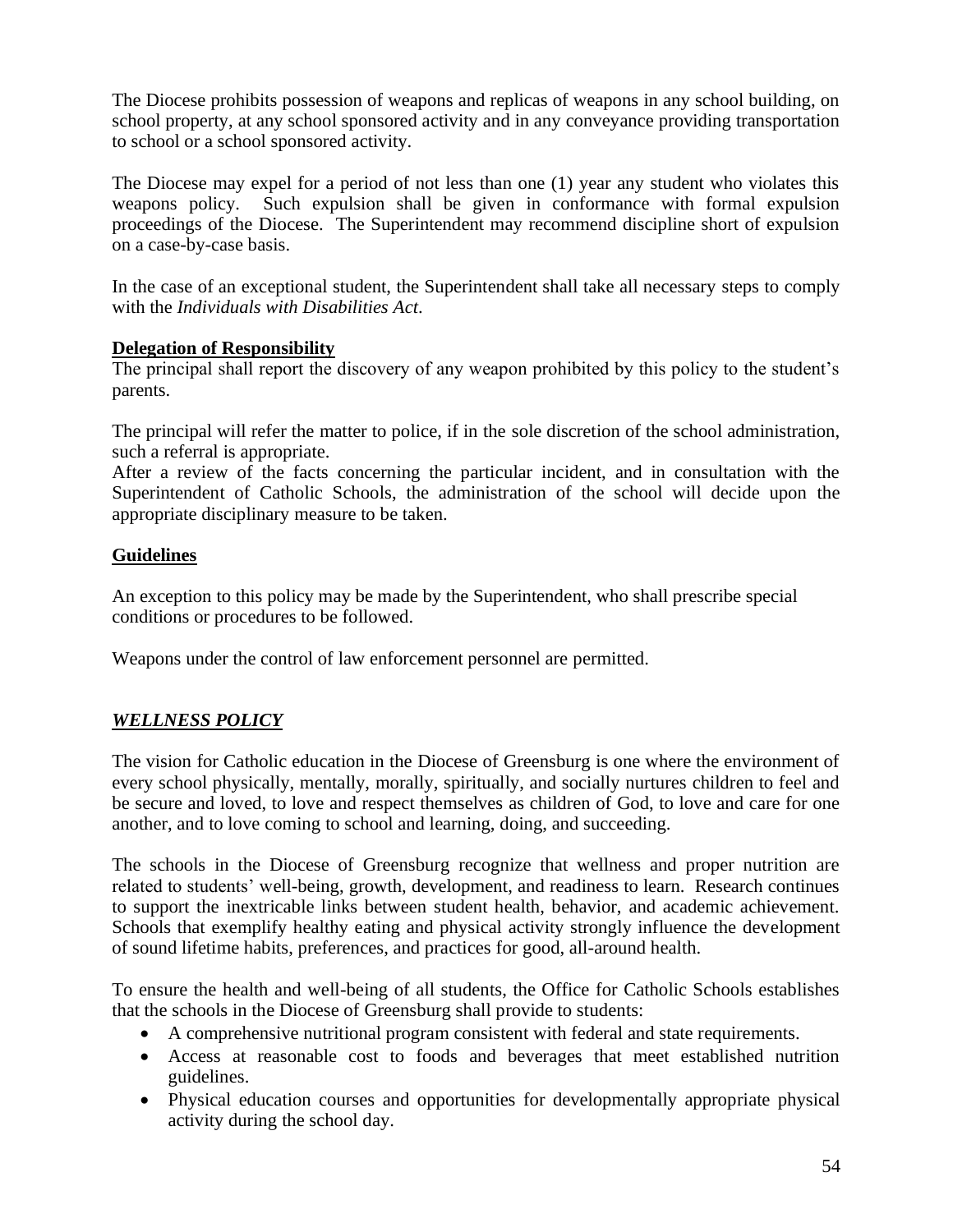• Curriculum programs for grades K-12 that are designed to educate students about proper nutrition and lifelong physical activity, in accordance with Pennsylvania curriculum regulations and academic standards.

#### **Nutrition Education**

Nutrition education will be provided within the sequential, comprehensive health education program in accordance with curriculum regulations and the academic standards for Health, Safety, and Physical Education.

- Nutrition education shall teach, model, encourage, and support healthy eating by students. Promoting student health and nutrition enhances readiness for learning and increases student achievement.
- Nutrition education shall provide all students with the knowledge and skills needed to lead healthy lives.
- Nutrition education lessons and activities should be age appropriate.

#### **RIGHT TO AMEND**

**The Divine Redeemer School and the Principal reserves the right to amend this Handbook for just cause. Parents will be given prompt notification if changes are made.**

## *The Divine Redeemer School*

#### *Parent Signature Page*

I have read the 2021-2022 Parent/Student Handbook and agree to follow the school policies and procedures as stated.

| <b>Family Name_</b> |      |  |
|---------------------|------|--|
| Parent signature    | Date |  |
| Parent signature    | Date |  |
| Student signature   | Date |  |

\_\_\_\_\_\_\_\_\_\_\_\_\_\_\_\_\_\_\_\_\_\_\_\_\_\_\_\_\_\_\_\_ \_\_\_\_\_\_\_\_\_\_\_\_\_\_\_\_\_\_\_\_